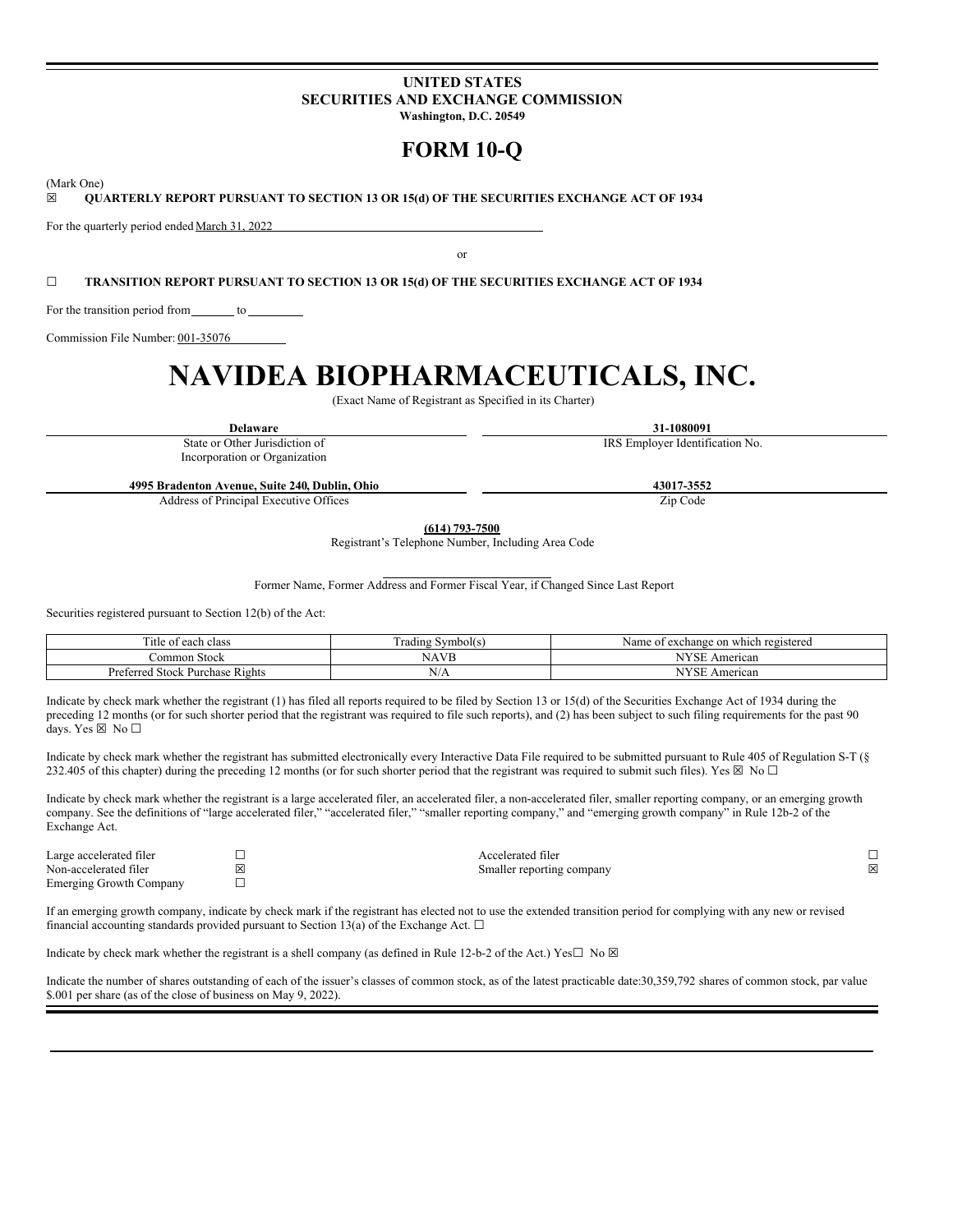# **NAVIDEA BIOPHARMACEUTICALS, INC. AND SUBSIDIARIES**

# **TABLE OF CONTENTS**

|          | <b>PART I – Financial Information</b>                                                                                                        |                          |
|----------|----------------------------------------------------------------------------------------------------------------------------------------------|--------------------------|
| Item 1.  | <b>Financial Statements</b>                                                                                                                  | $\overline{c}$           |
|          | Condensed Consolidated Balance Sheets as of March 31, 2022 (unaudited) and December 31, 2021                                                 | $\overline{c}$           |
|          | Condensed Consolidated Statements of Operations for the Three-Month Periods Ended March 31, 2022 and 2021 (unaudited)                        | 3                        |
|          | Condensed Consolidated Statements of Stockholders' (Deficit) Equity for the Three-Month Periods Ended March 31, 2022 and 2021<br>(unaudited) | $\overline{\mathcal{A}}$ |
|          | Condensed Consolidated Statements of Cash Flows for the Three-Month Periods Ended March 31, 2022 and 2021 (unaudited)                        | 5                        |
|          | Notes to the Condensed Consolidated Financial Statements (unaudited)                                                                         | 6                        |
| Item 2.  | Management's Discussion and Analysis of Financial Condition and Results of Operations                                                        | 20                       |
|          | Forward-Looking Statements                                                                                                                   | 20                       |
|          | The Company                                                                                                                                  | 20                       |
|          | Technology and Product Candidates                                                                                                            | 21                       |
|          | Outlook                                                                                                                                      | 24                       |
|          | <b>Results of Operations</b>                                                                                                                 | 25                       |
|          | Liquidity and Capital Resources                                                                                                              | 26                       |
|          | <b>Recent Accounting Standards</b>                                                                                                           | 28                       |
|          | <b>Critical Accounting Policies</b>                                                                                                          | 28                       |
|          | <b>Critical Accounting Estimates</b>                                                                                                         | 28                       |
| Item 3.  | Quantitative and Qualitative Disclosures About Market Risk                                                                                   | 29                       |
| Item 4.  | Controls and Procedures                                                                                                                      | 29                       |
|          | Disclosure Controls and Procedures                                                                                                           | 29                       |
|          | Changes in Control Over Financial Reporting                                                                                                  | 29                       |
|          | <b>PART II-Other Information</b>                                                                                                             |                          |
| Item 1.  | <b>Legal Proceedings</b>                                                                                                                     | 30                       |
| Item 1A. | <b>Risk Factors</b>                                                                                                                          | 30                       |
| Item 6.  | Exhibits                                                                                                                                     | 30                       |
|          | 1                                                                                                                                            |                          |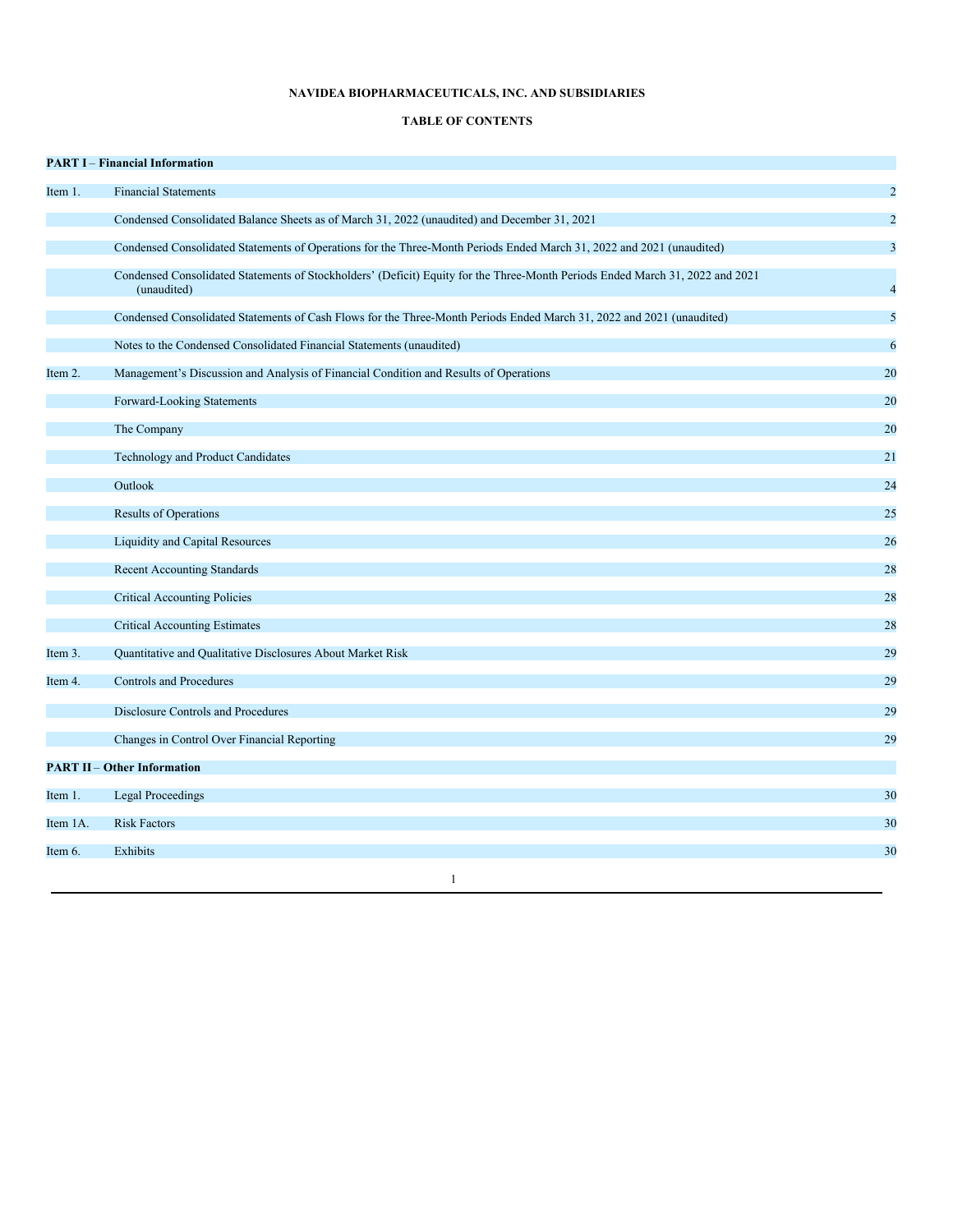# **PART I** – **FINANCIAL INFORMATION**

## **Item 1. Financial Statements**

#### **Navidea Biopharmaceuticals, Inc. and Subsidiaries Condensed Consolidated Balance Sheets**

|                                                                                                                                                                                    |              | March 31,<br>2022<br>(unaudited) |               | December 31,<br>2021 |
|------------------------------------------------------------------------------------------------------------------------------------------------------------------------------------|--------------|----------------------------------|---------------|----------------------|
| <b>ASSETS</b>                                                                                                                                                                      |              |                                  |               |                      |
| Current assets:                                                                                                                                                                    |              |                                  |               |                      |
| Cash and cash equivalents                                                                                                                                                          | $\mathbb{S}$ | 1,217,114                        | $\mathcal{S}$ | 4,230,865            |
| Receivables                                                                                                                                                                        |              | 115,845                          |               | 92,992               |
| Inventory                                                                                                                                                                          |              | 322,992                          |               | 151,155              |
| Prepaid expenses and other                                                                                                                                                         |              | 667,439                          |               | 908,273              |
| Total current assets                                                                                                                                                               |              | 2,323,390                        |               | 5,383,285            |
| Property and equipment                                                                                                                                                             |              | 908.322                          |               | 866,306              |
| Less accumulated depreciation and amortization                                                                                                                                     |              | 756,385                          |               | 745,816              |
| Property and equipment, net                                                                                                                                                        |              | 151,937                          |               | 120,490              |
| Right-of-use lease assets                                                                                                                                                          |              | 448,940                          |               | 448,940              |
| Less accumulated amortization                                                                                                                                                      |              | 351,078                          |               | 320,725              |
| Right-of-use lease assets, net                                                                                                                                                     |              | 97,862                           |               | 128,215              |
| License agreements, patents and trademarks                                                                                                                                         |              | 981,825                          |               | 953,424              |
| Less accumulated amortization                                                                                                                                                      |              | 180,081                          |               | 167,773              |
| License agreements, patents and trademarks, net                                                                                                                                    |              | 801.744                          |               | 785,651              |
| Other assets                                                                                                                                                                       |              | 227,192                          |               | 227,192              |
| Total assets                                                                                                                                                                       | \$           | 3,602,125                        | \$            | 6,644,833            |
| <b>LIABILITIES AND STOCKHOLDERS' (DEFICIT) EQUITY</b>                                                                                                                              |              |                                  |               |                      |
| Current liabilities:                                                                                                                                                               |              |                                  |               |                      |
| Accounts payable                                                                                                                                                                   | $\mathbb{S}$ | 1,564,933                        | $\mathbb{S}$  | 1,421,317            |
| Accrued liabilities and other                                                                                                                                                      |              | 3,023,221                        |               | 3,149,340            |
| Notes payable                                                                                                                                                                      |              | 113,974                          |               | 453,427              |
| Lease liabilities, current                                                                                                                                                         |              | 198,140                          |               | 275,718              |
| Total current liabilities                                                                                                                                                          |              | 4,900,268                        |               | 5,299,802            |
| Lease liabilities, net of current portion                                                                                                                                          |              | 11,299                           |               | 20.288               |
| Deferred revenue                                                                                                                                                                   |              | 800,000                          |               | 700,000              |
| Total liabilities                                                                                                                                                                  |              | 5,711,567                        |               | 6,020,090            |
| Commitments and contingencies (See Note 10)                                                                                                                                        |              |                                  |               |                      |
| Stockholders' (deficit) equity:                                                                                                                                                    |              |                                  |               |                      |
| Preferred stock; \$.001 par value; 5,000,000 shares authorized; no shares issued or outstanding as of March 31, 2022<br>and December 31, 2021                                      |              |                                  |               |                      |
| Series D preferred stock; \$.001 par value, 150,000 shares authorized; 22,077 shares issued and outstanding as of<br>March 31, 2022 and December 31, 2021                          |              | 22                               |               | 22                   |
| Series E preferred stock; \$.001 par value, 50,000 shares authorized; 50,000 shares issued and outstanding as of March<br>31, 2022 and December 31, 2021                           |              | 50                               |               | 50                   |
| Common stock; \$.001 par value, 300,000,000 shares authorized; 30,357,292 and 30,279,922 shares issued and<br>outstanding as of March 31, 2022 and December 31, 2021, respectively |              | 221,354                          |               | 221,277              |
| Additional paid-in capital                                                                                                                                                         |              | 371,151,466                      |               | 370,459,705          |
| Accumulated deficit                                                                                                                                                                |              | (373, 774, 852)                  |               | (370, 787, 610)      |
| Total stockholders' deficit                                                                                                                                                        |              | (2, 401, 960)                    |               | (106, 556)           |
| Noncontrolling interest                                                                                                                                                            |              | 292,518                          |               | 731,299              |
| Total Navidea stockholders' (deficit) equity                                                                                                                                       |              | (2,109,442)                      |               | 624,743              |
| Total liabilities and stockholders' (deficit) equity                                                                                                                               | \$           | 3,602,125                        | \$            | 6,644,833            |

See accompanying notes to condensed consolidated financial statements.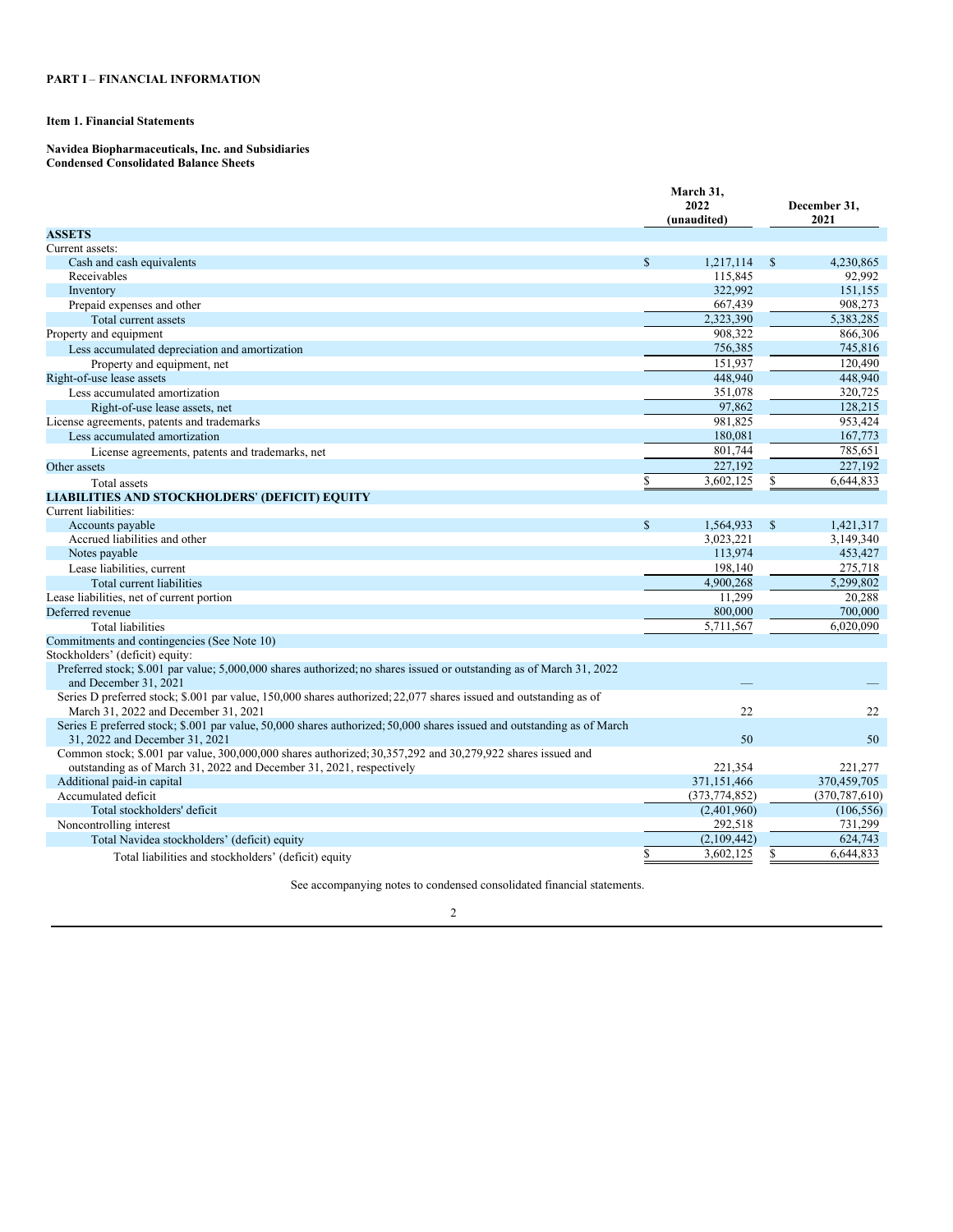#### **Navidea Biopharmaceuticals, Inc. and Subsidiaries Condensed Consolidated Statements of Operations (unaudited)**

|                                                                               |             | <b>Three Months Ended</b><br>March 31, |   |             |
|-------------------------------------------------------------------------------|-------------|----------------------------------------|---|-------------|
|                                                                               |             | 2022                                   |   | 2021        |
| Revenue:                                                                      |             |                                        |   |             |
| License revenue                                                               | S           |                                        | S | 22,486      |
| Grant and other revenue                                                       |             |                                        |   | 101,251     |
| Total revenue                                                                 |             |                                        |   | 123,737     |
| Cost of revenue                                                               |             |                                        |   |             |
| Gross profit                                                                  |             |                                        |   | 123,737     |
| Operating expenses:                                                           |             |                                        |   |             |
| Research and development                                                      |             | 1,169,254                              |   | 1,222,754   |
| Selling, general and administrative                                           |             | 1,810,030                              |   | 2,230,745   |
| Total operating expenses                                                      |             | 2,979,284                              |   | 3,453,499   |
| Loss from operations                                                          |             | (2,979,284)                            |   | (3,329,762) |
| Other (expense) income:                                                       |             |                                        |   |             |
| Interest expense, net                                                         |             | (3,662)                                |   | (2,875)     |
| Gain on extinguishment of debt                                                |             |                                        |   | 366,000     |
| Other, net                                                                    |             | (4,299)                                |   | (255)       |
| Total other (expense) income, net                                             |             | (7,961)                                |   | 362,870     |
| Net loss                                                                      |             | (2,987,245)                            |   | (2,966,892) |
| Loss attributable to noncontrolling interest                                  |             |                                        |   |             |
| Loss attributable to common stockholders                                      |             | (2,987,242)                            |   | (2,966,890) |
|                                                                               |             |                                        |   |             |
| Loss attributable to common stockholders per common share (basic and diluted) | $\mathbf S$ | $(0.10)$ \$                            |   | (0.11)      |
| Weighted average shares outstanding                                           |             | 30,207,746                             |   | 28,066,296  |

See accompanying notes to condensed consolidated financial statements.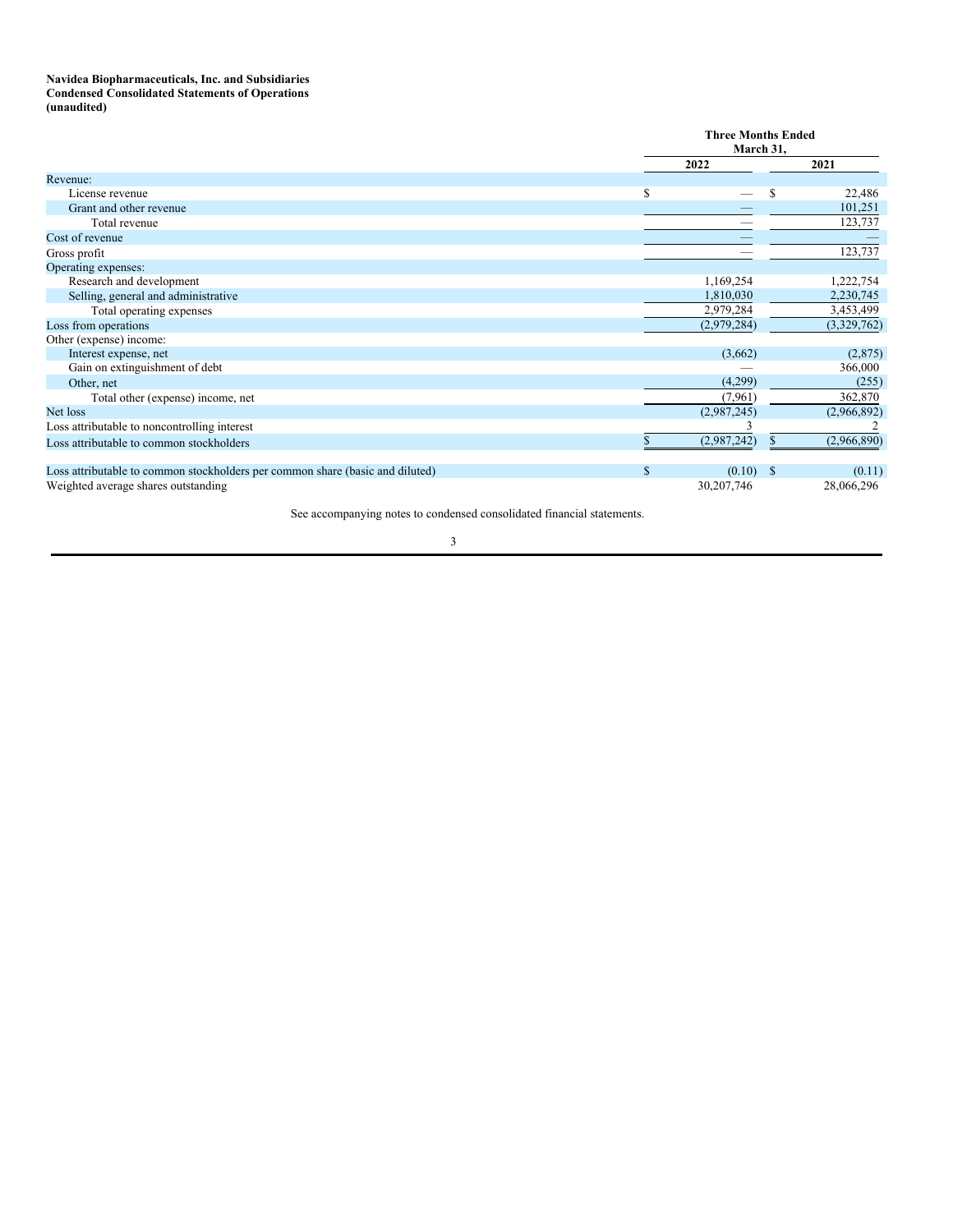#### **Navidea Biopharmaceuticals, Inc. and Subsidiaries**

**Condensed Consolidated Statements of Stockholders**' **(Deficit) Equity**

**(unaudited)**

|                                                              |                          |                          | For the Three Months Ended March 31, 2022 |                          |                                         |                               |    |                                        |    |             |
|--------------------------------------------------------------|--------------------------|--------------------------|-------------------------------------------|--------------------------|-----------------------------------------|-------------------------------|----|----------------------------------------|----|-------------|
|                                                              | <b>Preferred Stock</b>   |                          | <b>Common Stock Issued</b>                |                          |                                         |                               |    |                                        |    |             |
|                                                              | <b>Shares</b>            | Amount                   | <b>Shares</b>                             | Amount                   | <b>Additional</b><br>Paid-In<br>Capital | Accumulated<br><b>Deficit</b> |    | Non-<br>controlling<br><b>Interest</b> |    | Total       |
| Balance, January 1, 2022                                     | 72,077                   | 72                       | 30,279,922                                | 221.277                  | \$370,459,705                           | \$ (370, 787, 610)            | S. | 731,299                                | S. | 624,743     |
| Issued stock in lieu of cash                                 |                          |                          |                                           |                          |                                         |                               |    |                                        |    |             |
| bonuses                                                      |                          | $\overline{\phantom{a}}$ | 16,632                                    | 17                       | 16,948                                  |                               |    | $\overline{\phantom{a}}$               |    | 16,965      |
| Issued stock to $401(k)$ plan                                | ۰                        | $\overline{\phantom{a}}$ | 53,238                                    | 53                       | 44,667                                  | $\overline{\phantom{a}}$      |    | $\overline{\phantom{a}}$               |    | 44,720      |
| Issued stock in lieu of cash for<br>payment of director fees |                          |                          | 7,500                                     |                          | 6,518                                   |                               |    |                                        |    | 6,525       |
| MT Preferred Stock reacquired                                |                          |                          |                                           |                          |                                         |                               |    |                                        |    |             |
| due to Platinum settlement                                   | $\overline{\phantom{a}}$ | $\overline{\phantom{a}}$ |                                           | $\overline{\phantom{a}}$ | 438,778                                 |                               |    | (438, 778)                             |    |             |
| Stock compensation expense                                   |                          | $\overline{\phantom{a}}$ | ۰                                         | $\blacksquare$           | 184,850                                 |                               |    |                                        |    | 184,850     |
| Net loss                                                     |                          | $\overline{\phantom{a}}$ |                                           |                          |                                         | (2,987,242)                   |    | (3)                                    |    | (2,987,245) |
| Balance, March 31, 2022                                      | 72,077                   | 72                       | 30, 357, 292                              | 221,354                  | \$371,151,466                           | \$ (373,774,852)              |    | 292,518                                |    | (2,109,442) |

|                                                                         |                        |              |        |                        |            |      |                                                                 | For the Three Months Ended March 31, 2021 |           |                                   |        |   |                                                              |                                  |                                                                     |                                 |              |
|-------------------------------------------------------------------------|------------------------|--------------|--------|------------------------|------------|------|-----------------------------------------------------------------|-------------------------------------------|-----------|-----------------------------------|--------|---|--------------------------------------------------------------|----------------------------------|---------------------------------------------------------------------|---------------------------------|--------------|
|                                                                         | <b>Preferred Stock</b> |              |        | <b>Preferred Stock</b> | Subscribed |      |                                                                 | <b>Common Stock Issued</b>                |           | <b>Common Stock</b><br>Subscribed |        |   |                                                              |                                  |                                                                     |                                 |              |
|                                                                         | <b>Shares</b>          |              | Amount | <b>Shares</b>          | Amount     |      | Preferred<br><b>Stock</b><br><b>Subscriptions</b><br>Receivable | <b>Shares</b>                             | Amount    | <b>Shares</b>                     | Amount |   | Common<br><b>Stock</b><br><b>Subscriptions</b><br>Receivable | Additional<br>Paid-In<br>Capital | Accumulated<br>Deficit                                              | Non-<br>controlling<br>Interest | <b>Total</b> |
| Balance,<br>January 1,<br>2021                                          | $\omega$ .             | <sup>S</sup> |        | 132,250 \$             |            |      | 132 \$ (10,300,000)                                             | 27,149,691 \$218,146                      |           | 995,000 \$                        | 995 \$ |   |                                                              |                                  | $(4,975,000)$ \$375,428,014 \$(359,056,683) \$ 731,303 \$ 2,046,907 |                                 |              |
| Issued                                                                  |                        |              |        |                        |            |      |                                                                 |                                           |           |                                   |        |   |                                                              |                                  |                                                                     |                                 |              |
| restricted<br>stock                                                     |                        |              |        |                        |            |      |                                                                 | 12,500                                    | 13        |                                   |        |   |                                                              |                                  |                                                                     |                                 | 13           |
| <b>Issued stock</b><br>to $401(k)$                                      |                        |              |        |                        |            |      |                                                                 |                                           |           |                                   |        |   |                                                              |                                  |                                                                     |                                 |              |
| plan                                                                    |                        |              |        |                        |            |      |                                                                 | 30,018                                    | 30        |                                   |        |   |                                                              | 76,816                           |                                                                     |                                 | 76,846       |
| <b>Issued Series</b><br>D Preferred<br>Stock                            | 31,750                 |              | 32     | (31,750)               |            | (31) | 250,000                                                         |                                           |           |                                   |        |   |                                                              |                                  |                                                                     |                                 | 250,001      |
| <b>Issued stock</b>                                                     |                        |              |        |                        |            |      |                                                                 |                                           |           |                                   |        |   |                                                              |                                  |                                                                     |                                 |              |
| upon<br>conversion of<br>Series D<br>Preferred<br><b>Stock</b>          | (31,750)               |              | (32)   |                        |            |      |                                                                 | 1,513,978                                 | 1,514     |                                   |        |   |                                                              | (1, 482)                         |                                                                     |                                 |              |
| Series D<br>Preferred<br>Stock                                          |                        |              |        |                        |            |      |                                                                 |                                           |           |                                   |        |   |                                                              |                                  |                                                                     |                                 |              |
| subscribed                                                              |                        |              |        |                        |            |      | 500,000                                                         |                                           |           |                                   |        |   |                                                              |                                  |                                                                     |                                 | 500,000      |
| <b>Issued Series</b><br><b>E</b> Preferred<br>Stock, net of<br>issuance |                        |              |        |                        |            |      |                                                                 |                                           |           |                                   |        |   |                                                              |                                  |                                                                     |                                 |              |
| costs<br>Stock                                                          | 50,000                 |              | 50     |                        |            |      |                                                                 |                                           |           |                                   |        |   |                                                              | 4,980,659                        |                                                                     |                                 | 4,980,709    |
| compensation                                                            |                        |              |        |                        |            |      |                                                                 |                                           |           |                                   |        |   |                                                              | 121,298                          |                                                                     |                                 | 121,298      |
| expense<br>Net loss                                                     |                        |              |        |                        |            |      |                                                                 |                                           |           |                                   |        |   |                                                              |                                  | (2,966,890)                                                         | (2)                             | (2,966,892)  |
| Balance,<br>March 31,                                                   |                        |              |        |                        |            |      |                                                                 |                                           |           |                                   |        |   |                                                              |                                  |                                                                     |                                 |              |
| 2021                                                                    | 50,000                 | S            | 50     | 100,500                | 101<br>S   | S    | (9,550,000)                                                     | 28,706,187                                | \$219,703 | 995,000                           | 995    | S | (4,975,000)                                                  | \$380,605,305                    | $$$ $(362,023,573)$                                                 | 731,301<br>S                    | \$5,008,882  |

See accompanying notes to condensed consolidated financial statements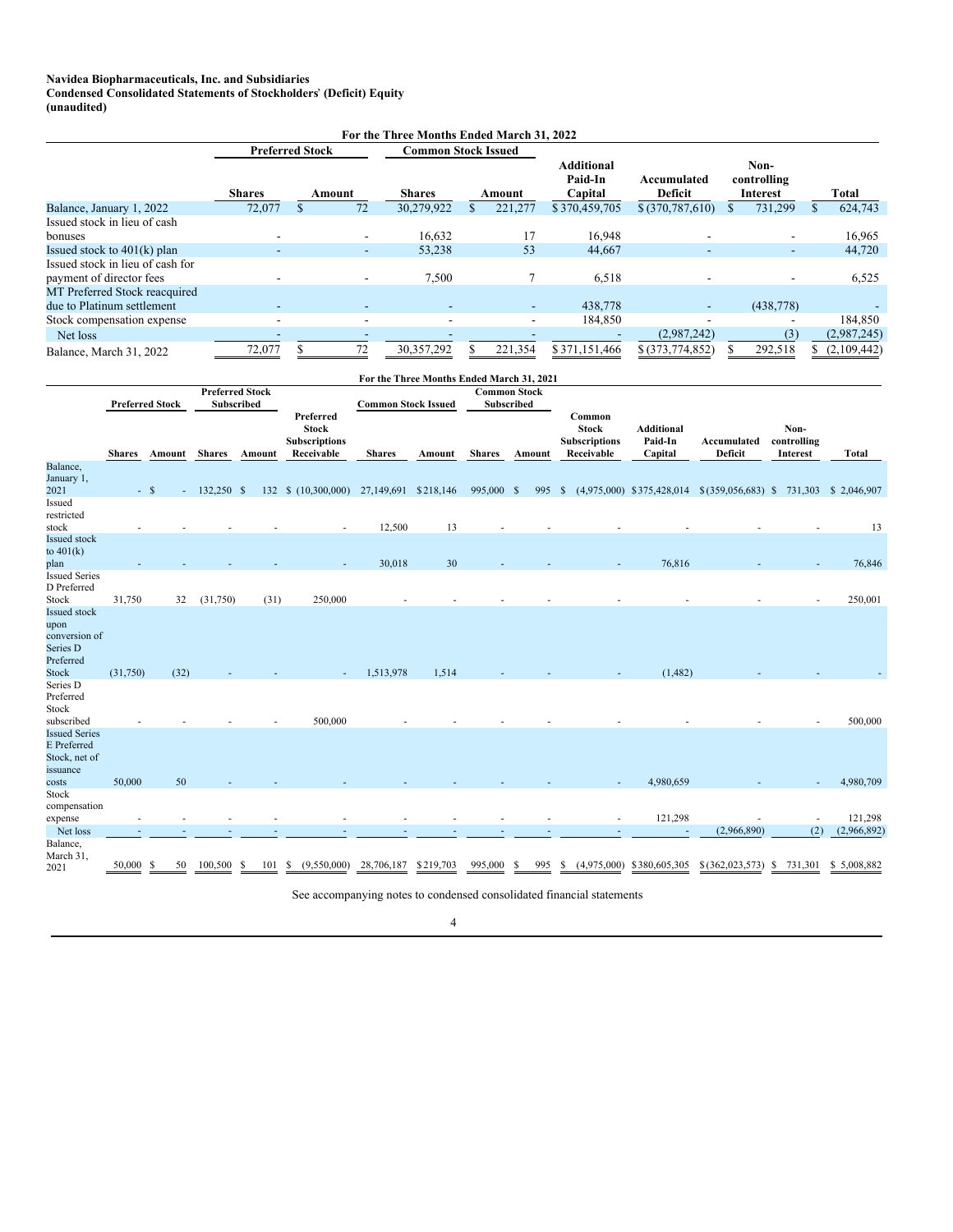#### **Navidea Biopharmaceuticals, Inc. and Subsidiaries Condensed Consolidated Statements of Cash Flows (unaudited)**

|                                                                                     |    | <b>Three Months Ended</b><br>March 31, |   |             |
|-------------------------------------------------------------------------------------|----|----------------------------------------|---|-------------|
|                                                                                     |    | 2022                                   |   | 2021        |
| Cash flows from operating activities:                                               |    |                                        |   |             |
| Net loss                                                                            | S  | $(2,987,245)$ \$                       |   | (2,966,892) |
| Adjustments to reconcile net loss to net cash used in operating activities:         |    |                                        |   |             |
| Depreciation and amortization                                                       |    | 22.878                                 |   | 17,748      |
| Non-cash lease expense                                                              |    | 30,354                                 |   | 30,378      |
| Loss on abandonment of patent applications                                          |    | 47,774                                 |   |             |
| Stock compensation expense                                                          |    | 184,850                                |   | 121,298     |
| Gain on extinguishment of debt                                                      |    |                                        |   | (366,000)   |
| Value of stock issued to $401(k)$ plan for employer matching contributions          |    | 44.720                                 |   | 76,846      |
| Value of stock issued in payment of employee bonuses                                |    | 16,965                                 |   |             |
| Value of stock issued in payment of director fees                                   |    | 6,525                                  |   |             |
| Changes in operating assets and liabilities:                                        |    |                                        |   |             |
| Receivables                                                                         |    | (22, 852)                              |   | (21, 414)   |
| Inventory                                                                           |    | (171, 837)                             |   | 3,556       |
| Prepaid expenses and other assets                                                   |    | 240,832                                |   | 129,970     |
| Accounts payable                                                                    |    | 143,616                                |   | 72,403      |
| Accrued and other liabilities                                                       |    | (149, 083)                             |   | (106, 135)  |
| Lease liabilities                                                                   |    | (86, 567)                              |   | (77, 256)   |
| Deferred revenue                                                                    |    | 122,964                                |   | 22,964      |
| Net cash used in operating activities                                               |    | (2,556,106)                            |   | (3,062,534) |
| Cash flows from investing activities:                                               |    |                                        |   |             |
| Payments for purchases of equipment                                                 |    | (42, 017)                              |   |             |
| Patent and trademark costs                                                          |    | (76, 175)                              |   | (67, 472)   |
| Net cash used in investing activities                                               |    | (118, 192)                             |   | (67, 472)   |
| Cash flows from financing activities:                                               |    |                                        |   |             |
| Proceeds from issuance of preferred stock, including stock subscriptions receivable |    |                                        |   | 8,175,000   |
| Payment of preferred stock issuance costs                                           |    |                                        |   | (19,290)    |
| Proceeds from issuance of common stock                                              |    |                                        |   | 13          |
| Principal payments on notes payable                                                 |    | (339, 453)                             |   | (188, 893)  |
| Net cash (used in) provided by financing activities                                 |    | (339, 453)                             |   | 7,966,830   |
| Net (decrease) increase in cash and cash equivalents                                |    | (3,013,751)                            |   | 4,836,824   |
| Cash and cash equivalents, beginning of period                                      |    | 4,230,865                              |   | 2,670,495   |
| Cash and cash equivalents, end of period                                            | \$ | 1,217,114                              | S | 7,507,319   |
|                                                                                     |    |                                        |   |             |

See accompanying notes to condensed consolidated financial statements.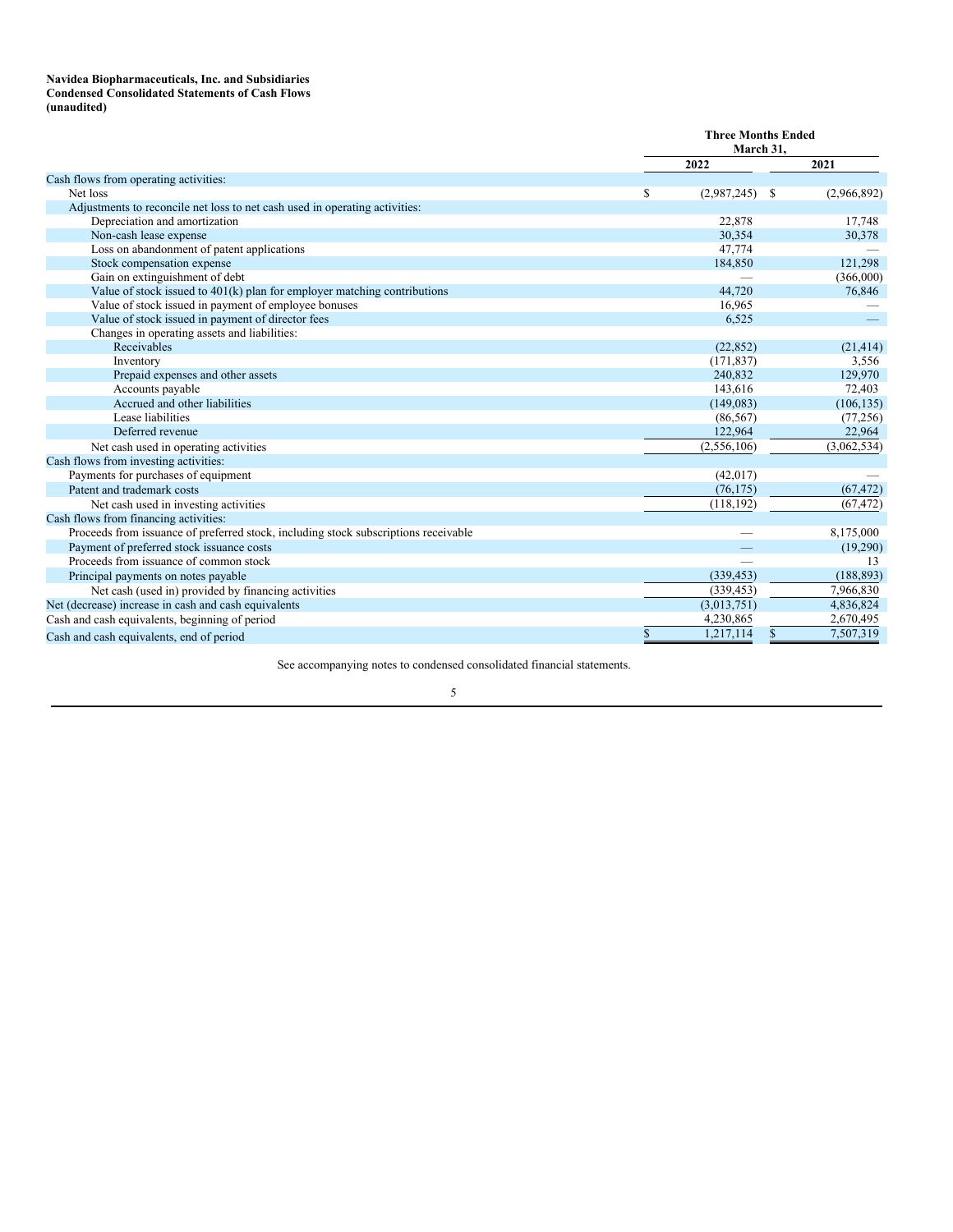# **1. Summary of Significant Accounting Policies**

**d.**

**a. Basis of Presentation:** The information presented as ofMarch 31, 2022 and for the three-month periods endedMarch 31, 2022 and 2021 is unaudited, but includes all adjustments (which consist only of normal recurring adjustments) that the management of Navidea Biopharmaceuticals, Inc. ("Navidea", the "Company," or "we") believes to be necessary for the fair presentation of results for the periods presented. Certain information and footnote disclosures normally included in financial statements prepared in accordance with accounting principles generally accepted in the United States of America ("U.S. GAAP") have been condensed or omitted pursuant to the rules and regulations of the U.S. Securities and Exchange Commission. The balances as of March 31, 2022 and the results for the interim periods are not necessarily indicative of results to be expected for the year. The consolidated financial statements should be read in conjunction with Navidea's audited consolidated financial statements for the year ended December 31, 2021, which were included as part of our Annual Report on Form10-K filed with the Securities and Exchange Commission ("SEC") on March 28, 2022 ("2021 Form 10-K").

Our consolidated financial statements include the accounts of Navidea and our wholly owned subsidiaries, Navidea Biopharmaceuticals Europe Limited ("Navidea Europe") and Navidea Biopharmaceuticals Limited ("Navidea UK"), as well as those of our majority-owned subsidiary, Macrophage Therapeutics, Inc. ("MT"). All significant inter-company accounts were eliminated in consolidation.

**b. Revenue Recognition:** We generate revenue from a grant to supportone of our product development initiatives. We generally recognize grant revenue when expenses reimbursable under the grant have been paid and payments under the grant become contractually due.

We also earn revenues related to our licensing and distribution agreements. The consideration we are eligible to receive under our licensing and distribution agreements typically includes upfront payments, reimbursement for research and development ("R&D") costs, milestone payments, and royalties. Each licensing and distribution agreement is unique and requires separate assessment in accordance with current accounting standards. See Note 3.

**c. Research and Development Costs:** R&D expenses include both internal R&D activities and external contracted services. Internal R&D activity expenses include salaries, benefits, and stock-based compensation, as well as travel, supplies, and other costs to support our R&D staff. External contracted services include clinical trial activities, manufacturing and control-related activities, and regulatory costs. R&D expenses are charged to operations as incurred. We review and accrue R&D expenses based on services performed and rely upon estimates of those costs applicable to the stage of completion of each project.

**Inventory:** All components of inventory are valued at the lower of cost (first-in, first-out) or net realizable value. We adjust inventory to net realizable value when the net realizable value is lower than the carrying cost of the inventory. Net realizable value is determined based on estimated sales activity and margins. We estimate a reserve for obsolete inventory based on management's judgment of probable future commercial use, which is based on an analysis of current inventory levels, estimated future sales and production rates, and estimated shelf lives. See Note 6.

- **e. Intangible Assets:** Intangible assets consist primarily of license agreements, and patent and trademark costs. Intangible assets are stated at cost, less accumulated amortization. License agreements and patent costs are amortized using the straight-line method over the estimated useful lives of the license agreements and patents of approximately 5 to 15 years. Patent application costs are deferred pending the outcome of patent applications. Costs associated with unsuccessful patent applications and abandoned intellectual property are expensed when determined to have no recoverable value. We evaluate the potential alternative uses of all intangible assets, as well as the recoverability of the carrying values of intangible assets, on a recurring basis. During the three-month periods endedMarch 31, 2022 and 2021, we capitalized patent and trademark costs of \$76,175 and \$67,472, respectively. During the three-month periods endedMarch 31, 2022 and 2021, we abandoned patent applications with previously-capitalized patent costs of \$47,774 and \$0, respectively.
- **f. Leases:** All of our leases are operating leases and are included in right-of-use lease assets, current lease liabilities and noncurrent lease liabilities on our consolidated balance sheets. These assets and liabilities are recognized at the commencement date based on the present value of remaining lease payments over the lease term using the Company's incremental borrowing rates or implicit rates, when readily determinable. The discount rates used for each lease were based principally on the Platinum debt, which was secured and outstanding for most of 2018. We used a "build-up" method where the approach was to estimate the risk/credit spread priced into the debt rate and then adjust that for the remaining term of each lease. Additionally, some market research was completed on the Company's peer group. Short-term operating leases which have an initial term of 12 months or less are not recorded on the consolidated balance sheets. Lease expense for operating leases is recognized on a straight-line basis over the lease term. Lease expense is included in selling, general and administrative expenses on our consolidated statements of operations. See Note 9.

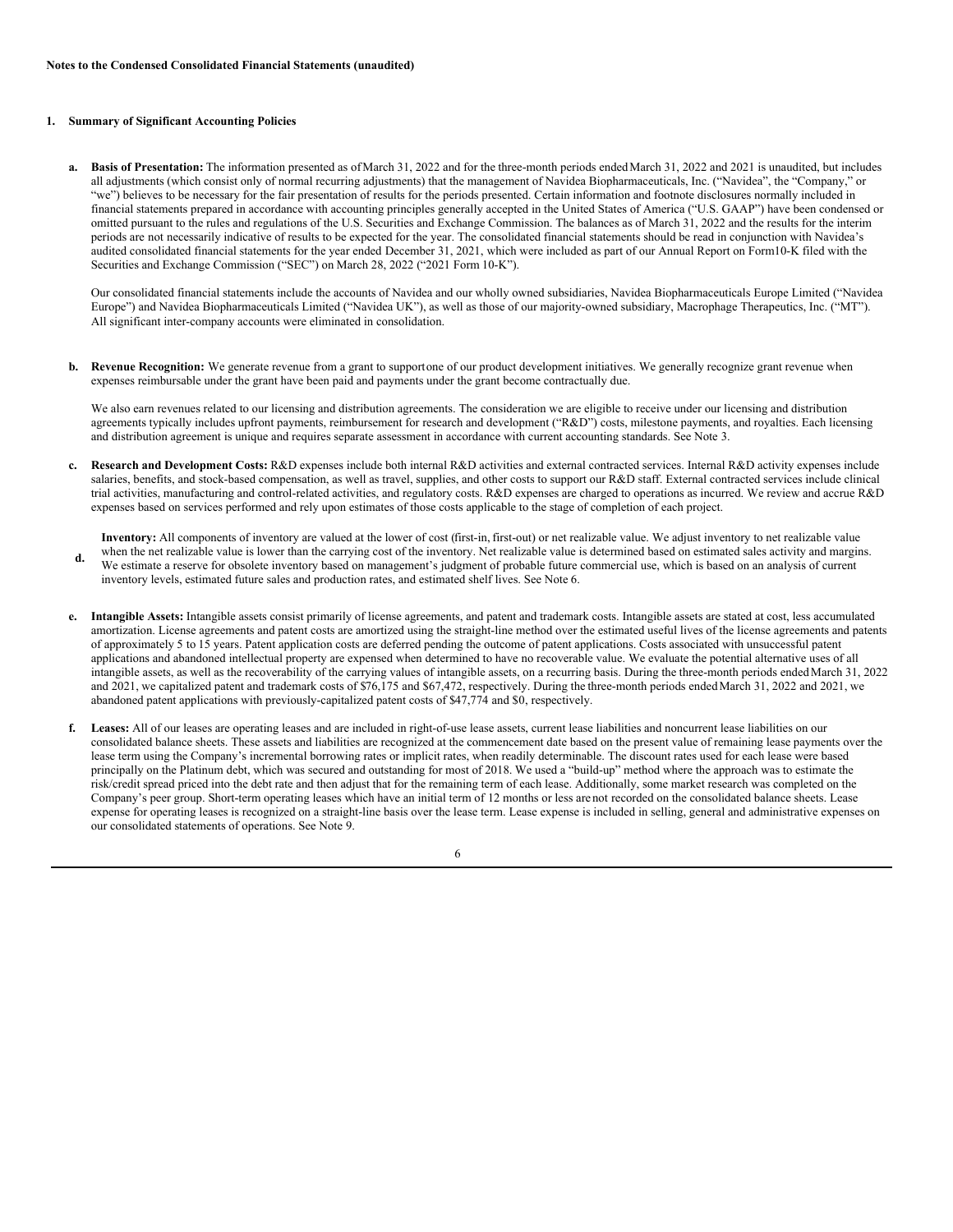- **g. Contingent Liabilities:** We are subject to legal proceedings and claims that arise in the normal course of business. In accordance with ASC Topic450, *Contingencies*, we accrue for contingent liabilities when management determines it is probable that a liability has been incurred and the amount can be reasonably estimated. This determination requires significant judgment by management. As of the date of the filing of this Quarterly Report on Form 10-Q, we are engaged in separate matters of ongoing litigation with Capital Royalty Partners II, L.P. and our former President and Chief Executive Officer, Dr. Michael Goldberg. See Note 10.
- **h. Recently Adopted Accounting Standards:** In May 2021, the Financial Accounting Standards Board ("FASB") Issued Accounting Standards Update ("ASU")No. 2021-04, Issuer's Accounting for Certain Modifications or Exchanges of Freestanding Equity-Classified Written Call Options ASU 2021-04 was issued to clarify and reduce diversity in an issuer's accounting for modifications or exchange of freestanding equity-classified written call options (for example, warrants) that remain equity-classified after modification or exchange. ASU 2021-04 requires that an entity treat a modification or exchange of a freestanding equity-classified written call option that remains equity-classified after modification or exchange be treated as an exchange of the original instrument for a new instrument. ASU 2021-04 also clarifies how an entity should measure and recognize the effect of a modification or exchange of a freestanding equity-classified written call option that remains equity-classified after modification or exchange. ASU 2021-04 is effective for all entities for fiscal years beginning afterDecember 15, 2021, including interim periods within those fiscal years, and should be implemented prospectively to modifications or exchanges occurring on or after the effective date of the amendments. Early adoption is permitted, including in an interim period. The adoption of ASU 2021-04 did not have a material impact on our consolidated financial statements.

In November 2021, the FASB issued ASUNo. 2021-10, *Disclosures by Business Entities about Government Assistance*. ASU 2021-10 was issued to increase the transparency of government assistance. ASU 2021-10 requires that entities make certain annual disclosures about transactions with a government that are accounted for by applying a grant or contribution accounting model by analogy. The required disclosures include: (1) information about the nature of the transactions and the related accounting policy used to account for the transactions; (2) the line items on the balance sheet and income statement that are affected by the transactions, and the amounts applicable to each financial statement line item; and (3) significant terms and conditions of the transactions, including commitments and contingencies. The amendments in ASU 2021-10 are effective for all entities within their scope for financial statements issued for annual periods beginning afterDecember 15, 2021. Early application of the amendments is permitted. An entity should apply the amendments in ASU 2021-10 either (1) prospectively to all transactions within the scope of the amendments that are reflected in financial statements at the date of initial application and new transactions that are entered into after the date of initial application or (2) retrospectively to those transactions. The adoption of ASU2021-10 did not have an impact on our consolidated financial statements, however we do expect to make the additional annual disclosures required by the update.

#### **2. Liquidity**

As disclosed in the notes to the consolidated financial statements included in the Company's2021 Form 10-K, the Company has been engaged in litigation with Platinum-Montaur Life Sciences LLC ("Platinum-Montaur"), an affiliate of Platinum Management (NY) LLC, Platinum Partners Value Arbitrage Fund L.P., Platinum Partners Capital Opportunity Fund, Platinum Partners Liquid Opportunity Master Fund L.P., Platinum Liquid Opportunity Management (NY) LLC, and Montsant Partners LLC (collectively, "Platinum"). In addition, the Company is engaged in ongoing litigation with our former President and Chief Executive Officer, Dr. Michael Goldberg. The Company has also been engaged in ongoing litigation with Capital Royalty Partners II L.P. ("CRG"). See Note 10.

On April 10, 2022, the Company entered into a Stock Exchange and Loan Agreement (the "Purchase Agreement") with John K. Scott, Jr., the current Vice Chairman of our Board of Directors, pursuant to which Mr. Scott agreed to make a loan to the Company in the principal amount of up to \$2.5 million, of which \$1.5 million was funded on the closing date. The outstanding balance of the loan, which is evidenced by a Secured Term Note (the "Bridge Note"), will bear interest at a rate of 8% per annum, with payments of interest only to be made monthly over a period of two years. All outstanding principal and accrued and unpaid interest under the Bridge Note is due and payable on the second anniversary of the Purchase Agreement. The Company's obligations under the Bridge Note are secured by afirst priority security interest in all of the Company's assets and personal property pursuant to a Security Agreement. See Note 16.

We do not believe there has been a significant impact to the Company's clinical development and regulatory timelines resulting from the ongoing COVID19 global pandemic. However, the COVID-19 outbreak delayed enrollment in ourNAV3-32 clinical study in the United Kingdom due to national COVID-19-related shutdowns. In addition, the regulatory approval process in India was delayed by the impact of COVID-19 in that country.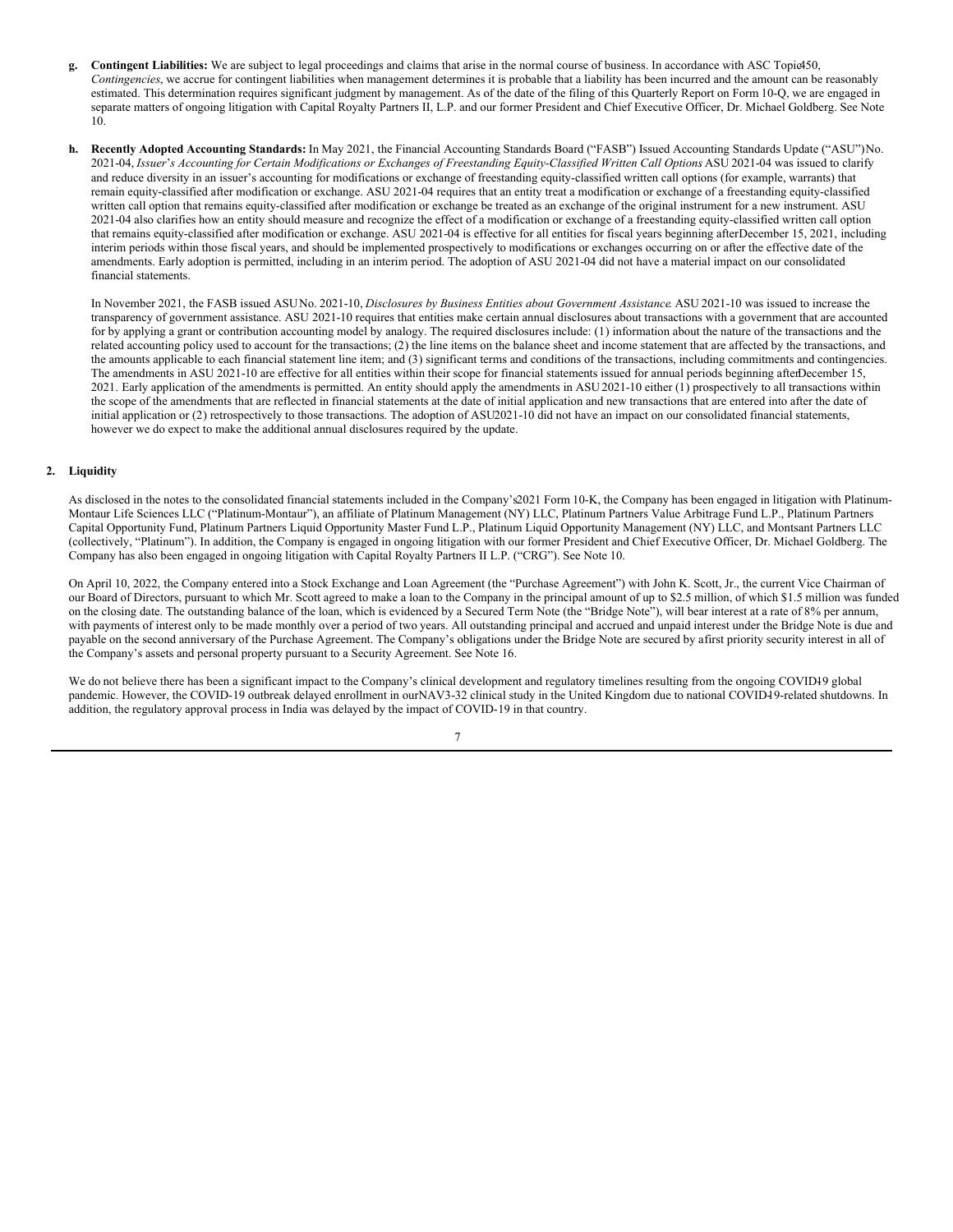The current conflict between Ukraine and Russia has created extreme volatility in the global capital markets and is expected to have further global economic consequences, including disruptions of the global supply chain and energy markets. Any such volatility and disruptions may have adverse consequences on us or the third parties who operate in Europe on whom we rely. If the equity and credit markets deteriorate, including as a result of political unrest or war, it may make any debt or equity financing more difficult to obtain, more costly or more dilutive.

The Company has experienced recurring net losses and has used significant cash to fund its operations. The Company has considerable discretion over the extent of development project expenditures and has the ability to curtail the related cash flows as needed. The Company also continues working to establish new sources of funding, including potential equity investments, collaborations and additional grant funding that can augment the balance sheet. However, based on our current working capital and our projected cash burn, management believes that there is substantial doubt about the Company's ability to continue as a going concern for a period of one year from the filing of this Quarterly Report on Form 10-Q.

#### **3. Revenue from Contracts with Customers**

Navidea is focused on the development and commercialization of precision immunodiagnostic agents and immunotherapeutics. We manage our business based ontwo primary types of drug products: (i) diagnostic substances, including Tc99m tilmanocept and other diagnostic applications of our Manocept platform, and (ii) therapeutic development programs, including all therapeutic applications of our Manocept platform. Tc99m tilmanocept, which the Company has a license to distribute outside of Canada, Mexico and the United States, is the only one of the Company's drug product candidates that has been approved for sale in any market.Tc99 tilmanocept has only been approved for sale in India, Europe and Australia.

The Company recognizes revenue from up-front license fees and pre-market milestones after the cash has been received from its customers and the performance obligations have been met. Payments for sales-based royalties and milestones are generally received after the related revenue has been recognized and invoiced. Normal payment terms generally range from 15 to 90 days following milestone achievement or royalty invoice, in accordance with each contract.

Up-front and milestone payments received related to our license and distribution agreements in India and China are deferred untilTc99m tilmanocept has been approved by the regulatory authorities and product sales are authorized to commence in each of those countries. The Company received regulatory approval for Tc99m tilmanocept in India in late March 2022, however certain additional approvals, such as an import license and authorization to use an alternative manufacturer, must be obtained prior to commercial sales launch in India. It is not possible to determine with any degree of certainty whether or when regulatory approval for this product will be achieved in China, if at all. In addition, since sales of Tc99m tilmanocept have not yet begun in India or China, there is no basis for estimating whether, to what degree, or the rate at which the product will be accepted and utilized in these markets. Therefore, it is not possible to determine with any degree of certainty the expected sales in future periods in those countries. As such, the Company intends to recognize revenue from up-front and milestone payments on a straight-line basis beginning at the time of commercial sales launch in each country through the end of the initial term of each agreement. The initial term of each agreement is eight years in India and ten years in China.

The transaction price of a contract is the amount of consideration to which the Company expects to be entitled in exchange for transferring promised goods or services to a customer. Transaction prices do not include amounts collected on behalf ofthird parties (e.g., sales taxes). To determine the transaction price of a contract, the Company considers the terms of the contract. For the purpose of determining transaction prices, the Company assumes that the goods or services will be transferred to the customer as promised in accordance with existing contracts and that the contracts will not be cancelled, renewed, or modified.

When estimating a contract's transaction price, the Company considers all the information (historical, current, and forecasted) that is reasonably available to it and identifies possible consideration amounts. Most of the Company's contracts with customers include both fixed and variable components of the transaction price. Under those contracts, some or all of the consideration for satisfied performance obligations is contingent on events over which the Company has no direct influence. For example, regulatory approval or product sales volume milestones are contingent upon the achievement of those milestones by the distributor. Additionally, the prices charged to end users of Tc99m tilmanocept, upon which royalty payments are based in India and China, are set by the distributor in each of those countries.

The milestone payments have a binary outcome (that is, the Company will either receive all or none of each milestone payment) and can be estimated using the mostlikely-amount method. Taking into account the constraint on variable consideration, the Company has assessed the likelihood of achieving the non-sales-based milestone payments in our current contracts and has determined that it is probable the milestones will be achieved and the Company will receive the consideration. Accordingly, it is probable that including those payments in the transaction price will not result in a significant revenue reversal when the contingency is resolved. Therefore, the amount of the non-sales-based milestone payments is included in the transaction price.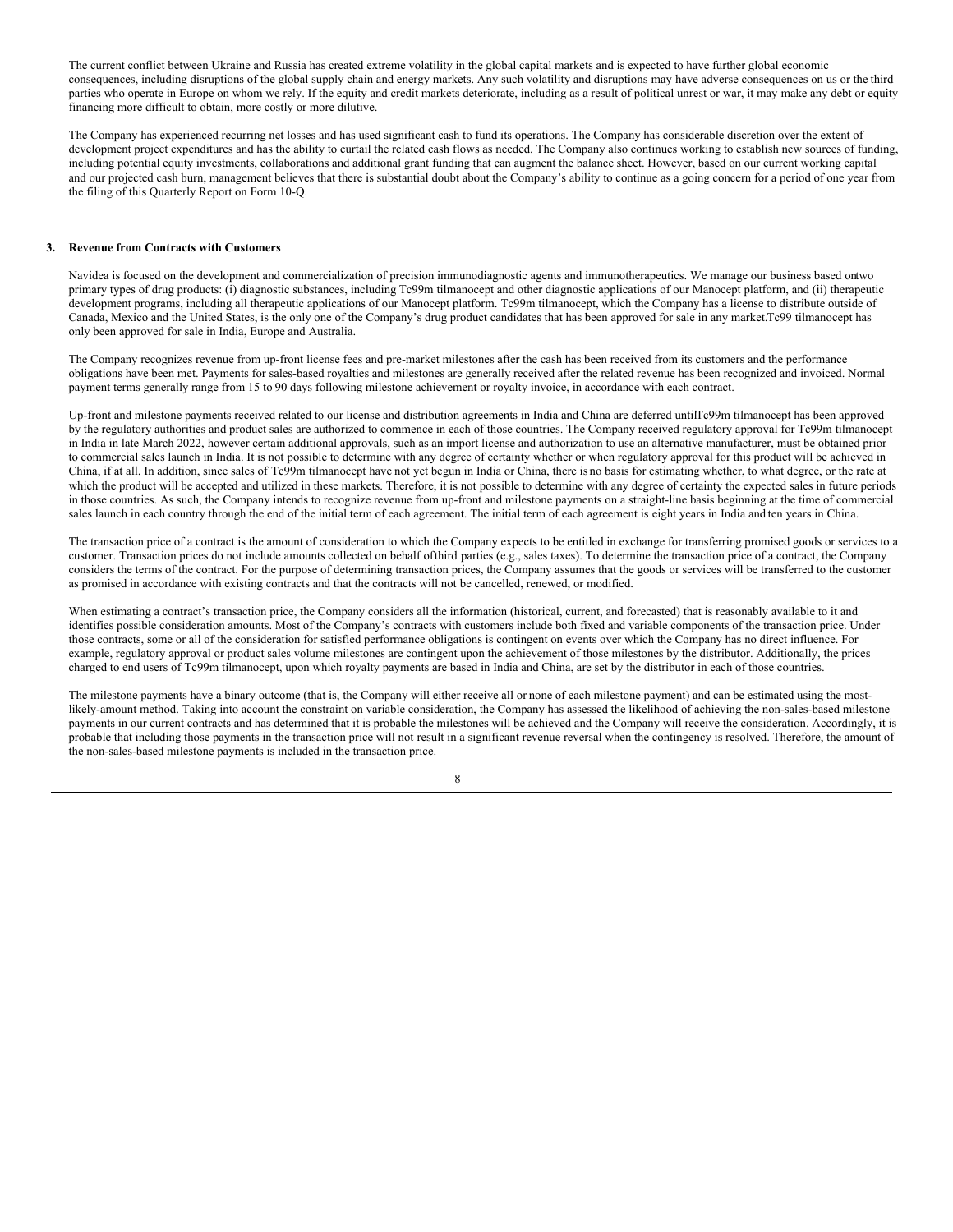Royalties are estimated based on the expected value method because they are based on a variable amount of sales representing a range of possible outcomes. However, when taking into account the constraint on variable consideration, the estimate of future royalties included in the transaction price is generally \$0. This conclusion is based on the fact that Tc99m tilmanocept is early in the commercial launch process in Europe and Australia, and sales havenot yet begun in India or China, therefore there is currently no basis for estimating whether, to what degree, or the rate at which the product will be accepted and utilized in these markets. Similarly, we currently have no basis for estimating whether sales-based milestones will ever be achieved. Accordingly, the Company recognizes revenue from royalties when the related sales occur and from sales-based milestones when they are achieved.

The Company also has an agreement in place to provide Meilleur Technologies, Inc. ("Meilleur"), a wholly-owned subsidiary of Cerveau Technologies, Inc. ("Cerveau"), worldwide rights to conduct research using NAV4694, as well as an exclusive license for the development and commercialization ofNAV4694 in Australia, Canada, China, and Singapore. Meilleur also has an option to commercialize worldwide.

The sublicense of NAV4694 to Meilleur provides for payments to Navidea including up-front payments, milestones, an option for worldwide commercial rights, royalties on net sales, and reimbursement for product development assistance during the initial transition period. In accordance with Accounting Standards Codification No. 606, *Revenue from Contracts with Customers* ("ASC 606"), the upfront payments were recognized upon contract inception, and reimbursement for product development assistance will be recognized on a monthly basis. Should some or all of the variable consideration from milestones, the option and royalties meet the requirements of the revenue recognition standard to be included in the transaction price, those amounts will be recognized as revenue in future periods.

Up-front fees, milestones and royalties are generally non-refundable. Therefore, the Company doesnot estimate expected refunds nor do we adjust revenue downward. The Company will evaluate and update the estimated transaction prices of its contracts with customers at the end of each reporting period.

During the three-month periods endedMarch 31, 2022 and 2021, the Company recognized revenue from contracts with customers of \$0 and \$22,486, respectively. During the three-month periods endedMarch 31, 2022 and 2021, the Company did not recognize any related impairment losses, nor did the Company recognize any revenue from performance obligations associated with long-term contracts that were satisfied (or partially satisfied) in previous periods.

The following table disaggregates the Company's revenue from contracts with customers for thethree-month periods endedMarch 31, 2022 and 2021.

|                            |      | <b>Three Months Ended</b><br>March 31. |        |
|----------------------------|------|----------------------------------------|--------|
|                            | 2022 |                                        | 2021   |
| License revenue:           |      |                                        |        |
| Tc99m tilmanocept - Europe |      | -                                      | 22.486 |

The following economic factors affect the nature, amount, timing and uncertainty of the Company's revenue and cash flows as indicated:

*Geographical Location of Customers:* Drug pricing models vary among different markets, which in turnmay affect the royalty rates and milestones we are able to negotiate with our distributors in those markets. Royalty rates and milestone payments vary by contract but may be based in part on the potential market size in each territory. In the case of Tc99m tilmanocept, royalty rates for Europe were lower than rates in India but higher than in China.

*Status of Regulatory Approval:* The majority of revenue from contracts with customers will generally be recognized after the product is approved for sale in each market. Each Tc99m tilmanocept customer operates in its own distinct regulatory environment, and the laws and pathways to drug product approval vary by market. Tc99m tilmanocept has been approved for sale in Europe, thus the Company recognized revenue from sales in Europe.Tc99m tilmanocept was approved for sale in India in March 2022, however product sales have not yet commenced. Tc99m tilmanocept has not yet been approved for sale in China andmay never achieve approval in that market. The regulatory pathways and timelines in China will impact whether and when the Company recognizes the related royalties and milestones. Similarly, NAV4694 has not yet been approved for sale in any market, thus the timing of any revenue related to that product will be dependent on the regulatory pathways and timelines in each market in which Meilleur seeks regulatory approval.

9

Through March 31, 2022, the Company has not capitalized any contract-related costs as contract assets.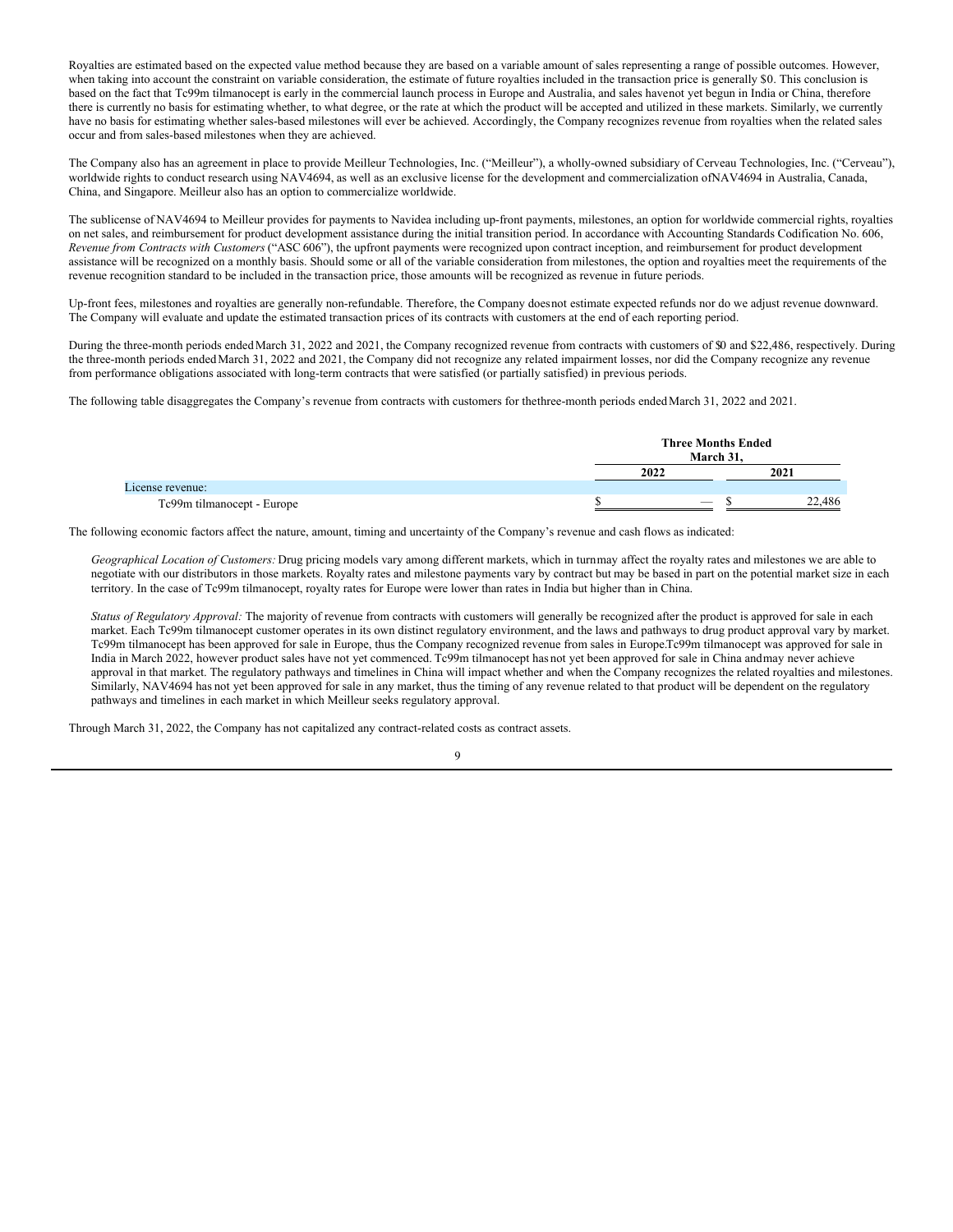The following table summarizes the changes in contract liabilities, the current portion of which is included in accrued liabilities and other in the consolidated balance sheets, during the three-month periods endedMarch 31, 2022 and 2021.

|                                                 | Three Months Ended March 31. |  |         |  |  |  |
|-------------------------------------------------|------------------------------|--|---------|--|--|--|
|                                                 | 2022                         |  | 2021    |  |  |  |
| Total deferred revenue, beginning of period     | 700.000                      |  | 700,000 |  |  |  |
| Deferred revenue related to milestones achieved | 100.000                      |  |         |  |  |  |
| Total deferred revenue, end of period           | 800.000                      |  | 700,000 |  |  |  |

The Company had license revenue receivable of \$100,000 and \$1,021 outstanding as of March 31, 2022 and December 31, 2021, respectively.

In addition to revenue from contracts from customers, we also generate revenue from National Institutes of Health ("NIH") grants to support various product development initiatives. The revenue recognition standard applies to revenue from contracts with customers. A customer is defined as a party that has contracted with an entity to obtain goods or services that are an output of the entity's ongoing major or central operations in exchange for consideration. The Company's ongoing major or central operations consist of the development and commercialization of precision immunodiagnostic agents and immunotherapeutics. The NIH and its various institutes are responsible for biomedical and public health research and provide major biomedical research funding to non-NIH research facilities and entities such as Navidea. While the Company will directly benefit from any knowledge gained from the project, there is also a public health benefit provided, which justifies the use of public funds in the form of the grants. Based on the nature of the Company's operations and the terms of the grant awards, Navidea does not have a vendor-customer relationship with the NIH and the grant awards are outside the scope of the revenue recognition standard. Accordingly, the revenue recognition standard need not be applied to the NIH grants. During the three-month periods endedMarch 31, 2022 and 2021, the Company recognized grant revenue of \$0 and \$1,251, respectively.

#### **4. Stock-Based Compensation**

For the three-month periods endedMarch 31, 2022 and 2021, our total stock-based compensation expense, which includes reversals of expense for certain forfeited or cancelled awards, was \$184,850 and \$121,298, respectively. We have not recorded any income tax benefit related to stock-based compensation in either of thethreemonth periods ended March 31, 2022 and 2021.

A summary of the status of our stock options as ofMarch 31, 2022, and changes during the three-month period then ended, is presented below.

|                              | Three Months Ended March 31, 2022 |   |                                                 |                                                                 |  |                                 |  |  |
|------------------------------|-----------------------------------|---|-------------------------------------------------|-----------------------------------------------------------------|--|---------------------------------|--|--|
|                              | Number of<br><b>Options</b>       |   | Weighted<br>Average<br><b>Exercise</b><br>Price | Weighted<br>Average<br>Remaining<br>Contractual<br>Life (years) |  | Aggregate<br>Intrinsic<br>Value |  |  |
| Outstanding, January 1, 2022 | 919,790                           | S | 5.67                                            | 6.5                                                             |  |                                 |  |  |
| Granted                      | 2,500                             |   | 0.97                                            |                                                                 |  |                                 |  |  |
| Cancelled/Forfeited          | (27, 455)                         |   | 6.29                                            |                                                                 |  |                                 |  |  |
| Expired                      | (6,185)                           |   | 64.17                                           |                                                                 |  |                                 |  |  |
| Outstanding, March 31, 2022  | 888,650                           |   | 5.23                                            | 6.3                                                             |  |                                 |  |  |
| Exercisable, March 31, 2022  | 634,485                           |   | 6.73                                            | 5.1                                                             |  |                                 |  |  |

The weighted average grant date fair value per stock option granted during thethree-month period endedMarch 31, 2022 was \$0.77. Key assumptions used in the Black-Scholes option pricing model for stock options granted during the three-month period ended March 31, 2022 were the Company's stock price, an expected volatility rate of 99.92%, a risk-free rate of 1.69%, and an expected life of6.25 years.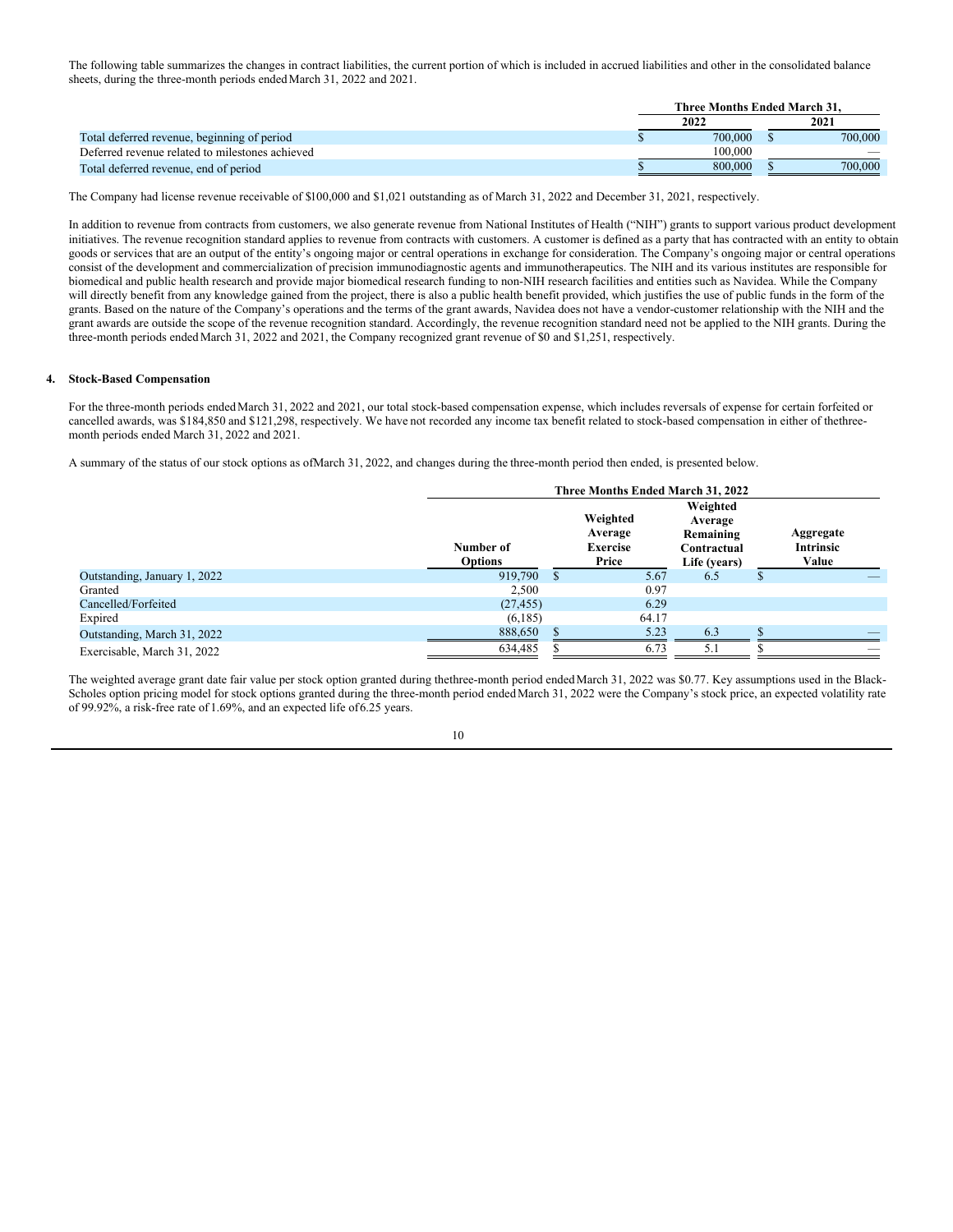A summary of the status of our unvested restricted stock as ofMarch 31, 2022, and changes during the three-month period then ended, is presented below.

|                           | <b>Three Months Ended</b><br><b>March 31, 2022</b> |                                                               |
|---------------------------|----------------------------------------------------|---------------------------------------------------------------|
|                           | Number of<br><b>Shares</b>                         | Weighted<br>Average<br><b>Grant-Date</b><br><b>Fair Value</b> |
| Unvested, January 1, 2022 | 95,000<br>S                                        | 1.40                                                          |
| Vested                    | (2,500)                                            | 2.28                                                          |
| Unvested, March 31, 2022  | 92,500                                             | 1.38                                                          |

As of March 31, 2022, there was \$161,015 of total unrecognized compensation expense related to unvested stock-based awards, which we expect to recognize over the remaining weighted average vesting term of 1.65 years.

#### **5. Loss Per Share**

Basic loss per share is calculated by dividing net loss attributable to common stockholders by the weighted average number of common shares. Diluted loss per share reflects additional common shares that would have been outstanding if dilutive potential common shares had been issued. Potential common shares that may be issued by the Company include convertible preferred stock, options and warrants.

Diluted loss per common share for thethree-month periods endedMarch 31, 2022 and 2021 excludes the effects of 1,310,974 and 1,751,794 common share equivalents, respectively, since such inclusion would be anti-dilutive. The excluded shares consist of common shares issuable upon exercise of outstanding stock options and warrants.

The Company's unvested restricted stock awards contain nonforfeitable rights to dividends or dividend equivalents, whether paid or unpaid (referred to as "participating securities"). Therefore, the unvested restricted stock awards are required to be included in the number of shares outstanding for both basic and diluted earnings per share calculations. However, due to our loss from continuing operations, 92,500 and 62,500 shares of unvested restricted stock for thethree-month periods endedMarch 31, 2022 and 2021, respectively, were excluded in determining basic and diluted loss per share from continuing operations because such inclusion would be anti-dilutive.

#### **6. Inventory**

The components of inventory as of March 31, 2022 and December 31, 2021 are as follows:

|                 | March 31,<br>2022 |         |  | December 31.<br>2021 |  |  |  |
|-----------------|-------------------|---------|--|----------------------|--|--|--|
| Materials       | ۰D                | 214,028 |  | 50,000               |  |  |  |
| Finished goods  |                   | 108.964 |  | 101.155              |  |  |  |
| Total inventory |                   | 322,992 |  | 151,155              |  |  |  |

During the three-month period endedMarch 31, 2021, we allocated \$4,054 of finished goods inventory for use in clinical trials. This transaction was recorded in research and development expense in the consolidated statements of operations.

#### **7. Accounts Payable, Accrued Liabilities and Other**

Accounts payable as of March 31, 2022 and December 31, 2021 includes an aggregate of \$119,182 and \$57,099, respectively, due to related parties for director fees. Accrued liabilities and other as of March 31, 2022 and December 31, 2021 includes an aggregate of \$948,752 and \$1,194,719, respectively, due to related parties for accrued separation costs, bonuses and benefits. The Company pays director fees in both cash and stock. As a result, the cash portion of director fees due are included in accounts payable and the stock portion are included in accrued liabilities and other in the consolidated balance sheet as of March 31, 2022 and December 31, 2021. Certain directors have elected to defer receipt of both cash and stock for director fees until at leastfuly 1, 2022.

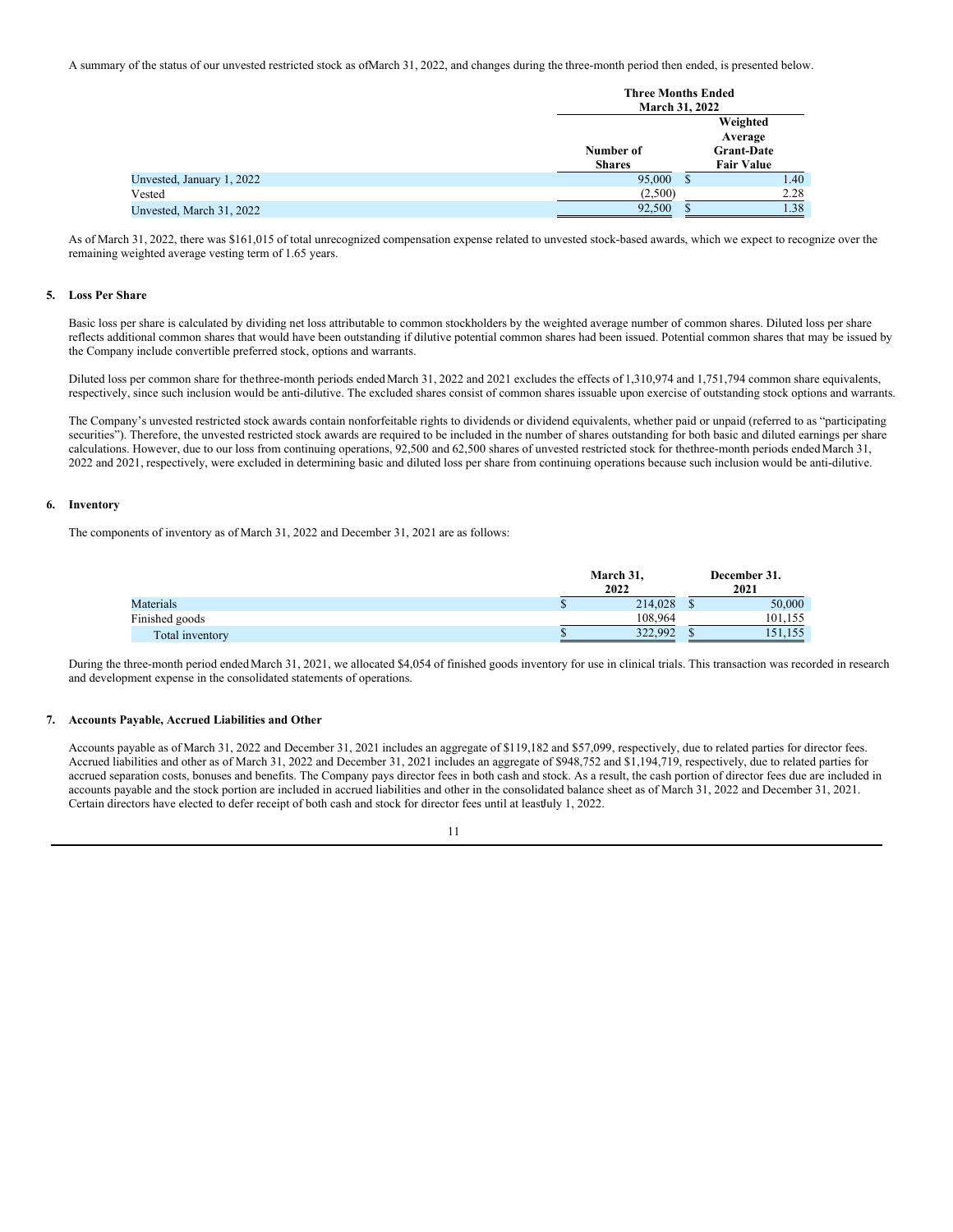#### **8. Notes Payable**

#### *IPFS Corporation*

In November 2020, we prepaid \$442,041 of insurance premiums through the issuance of a note payable to IPFS Corporation ("IPFS") with an interest rate of 5%. The note was payable in seven monthly installments of \$63,888, with the final payment made inJune 2021. In November 2021, we prepaid \$565,760 of insurance premiums through the issuance of a note payable to IPFS with an interest rate of 4.36%. The note is payable infive monthly installments of \$114,388, with the final payment due in April 2022.

Interest expense related to the IPFS notes payable totaled \$3,712 and \$2,770 during the three-month periods endedMarch 31, 2022 and 2021, respectively. The balance of the IPFS note was \$113,974 as of March 31, 2022, and was included in notes payable, current in the condensed consolidated balance sheets.

#### **9. Leases**

We currently lease approximately 5,000 square feet of office space at 4995 Bradenton Avenue, Dublin, Ohio, as our principal offices, at a monthly base rent of \$,012. The current least term expires in June 2023.

In addition, we currently lease approximately 25,000 square feet of office space at5600 Blazer Parkway, Dublin, Ohio, formerly our principal offices, at a monthly base rent of \$28,149 in 2022. The current lease term expires in October 2022 with an option to extend for an additionalfive years. The Company does not intend to renew this lease. In June 2017, the Company executed a sublease arrangement for the Blazer Parkway space, providing for monthly sublease payments to Navidea of \$39,124 through October 2022.

We currently lease office equipment at a monthly payment of \$136, expiring in October 2024. We also leased a vehicle at a monthly payment of \$287, which expired in September 2021.

Total operating lease expense was \$37,676 and \$45,832 for the three-month periods endedMarch 31, 2022 and 2021, respectively, and was recorded in selling, general and administrative expenses on our condensed consolidated statements of operations.

The following table presents information about the amount, timing and uncertainty of cash flows arising from the Company's operating leases as ofMarch 31, 2022.

| <b>Maturity of Lease Liabilities</b>                               | Operating<br>Lease<br><b>Payments</b> |
|--------------------------------------------------------------------|---------------------------------------|
| 2022 (remaining)                                                   | \$<br>197,222                         |
| 2023                                                               | 19,699                                |
| 2024                                                               | 1,355                                 |
| Total undiscounted operating lease payments                        | 218,276                               |
| Less imputed interest                                              | 8,837                                 |
| Present value of operating lease liabilities                       | 209,439                               |
| <b>Balance Sheet Classification</b>                                |                                       |
| Current lease liabilities                                          | \$<br>198,140                         |
| Noncurrent lease liabilities                                       | 11,299                                |
| Total operating lease liabilities                                  | 209,439                               |
| <b>Other Information</b>                                           |                                       |
| Weighted-average remaining lease term for operating leases (years) | 0.8                                   |
| Weighted-average discount rate for operating leases                | 10.9%                                 |

Cash paid for amounts included in the present value of operating lease liabilities was \$93,889 and \$92,711 during the three-month periods endedMarch 31, 2022 and 2021, respectively, and is included in operating cash flows.

#### **10. Commitments and Contingencies**

We are subject to legal proceedings and claims that arise in the ordinary course of business. The amount of ultimate liability, if any, with respect to these actions is unknown.

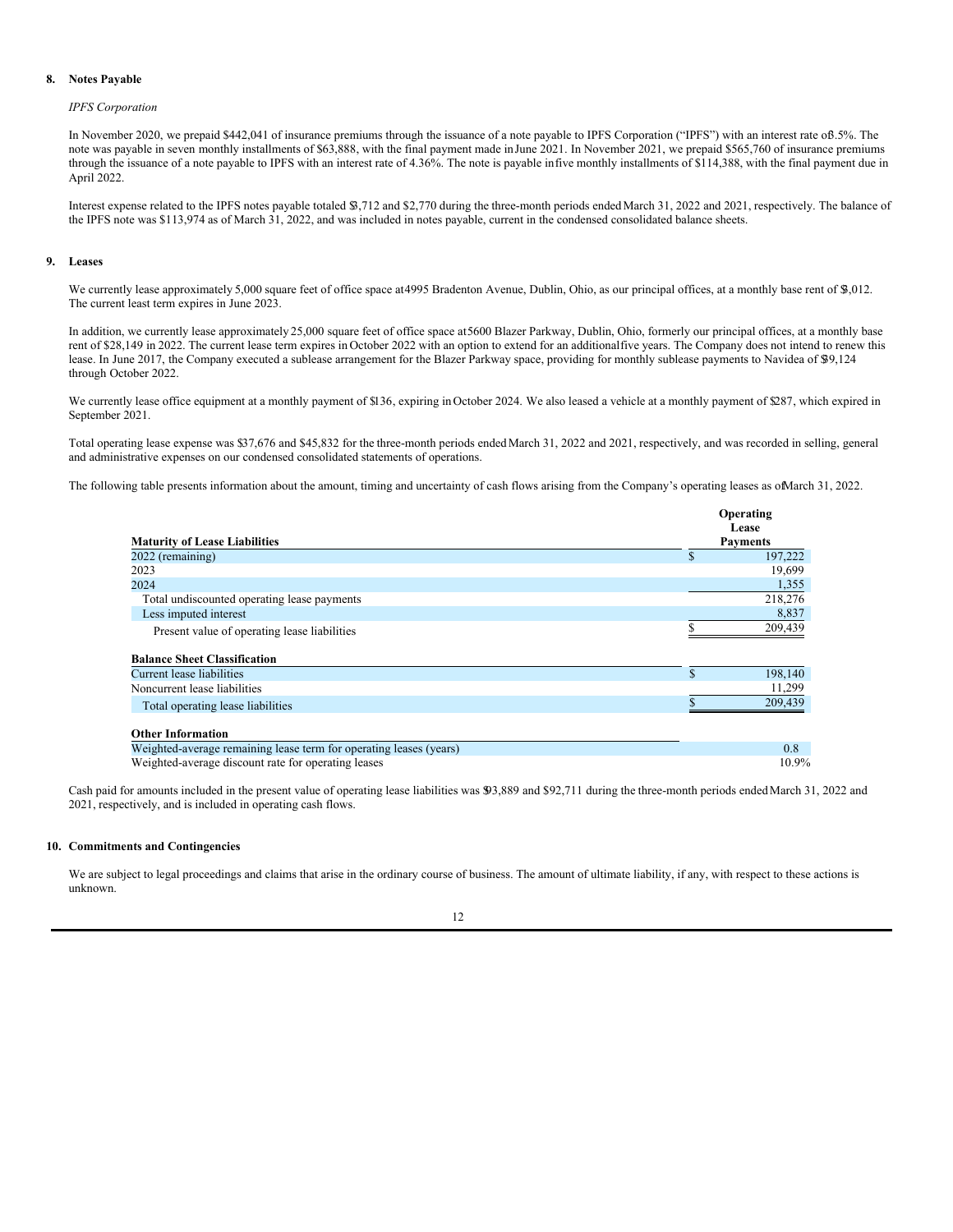#### *CRG Litigation*

As disclosed in the notes to the financial statements included in the Company's2021 Form 10-K, the Company has been engaged in ongoing litigation with CRG, in its capacity as a lender and as control agent for other affiliated lenders party to the CRG Loan Agreement (collectively, the "CRG Lenders"), in the District Court of Harris County, Texas (the "Texas Court") relating to CRG's claims of default under the terms the CRG Loan Agreement. Following a trial in December 2017, the Texas Court ruled that the Company's total obligation to CRG was in excess of \$66.0 million, limited to \$66.0 million under the Global Settlement Agreement ("GSA") dated March 3, 2017. The Texas Court acknowledged only the \$59.0 million payment made in March 2017, concluding that the Company owed CRG another \$7.0 million, however the Texas Court did not expressly take the Company's June 2016 payment of \$4.1 million into account and awarded, as part of the\$66.0 million, amounts that had already been paid as part of the \$4.1 million. The Company believes that this \$4.1 million should be credited against the \$7.0 million and has appealed the Texas Court's judgment. The Court of Appeals dismissed the Company's appeal without reaching the merits due to a contractual waiver of appeal.

On April 9, 2018, CRG drew approximately \$7.1 million on the Cardinal Health 414, LLC ("Cardinal Health 414") letter of credit. These were funds to which Navidea would otherwise have been entitled. This was in addition to the \$4.1 million and the \$59.0 million that Navidea had previously paid to CRG.

The Company has also been engaged in ongoing litigation with CRG in the Court of Common Pleas of Franklin County, Ohio (the "Ohio Court") related to Navidea's claims that the CRG Lenders fraudulently induced Navidea to enter into a settlement agreement and breached the terms of the same through certain actions taken by the CRG Lenders in connection with the GSA, pursuant to which Navidea agreed to pay up to \$66.0 million to the CRG Lenders, as well as through actions and misrepresentations by CRG after the GSA was executed. The claims in that suit were for breach of contract, conversion and unjust enrichment against the CRG Lenders for their collection of more than \$66.0 million, the maximum permitted under the GSA, and their double recovery of amounts paid as part of the\$4.1 million paid in June 2016 and recovered again as part of the \$66.0 million. CRG's double recovery and recovery of more than\$66.0 million are due to CRG drawing the entire \$7.1 million on the Cardinal Health 414 letter of credit. The CRG Lenders sought a Writ of Prohibition in the Ohio Supreme Court to prevent this case from moving forward, which was denied, and proceedings resumed in front of the Ohio Court. Following an unsuccessful mediation on May 7, 2019, Navidea moved for summary judgment onJune 28, 2019. On November 27, 2019, the Ohio Court found that when CRG collected more than\$66.0 million, they took an excess recovery and breached the GSA. The Ohio Court awarded approximately \$4.3 million to Navidea, plus statutory interest fromApril 9, 2018, the date CRG drew on the Cardinal Health 414 letter of credit. The Ohio Court also found that there was no unjust enrichment or conversion by CRG since this was a matter of contract and only contract damages were appropriate. The decision was a final appealable order and terminated the case before the Ohio Court. On December 5, 2019, CRG filed a notice of appeal with Ohio's 10th District Court of Appeals regarding the judgment in favor of Navidea. The briefing of the appeal concluded on March 27, 2020, and oral argument on the appeal was held onSeptember 23, 2020. On March 16, 2021, Ohio's 10th District Court of Appeals issued a decision which reversed the Ohio Court'sNovember 27, 2019 ruling that CRG breached the GSA and its award of \$4.3 million plus statutory interest to Navidea. The Ohio Court of Appeals held that the Ohio Court didnot have jurisdiction to adjudicate Navidea's claims and therefore did not rule on the factual merits of Navidea's claims regarding CRG's recovery in excess of the contractually agreed maximum amount. The Ohio Supreme Court declined to hear the case so the Ohio litigation has concluded.

In April 2018, CRG asserted claims against Navidea and MT for alleged breaches of the GSA and the CRG Loan Agreement entered into by Navidea arising from the Navidea's challenge to CRG's drawing down on letters of credit in the full amount of \$7.1 million which Navidea claims resulted in an overpayment of approximately \$4.2 million under the CRG Loan Agreement. CRG also seeks declaratory judgment relief that essentially mirrors their claims for affirmative relief, i.e., that the Company breached the GSA and indemnification provision of the CRG Loan Agreement, and that CRG did not breach the GSA.

On November 21, 2021, the Texas Court entered an interlocutory judgment declaring that CRG didnot breach the GSA, but that Navidea did breach the GSA and the indemnification provision of the CRG Loan Agreement. In the interlocutory order, the Texas Court awarded as damages reasonable attorneys' fees in an amount, if any, to be determined at trial. The case is set for a bench trial on August 26, 2022. CRG has made a claim of approximately \$2.8 million in attorneys' fees they contend they are entitled to in connection with the alleged breaches of the agreements. Navidea contends CRG have received payments in excess of the amounts owed under the CRG Loan Agreement and are not entitled to an award of attorney's fees. Discovery has been completed and a motion to amend the interlocutory partial summary judgment is pending. The amount of ultimate liability, if any, with respect to this action is unknown.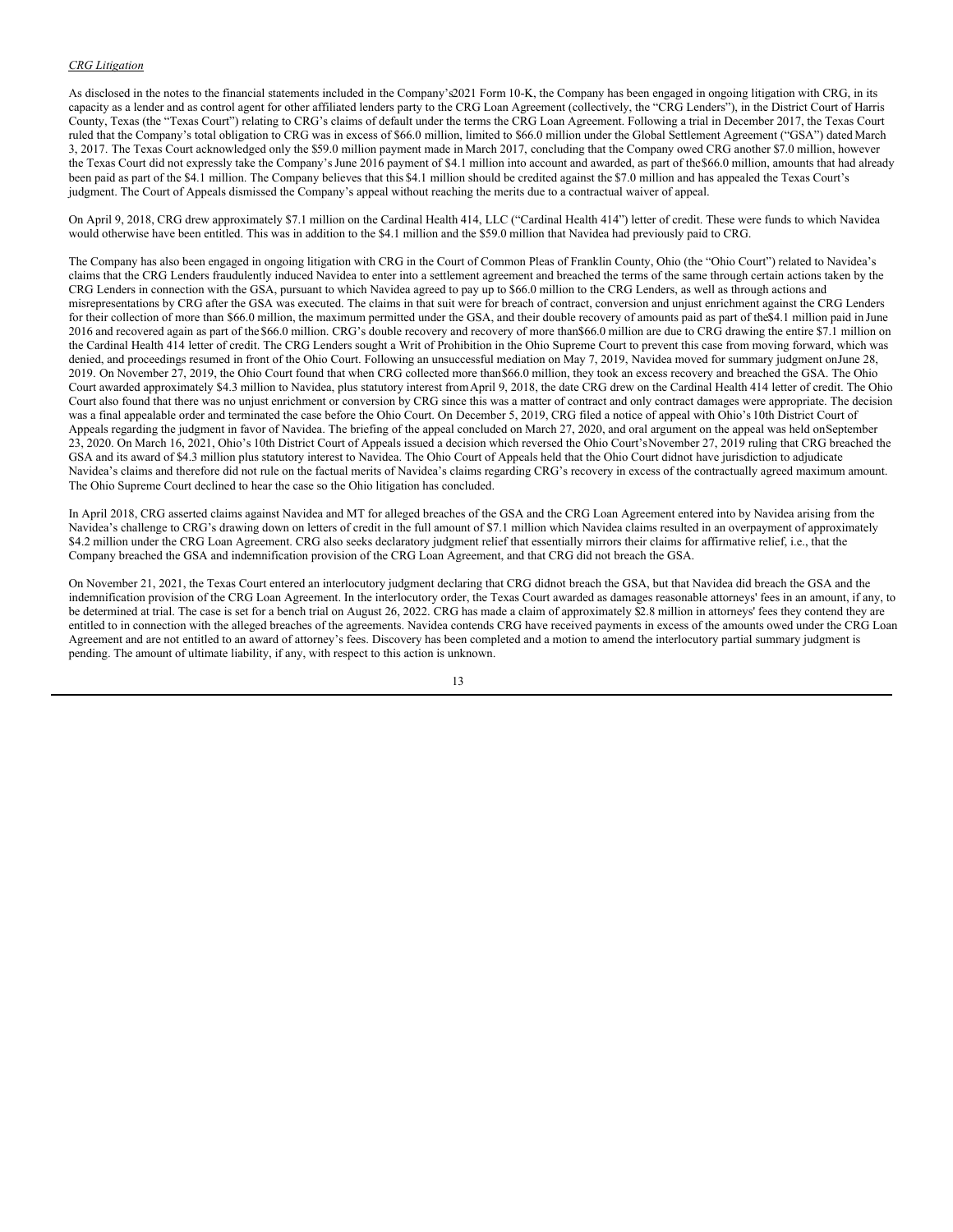#### *Platinum Litigation*

In November 2017, Platinum-Montaur commenced an action against the Company in the Supreme Court of the State of New York, County of New York (the "New York Supreme Court"), seeking damages of approximately \$1.9 million purportedly due as of March 3, 2017, plus interest accruing thereafter. The claims asserted were for breach of contract and unjust enrichment in connection with funds received by the Company under the Platinum Loan Agreement. The action was subsequently removed to the United States District Court for the Southern District of New York. On October 31, 2018, the District Court granted judgment for Navidea and dismissed all claims in the case. The District Court stated that Platinum-Montaur had no standing to assert any contractual interest in funds that might be due under the Platinum Loan Agreement. The District Court also disagreed with Platinum-Montaur's claim of unjust enrichment on similar grounds and found that Platinum-Montaur lacked any sufficient personal stake to maintain claims against Navidea. The claims against Navidea were dismissed without prejudice on the grounds of lack of standing to pursue the claims asserted.

On November 30, 2018, Platinum-Montaur filed a notice of appeal with the United States Court of Appeals for the Second Circuit (the "Second Circuit") claiming that the District Court erred in dismissing Platinum-Montaur's claims for breach of contract and unjust enrichment. On January 22, 2019, Platinum-Montaur filed its brief in the Second Circuit, asking the Second Circuit to reverse the District Court and remand the case to the District Court for further proceedings. The Second Circuit held oral argument in this matter on September 5, 2019. On November 25, 2019, the Second Circuit issued a decision which remanded the case to the District Court for further consideration of whether the District Court had jurisdiction over the case following removal from the New York Supreme Court. The Second Circuit did not address the merits of Platinum-Montaur's allegations against Navidea. By agreement of the parties, the case was remanded from the District Court to the New York Supreme Court. Navidea filed a Motion to Dismiss on June 4, 2020, and on September 2, 2020, the New York Supreme Court granted the Motion to Dismiss. Platinum-Montaur filed a Notice of Appeal of the New York Supreme Court's decision on September 23, 2020 and the appeal was docketed with the Appellate Department-First Division. Platinum-Montaur perfected an appeal of the judgment in favor of the Company on or about June 28, 2021. In January 2022, Platinum and the Company settled their dispute and Platinum's lawsuit was dismissed. See Note 11.

#### *Goldberg Agreement and Litigation*

In August 2018, Dr. Goldberg resigned from his positions as an executive officer and a director of Navidea. In connection with Dr. Goldberg's resignation, Navidea and Dr. Goldberg entered into an Agreement (the "Goldberg Agreement") which set forth the terms of the separation from service. Among other things, the Goldberg Agreement provided that Dr. Goldberg would be entitled to 1,175,000 shares of our Common Stock, representing in part payment of accrued bonuses and payment of the balance of the Platinum debt. A portion of the 1,175,000 shares to be issued to Dr. Goldberg would be held in escrow for up to18 months in order to reimburse Navidea in the event that Navidea is obligated to pay any portion of the Platinum debt to a party other than Dr. Goldberg. Further, the Goldberg Agreement provided that the Company's subsidiary, MT, would redeem all of Dr. Goldberg's preferred stock and issue to Dr. Goldberg super voting common stock equal to 5% of the outstanding shares of MT. In November 2018, the Company issued 925,000 shares of our Common Stock to Dr. Goldberg,250,000 of which were placed in escrow in accordance with the Goldberg Agreement.

On February 11, 2019, Dr. Goldberg represented to the MT Board that he had, without MT Board or shareholder approval, created a subsidiary of MT, transferred all of the assets of MT into the subsidiary, and then issued himself stock in the subsidiary. On February 19, 2019, Navidea notified MT that it was terminating the sublicense in accordance with its terms, effective March 1, 2019, due to MT's insolvency. On February 20, 2019, the MT Board removed Dr. Goldberg as President and Chief Executive Officer of MT and from any other office of MT to which he may have been appointed or in which he was serving. Dr. Goldberg remains a member of the MT Board, together with John K. Scott, Jr. and Dr. Michael S. Rosol. Mr. Scott is also the Vice Chair of the Board of Directors of Navidea. On or about February 17, 2022, the Joint Official Liquidators and Foreign Representatives of PPVA executed the necessary paperwork to transfer its preferred stock in MT to Navidea.

#### *New York Litigation Involving Dr. Goldberg*

On February 20, 2019, Navidea filed a complaint against Dr. Goldberg in the United States District Court, Southern District of New York (the "District Court") alleging breach of the Goldberg Agreement, as well as a breach of the covenant of good faith and fair dealing and to obtain a declaratory judgment that Navidea's performance under the Goldberg Agreement is excused and that Navidea is entitled to terminate the Goldberg Agreement as a result of Dr. Goldberg's actions. On April 26, 2019, Navidea filed an amended complaint against Dr. Goldberg which added a claim for breach of fiduciary duty seeking damages related to certain actions Dr. Goldberg took while CEO of Navidea. On June 13, 2019, Dr. Goldberg answered the amended complaint and asserted counterclaims against Navidea andthird-party claims against MT for breach of the Goldberg Agreement, wrongful termination, injunctive relief, and quantum meruit.

On December 26, 2019, the District Court ruled on several motions related to Navidea and MT and Dr. Goldberg that substantially limited the claims that Dr. Goldberg can pursue against Navidea and MT. Specifically, the District Court found that certain portions of Dr. Goldberg's counterclaims against Navidea and third-party claims against MT failed to state a claim upon which relief can be granted. Additionally, the District Court ruled that actions taken by Navidea and MT, including reconstituting the MT board of directors, replacing Dr. Goldberg with Mr. Latkin as Chief Executive Officer of MT, terminating the sublicense between Navidea and MT, terminating certain research projects, and allowing MT intellectual property to revert back to Navidea, were not breaches of the Goldberg Agreement.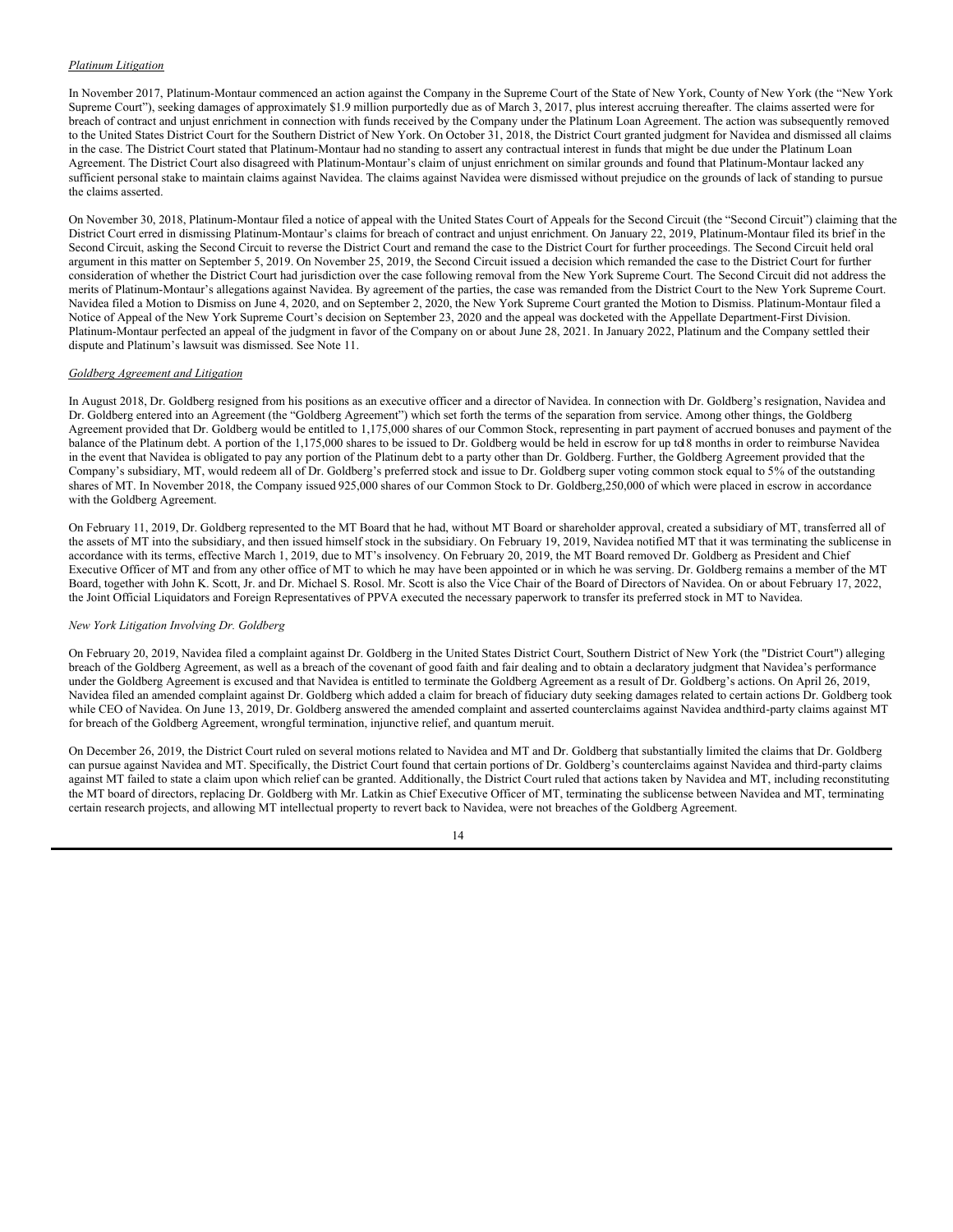The District Court also rejected Dr. Goldberg's claim for wrongful termination as Chief Executive Officer of MT. In addition, the District Court found that Dr. Goldberg lacked standing to seek injunctive relief to force the removal of Dr. Claudine Bruck and Michael Rice from MT's Board of Directors, to invalidate all actions taken by the MT Board on or after November 29, 2018 (the date upon which Dr. Bruck and Mr. Rice were appointed by Navidea to the Board of MT), or to reinstate the terminated sublicense between Navidea and MT.

In addition, the District Court found Navidea's breach of fiduciary duty claim against Dr. Goldberg for conduct occurring more thanthree years prior to the filing of the complaint to be time-barred and that Dr. Goldberg is entitled to an advancement of attorneys' fees solely with respect to that claim. To avoid further litigation expenses, the Company agreed to indemnify Dr. Goldberg solely with respect to the breach of fiduciary duty claim.

On January 31, 2020, Goldberg filed a motion for leave to amend his complaint to add back in claims for breach of contract, breach of the implied covenant of good faith and fair dealing, quantum meruit and injunctive relief. On April 1, 2020, the District Court denied Dr. Goldberg's motion for leave to amend in its entirety.

On January 27, 2020, Dr. Goldberg filed a motion seeking additional advancement from Navidea for fees in connection with the New York Action and the Delaware Action. Navidea opposed the motion and the District Court referred the matters to a Magistrate Judge. On July 9, 2020, the Magistrate Judge issued her Report and Recommendation which recommended that: (1) the District Court decline to exercise jurisdiction over Dr. Goldberg's motion as it pertained to expenses and fees incurred in defense of the Delaware Action; (2) the District Court decline to award any fees to Dr. Goldberg for the breach of fiduciary duty without additional motion practice on the issue; (3) the District Court find that Dr. Goldberg is entitled to advancement of his expenses and fees reasonably incurred in the defense of the remainder of the New York action subject to Dr. Goldberg's posting of an undertaking; and (4) establish a protocol by which Dr. Goldberg could establish the amounts due for advancement.

On August 24, 2020, in connection with Dr. Goldberg's motion for advancement, the District Court adopted the Magistrate Judge's report and recommendation and found that while Dr. Goldberg was not being granted advancement of fees and expenses incurred in connection with either the Delaware Action or the assertion ofthird-party claims against MT, the Court ruled that Dr. Goldberg was entitled to advancement for the defense of the remaining claims asserted against him by Navidea in the New York action. The Court adopted a protocol by which additional motion practice will occur to determine the appropriate amount of fees to be advanced. Once that decision is made by the Magistrate Judge, subject to review by the District Court, Navidea will need to advance those fees to Dr. Goldberg conditioned upon Dr. Goldberg agreeing to pay those fees back to Navidea if it is determined that he is not entitled to indemnification.

On May 27, 2021, the District Court ordered that: (1) Dr. Goldberg be awarded \$14,955 for indemnification for his attorneys' fees for his defense of the breach of fiduciary duty claim; (2) Dr. Goldberg be advanced \$1,237.50 for his attorneys' fees subject to repayment; (3) Navidea should not be required to indemnify or advance any of the costs sought by Dr. Goldberg; (4) Dr. Goldberg is not entitled to advancement for the prosecution of his counterclaims and third-party claims; (5) Dr. Goldberg's motion to hold Navidea in contempt be denied; and (6) Navidea should not be required to advance any additional fees or costs unless Dr. Goldberg presents his time records and costs in compliance with the District Court's orders. The Company has made the payments ordered by the District Court.

On August 6, 2021, the Company moved for reconsideration of its obligations to advance fees in light of the Delaware Court's decision datedJune 23, 2021 (described below). On October 14, 2021, the Magistrate Judge recommended that Navidea's motion for reconsideration be denied. OnMarch 7, 2022, the District Court adopted the Report and Recommendation in part and permitted Dr. Goldberg to seek advancement for his fees incurred in defense of his claims since September 1, 2020. On April 8, 2022, Dr. Goldberg submitted a fee application seeking advancement of \$143,172.55 for attorneys' fees and disbursements for the time periodSeptember 1, 2020 through March 31, 2022. The Company has opposed the fee application on numerous grounds and Dr. Goldberg's reply is due onMay 19, 2022. The matter will then be referred to the Magistrate Judge for resolution.

Fact discovery and expert discovery in the New York Action have been completed. The Company has moved to disqualify Dr. Goldberg's damages expert and briefing in the District Court was submitted on April 1, 2022. The District Court has not yet ruled on the Company's motion. The Company anticipates that once the District Court rules on the expert issues, the District Court will schedule briefing on summary judgment.

#### *Delaware Litigation Involving Dr. Goldberg*

On February 20, 2019, MT initiated a suit against Dr. Goldberg in the Court of Chancery of the State of Delaware (the "Delaware Court"), alleging, among other things, breach of fiduciary duty as a director and officer of MT and conversion, and to obtain a declaratory judgment that the transactions Dr. Goldberg caused MT to effect are void. On June 12, 2019, the Delaware Court found that Dr. Goldberg's actions werenot authorized in compliance with the Delaware General Corporate Law. Specifically, the Delaware Court found that Dr. Goldberg's creation of a new subsidiary of MT and the purported assignment by Dr. Goldberg of MT's intellectual property to that subsidiary were void. The Delaware Court's ruling follows the order on May 23, 2019 in the case, in which it found Dr. Goldberg in contempt of its prior order holding Dr. Goldberg responsible for the payment of MT's fees and costs to cure the damages caused by Dr. Goldberg's contempt.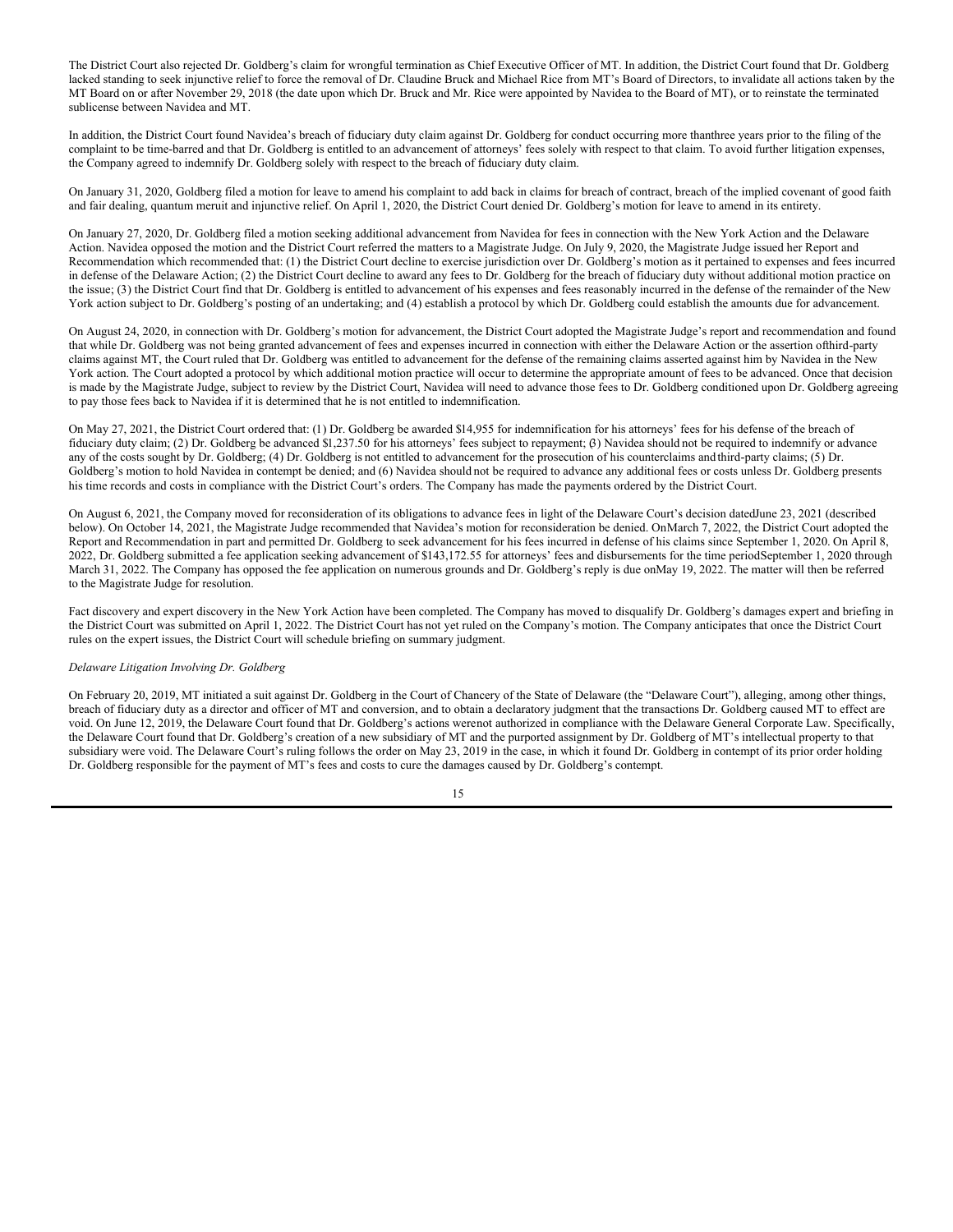On June 23, 2021, the Delaware Court ruled in favor of MT and against Dr. Goldberg, finding that Dr. Goldberg breached his fiduciary duties to MT. Specifically, the Delaware Court ruled: "Dr. Goldberg attempted to take for himself that which belonged to [MT]. In doing so, he breached his duty of loyalty to [MT] stockholders. [MT] was absolutely justified in bringing this action to remedy (in this case undo) the harm caused by Dr. Goldberg's misconduct." The Delaware Court disagreed with MT's arguments regarding damages and, other than awarding nominal damages, declined to award additional relief beyond that which it had previously granted. With respect to MT's claim for conversion, the Delaware Court found that the claim was not supported because "Dr. Goldberg confirmed that he currently doesnot own or possess any intellectual property related to either Navidea or [MT]" and that "any IP Dr. Goldberg created while at Navidea or any of its subsidiaries was and remains the property of Navidea and its subsidiaries." In addition, the Delaware Court denied Dr. Goldberg's motion to hold MT's directors and CEO in contempt, denied Dr. Goldberg's motion to dismiss the lawsuit against him, and granted MT's motion to dismiss Dr. Goldberg's petition to remove MT's board members. On December 9, 2021, Dr. Goldberg was ordered to reimburse MT in the amount of \$66,796.33 and has paid that amount to MT. Neither party has appealed the Delaware Court's decision and the Delaware Court's decisions are now final.

#### *NYSE American Continued Listing Standards*

On January 28, 2022, the Company received a notification from the NYSE American LLC (the "NYSE American") stating that the Company wasnot in compliance the \$6.0 million stockholders' equity requirement of Section 1003(a)(iii) of the NYSE American Company Guide. As required by the NYSE American, the Company submitted a plan to the NYSE American by February 28, 2022 advising of actions it has taken or will take to regain compliance with the continued listing standards by July 28, 2023.

On April 8, 2022, the Company received a notification (the "Acceptance Letter") from the NYSE American that the Company's plan to regain compliance was accepted. The Acceptance Letter also stated that the Company is also not in compliance with Sections 1003(a)(i) and 1003(a)(ii) of the NYSE American Company Guide, which require an issuer to have stockholders' equity of (i) \$2.0 million or more if it has reported losses from continuing operations and/or net losses intwo out of its three most recent fiscal years, and (ii) \$4.0 million or more if it has reported losses from continuing operations inthree out of its four most recent fiscal years. The Acceptance Letter noted that the Company had stockholders' equity of \$624,743 as of December 31, 2021 and has reported net losses from continuing operations in itsfive most recent fiscal years ended December 31, 2021.

The NYSE American has granted the Company a plan period throughJuly 28, 2023 to regain compliance with Sections1003(a)(i), (ii) and (iii). If the Company is not in compliance with all continued listing standards by that date or if the Company does not make progress consistent with the plan during the plan period, the NYSE American may commence delisting procedures.

#### **11. Equity**

As discussed in Note 10, Platinum and the Company settled their dispute and Platinum's lawsuit was dismissed inJanuary 2022. As part of the settlement, Platinum returned their six shares of MT Preferred Stock, representing60% of the noncontrolling interest in MT, to the Company. Prior to the settlement, the carrying amount of the noncontrolling interest in MT was \$731,299. As a result of the settlement and the return ofsix shares of MT Preferred Stock, the Company recorded a reduction of the noncontrolling interest in MT and an increase in additional paid-in capital of \$438,779.

On January 31, 2022, pursuant to the Certificate of Designations of the Series E Redeemable Convertible Preferred Stock datedMarch 2, 2021 ("Series E Preferred Stock"), the holder of the Series E Preferred Stock, John K. Scott, Jr., notified the Company that he was exercising his option to extend the Conversion Deadline (as defined therein) for an additional period of six months. See Note 16.

During the three-month periods endedMarch 31, 2022 and 2021, we issued 53,238 and 30,018 shares of our Common Stock as matching contributions to our401(k) Plan, which were valued at \$44,720 and \$76,846, respectively.

During the three-month period endedMarch 31, 2022, we issued 16,632 shares of our Common Stock to our employees as partial payment in lieu of cash for their2021 bonuses, which were valued at \$16,965.

#### **12. Stock Warrants**

As of March 31, 2022, there are 422,324 warrants outstanding to purchase Navidea's Common Stock. The warrants are exercisable at prices ranging from \$0.20 to \$49.80 per share with a weighted average exercise price of \$2.30 per share. The warrants have remaining outstanding terms ranging from 1.2 to 13.4 years.

#### **13. Income Taxes**

Income taxes are accounted for under the asset and liability method in accordance with Accounting Standards Codification740, *Income Taxes*. Deferred tax assets ("DTAs") and deferred tax liabilities ("DTLs") are recognized for the future tax consequences attributable to differences between the financial statement carrying amounts of existing assets and liabilities and their respective tax bases, and operating loss and tax credit carryforwards. DTAs and DTLs are measured using enacted tax rates expected to apply to taxable income in the years in which those temporary differences are expected to be recovered or settled. The effect on DTAs and DTLs of a change in tax rates is recognized in income in the period that includes the enactment date.

Current accounting standards require a valuation allowance against DTAs if, based on the weight of available evidence, it is more likely thannot that some or all of the DTAs may not be realized. Due to the uncertainty surrounding the realization of these DTAs in future tax returns, all of the DTAs have been fully offset by a valuation allowance as of March 31, 2022 and December 31, 2021.

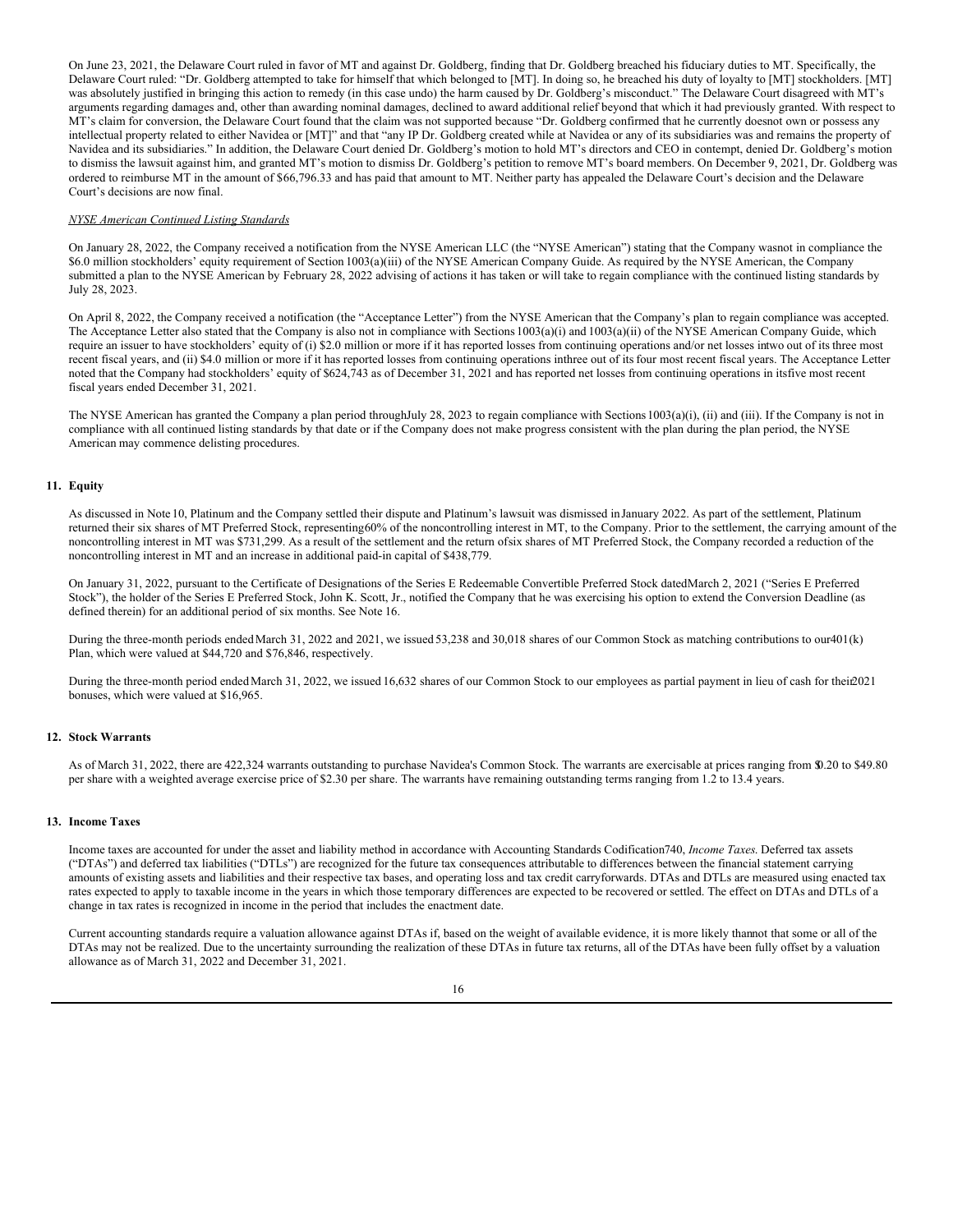In assessing the realizability of DTAs, management considers whether it is more likely thannot that some portion or all of the DTAs willnot be realized. The ultimate realization of DTAs is dependent upon the generation of future taxable income during the periods in which those temporary differences become deductible. Management considers the scheduled reversal of deferred tax liabilities (including the impact of available carryback and carryforward periods) and projected future taxable income in making this assessment. Based upon the level of historical taxable income and projections for future taxable income over the periods in which the DTAs are deductible, management believes it is more likely than not that the Company will not realize the benefits of these deductible differences or tax carryforwards as ofMarch 31, 2022.

Current accounting standards include guidance on the accounting for uncertainty in income taxes recognized in the financial statements. Such standards also prescribe a recognition threshold and measurement model for the financial statement recognition of a tax position taken, or expected to be taken, and provides guidance on derecognition, classification, interest and penalties, accounting in interim periods, disclosure and transition. The Company believes that the ultimate deductibility of all tax positions is highly certain, although there is uncertainty about the timing of such deductibility. As a result, no liability for uncertain tax positions was recorded as of March 31, 2022 or December 31, 2021 and we do not expect any significant changes in the next twelve months. Should we need to accrue interest or penalties on uncertain tax positions, we would recognize the interest as interest expense and the penalties as a selling, general and administrative expense. As of March 31, 2022, tax years 2018-2021 remained subject to examination by federal and state tax authorities.

As of March 31, 2022, we had approximately \$164.1 million of federal and \$20.1 million of state net operating loss carryforwards, as well as approximately \$9.1 million of federal R&D credit carryforwards which expire from 2022 to 2037.

#### **14. Segments**

We report information about our operating segments using the "management approach" in accordance with current accounting standards. This information is based on the way management organizes and reports the segments within the enterprise for making operating decisions and assessing performance. Our reportable segments are identified based on differences in products, services and markets served. There were no inter-segment sales. We manage our business based ontwo primary types of drug products: (i) diagnostic substances, including Tc99m tilmanocept and other diagnostic applications of our Manocept platform, and (ii) therapeutic development programs, including therapeutic applications of our Manocept platform.

The information in the following tables is derived directly from each reportable segment's financial reporting.

| Three Months Ended March 31, 2022                                                              |    | <b>Diagnostics</b> | <b>Therapeutics</b> |                               | Corporate | Total       |   |             |
|------------------------------------------------------------------------------------------------|----|--------------------|---------------------|-------------------------------|-----------|-------------|---|-------------|
| Research and development expenses                                                              |    | 989,887            |                     | 179,367                       |           | $-$         |   | 1,169,254   |
| Selling, general and administrative expenses, excluding depreciation and<br>amortization $(1)$ |    |                    |                     |                               |           | 1,787,152   |   | 1,787,152   |
| Depreciation and amortization (2)                                                              |    | 6,040              |                     |                               |           | 16,838      |   | 22,878      |
| Loss from operations $(3)$                                                                     |    | (995, 927)         |                     | (179, 367)                    |           | (1,803,990) |   | (2,979,284) |
| Other expense (4)                                                                              |    |                    |                     |                               |           | (7, 961)    |   | (7, 961)    |
| Net loss                                                                                       |    | (995, 927)         |                     | (179, 367)                    |           | (1,811,951) |   | (2,987,245) |
| Total assets, net of depreciation and amortization:                                            |    |                    |                     |                               |           |             |   |             |
| <b>United States</b>                                                                           |    | 150,920            | -S                  | $\overbrace{\phantom{12333}}$ |           | 3,034,316   | S | 3,185,236   |
| International                                                                                  |    | 393,753            |                     |                               |           | 23,136      |   | 416,889     |
| Capital expenditures                                                                           |    | 40.221             |                     |                               |           | 1,796       |   | 42,017      |
|                                                                                                | 17 |                    |                     |                               |           |             |   |             |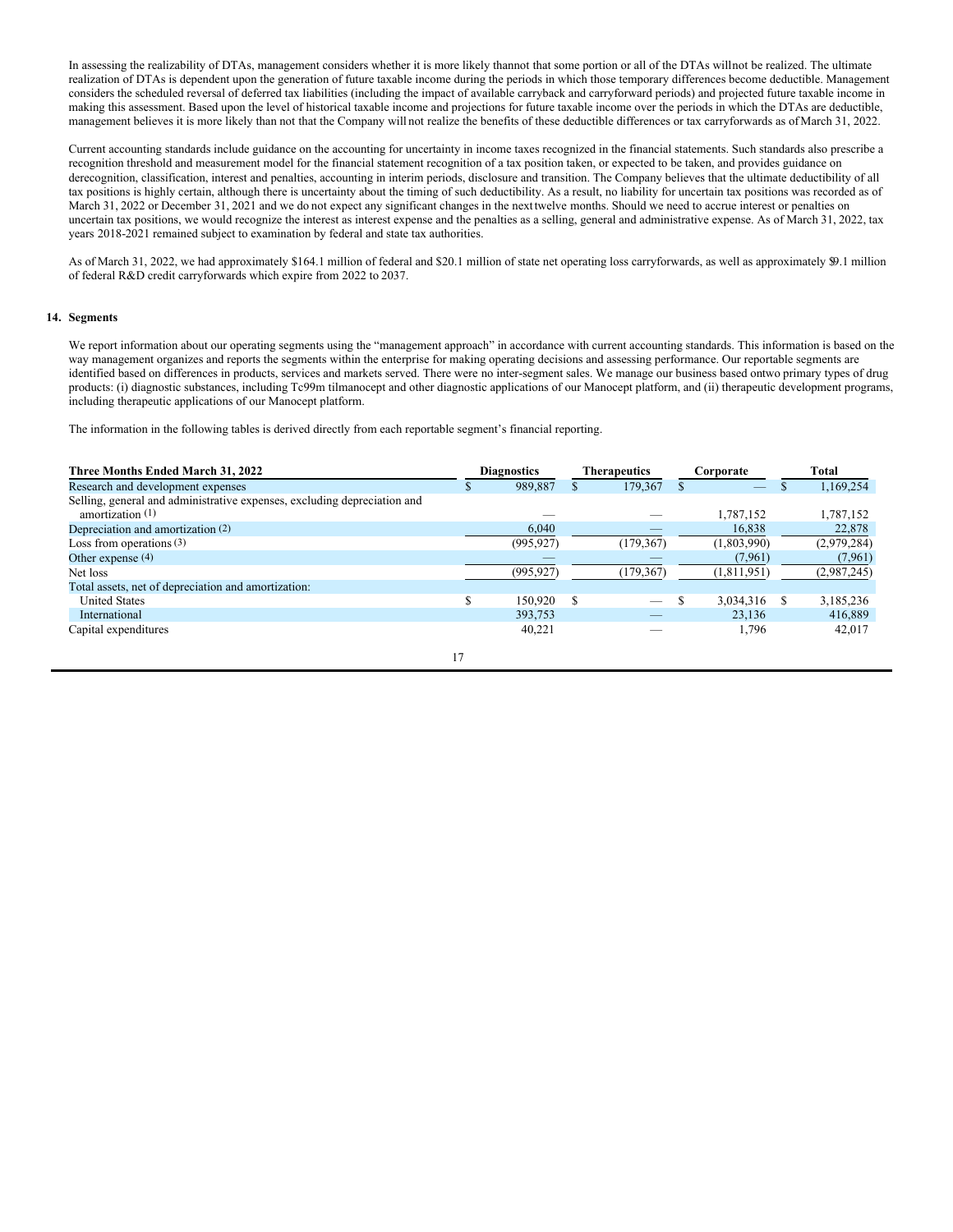| Three Months Ended March 31, 2021                                                              | <b>Diagnostics</b> | <b>Therapeutics</b>                         | Corporate |             |               |             |  |  | Total |  |
|------------------------------------------------------------------------------------------------|--------------------|---------------------------------------------|-----------|-------------|---------------|-------------|--|--|-------|--|
| License revenue                                                                                | 22,486             | $-$                                         |           |             |               | 22,486      |  |  |       |  |
| Grant and other revenue                                                                        | 101,251            |                                             |           |             |               | 101,251     |  |  |       |  |
| Total revenue                                                                                  | 123,737            |                                             |           |             |               | 123,737     |  |  |       |  |
| Research and development expenses                                                              | 1,094,390          | 128,364                                     |           |             |               | 1,222,754   |  |  |       |  |
| Selling, general and administrative expenses, excluding depreciation and<br>amortization $(1)$ |                    | 2,006                                       |           | 2,210,991   |               | 2,212,997   |  |  |       |  |
| Depreciation and amortization (2)                                                              | 6.040              | _                                           |           | 11,708      |               | 17,748      |  |  |       |  |
| Loss from operations $(3)$                                                                     | (976, 693)         | (130, 370)                                  |           | (2,222,699) |               | (3,329,762) |  |  |       |  |
| Other income (4)                                                                               |                    |                                             |           | 362,870     |               | 362,870     |  |  |       |  |
| Net loss                                                                                       | (976, 693)         | (130, 370)                                  |           | (1,859,829) |               | (2,966,892) |  |  |       |  |
| Total assets, net of depreciation and amortization:                                            |                    |                                             |           |             |               |             |  |  |       |  |
| <b>United States</b>                                                                           | 160,669            | -S<br>$\hspace{1.0cm} \rule{1.5cm}{0.15cm}$ |           | 9.723.212   | <sup>\$</sup> | 9,883,881   |  |  |       |  |
| International                                                                                  | 193,194            |                                             |           |             |               | 193,194     |  |  |       |  |
| Capital expenditures                                                                           |                    |                                             |           |             |               |             |  |  |       |  |

- (1) General and administrative expenses, excluding depreciation and amortization, represent costs that relate to the general administration of the Company and as such are not currently allocated to our individual reportable segments, other than those expenses directly incurred by Navidea Europe, Navidea UK and MT.
- (2) Depreciation and amortization are reflected in selling, general and administrative expenses (\$22,878 and \$17,748 for the three-month periods endedMarch 31, 2022 and 2021, respectively).
- (3) Income (loss) from operations does not reflect the allocation of certain selling, general and administrative expenses, excluding depreciation and amortization, to our individual reportable segments, other than those expenses directly incurred by Navidea Europe, Navidea UK and MT.
- (4) Amounts consist primarily of gain on extinguishment of debt, interest income and interest expense, which arenot currently allocated to our individual reportable segments.

#### **15. Supplemental Disclosure for Statements of Cash Flows**

During the three-month periods endedMarch 31, 2022 and 2021, we paid interest of \$3,712 and \$2,900, respectively. During the three-month period endedMarch 31, 2021, we collected approximately \$2.925 million of stock subscriptions which were received prior to the filing of our Annual Report on Form10-K for the year ended December 31, 2020 and were included in stock subscriptions receivable in our consolidated balance sheet as ofDecember 31, 2020. During the three-month periods ended March 31, 2022 and 2021, we issued 53,238 and 30,018 shares of our Common Stock as matching contributions to our401(k) Plan, which were valued at \$44,720 and \$76,846, respectively. During the three-month period ended March 31, 2022, we issued 16,632 shares of our Common Stock to our employees as partial payment in lieu of cash for their 2021 bonuses, which were valued at \$16,965.

#### **16. Subsequent Events**

The Company has evaluated events and transactions subsequent to March 31, 2022 and through the date these condensed consolidated financial statements were included in this Quarterly Report on Form 10-Q and filed with the SEC.

#### *Rights Agreement*

On April 7, 2022, the Company's Board of Directors adopted an NOL rights plan in the form of a Section382 Rights Agreement ("Rights Agreement") to preserve and protect the Company's net operating loss carryforwards ("NOLs") and other tax assets. As of December 31, 2021, the Company had approximately \$164 million of NOLs available to offset future federal taxable income.

Under the Rights Agreement, the Board declared a non-taxable dividend ofone preferred share purchase right for each outstanding share of common stock of the Company. The rights will be exercisable only if a person or group acquires 4.99% or more of Navidea common stock. Existing shareholders that beneficially own in excess of 4.99% of Navidea common stock are "grandfathered in" at their current ownership level and the rights then become exercisable if any of those stockholders acquire an additional 0.5% or more of Navidea common stock. If the rights become exercisable, all holders of rights, other than the person or group triggering the rights, will be entitled to purchase Navidea common stock at a 50 percent discount or the Company may exchange each right held by such holders for five shares of common stock. Rights held by the person or group triggering the rights will become void and will not be exercisable. The Board has the discretion to exempt any person or group from the provisions of the Rights Agreement.

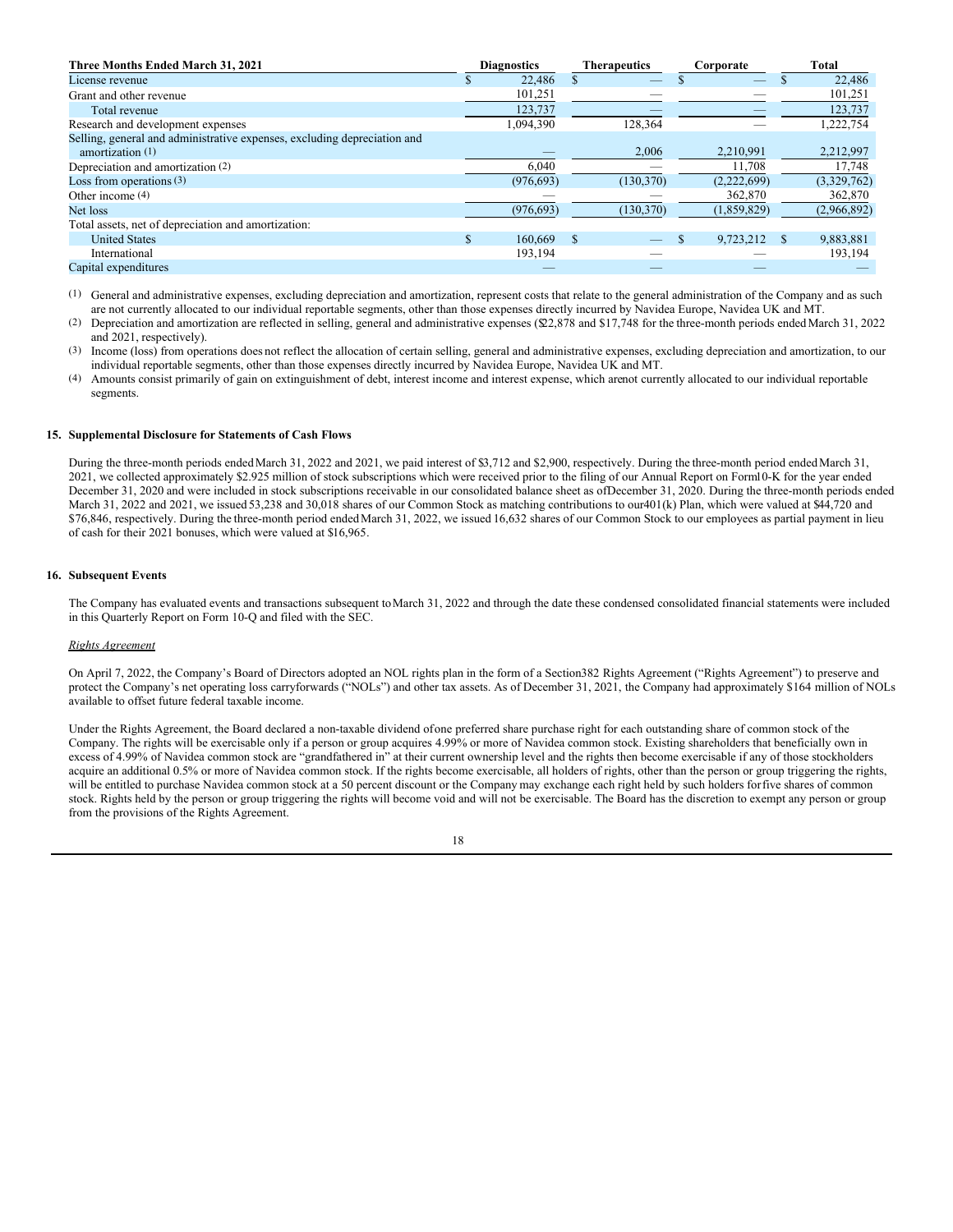The rights issued under the Rights Agreement will expire on the earliest of (i)April 6, 2025; (ii) the effective date of the repeal of Section 382 or any successor statute if the Board determines in its sole discretion that the Rights Agreement is no longer necessary or desirable for the preservation of NOLs or other tax benefits; (iii) thefirst day of a taxable year of the Company to which the Board determines in its sole discretion that no NOLs or other Tax Benefits may be carried forward; or (iv) the day following the certification of the voting results of the Company's 2022 annual meeting of stockholders if at or before such annual meeting a proposal to approve the Rights Agreement has not been approved by stockholders, unless the Rights are earlier redeemed or exchanged by the Company, or upon the occurrence of certain transactions.

#### *Stock Exchange and Loan Agreement*

On April 10, 2022, the Company entered into a Purchase Agreement with John K. Scott, Jr., pursuant to which Mr. Scott agreed to make a loan to the Company in the principal amount of up to \$2.5 million, of which \$1.5 million was funded on the closing date. The outstanding balance of the loan, which is evidenced by a Bridge Note, will bear interest at a rate of 8% per annum, with payments of interest only to be made monthly over a period oftwo years. All outstanding principal and accrued and unpaid interest under the Bridge Note is due and payable on the second anniversary of the Purchase Agreement. The Company's obligations under the Bridge Note are secured by a first priority security interest in all of the Company's assets and personal property pursuant to a Security Agreement.

As consideration and a partial inducement for Mr. Scott to make the loan, at the closing, Mr. Scott agreed to deliver50,000 shares of Series E Preferred Stock, representing 100% of the outstanding Series E Preferred Stock, to the Company in exchange for the Company's issuance of1,740 shares of Series F Redeemable Convertible Preferred Stock ("Series F Preferred Stock") and 3,260 shares of Series G Redeemable Preferred Stock ("Series G Preferred Stock"). The number of shares of Common Stock that the Company may issue to the Investor upon conversion of the Series F Preferred stockmay not exceed that number of shares that would result in Mr. Scott owning more than 33.33% of the Company's then outstanding shares of Common Stock unless the Company obtains stockholder approval to issue more than the 33.33% cap. The closing of the loan and stock exchange took place onApril 12, 2022.

In connection with the Purchase Agreement, the Company entered into a Registration Rights Agreement with Mr. Scott, pursuant to which the Company agreed to file a registration statement with the SEC to register the resale of the shares issuable to Mr. Scott upon conversion of the Series F Preferred Stock.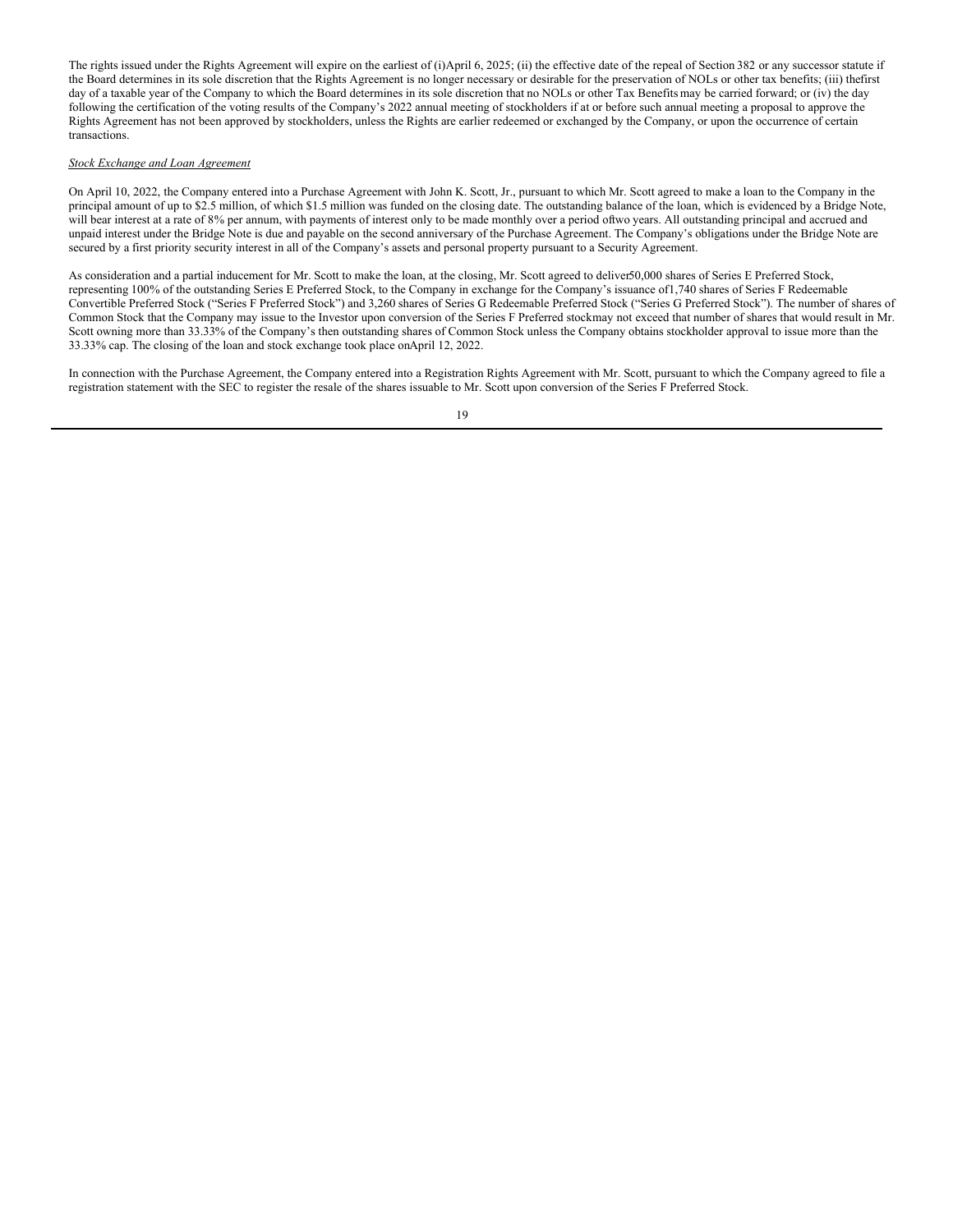#### **Item 2. Management**'**s Discussion and Analysis of Financial Condition and Results of Operations**

#### **Forward-Looking Statements**

This report contains forward-looking statements within the meaning of Section 27A of the Securities Act of 1933, as amended (the "Securities Act"), and Section 21E of the Securities Exchange Act of 1934, as amended (the "Exchange Act"). We have based these forward-looking statements largely on our current expectations and projections about future events and financial trends affecting the financial condition of our business. These forward-looking statements are subject to a number of risks, uncertainties and assumptions, including, but not limited to:

- the impact of the global COVID-19 pandemic on our business, financial condition or prospects, including a decline in the volume of procedures using our products, potential delays and disruptions to global supply chains, manufacturing activities, logistics, operations, employees and contractors, the business activities of our suppliers, distributors, customers and other business partners, as well as the effects on worldwide economies, financial markets, social institutions, labor markets and healthcare systems;
- the impact of the current conflict between Ukraine and Russia on our business, financial condition or prospects, including extreme volatility in the global capital markets making debt or equity financing more difficult to obtain, more costly or more dilutive, delays and disruptions of the global supply chains and the business activities of our suppliers, distributors, customers and other business partners;
- our history of operating losses and uncertainty of future profitability;
- our ability to successfully complete research and further development of our drug candidates;
- the timing, cost and uncertainty of obtaining regulatory approvals of our drug candidates, including delays and additional costs related to the ongoing COVID-19 pandemic and/or the current Russia-Ukraine conflict;
- our ability to successfully commercialize our drug candidates, including delays or disruptions related to the ongoing COVID-19 pandemic and/or the current Russia-Ukraine conflict;
- our ability to raise capital sufficient to fund our development programs, including unavailability of funds or delays in receiving funds as a result of the ongoing COVID-19 pandemic and/or the current Russia-Ukraine conflict;
- delays in receipt of anticipated proceeds from our capital funding transactions and other receivables;
- our dependence on royalties and grant revenue;
- our limited product line and distribution channels;
- advances in technologies and development of new competitive products;
- our ability to maintain effective control over financial reporting;
- the outcome of any pending litigation;
- our ability to comply or regain compliance with NYSE American continued listing standards; and
- other risk factors set forth in this report and detailed in our most recent Annual Report on Form 10-K and other Securities and Exchange Commission ("SEC") filings.

In addition, in this report, we use words such as "anticipate," "believe," "estimate," "expect," "future," "intend," "plan," "project," and similar expressions to identify forward-looking statements.

We undertake no obligation to update publicly or revise any forward-looking statements, whether as a result of new information, future events or otherwise after the date of this report. In light of these risks and uncertainties, the forward-looking events and circumstances discussed in this report may not occur and actual results could differ materially from those anticipated or implied in the forward-looking statements.

#### **The Company**

Navidea Biopharmaceuticals, Inc. ("Navidea," the "Company," "our" or "we"), a Delaware corporation (NYSE American: NAVB), is a biopharmaceutical company focused on the development and commercialization of precision immunodiagnostic agents and immunotherapeutics. Navidea is developing multiple precision-targeted products based on our Manocept™ platform to enhance patient care by identifying the sites and pathways of undetected disease and enable better diagnostic accuracy, clinical decision-making and targeted treatment.

Navidea's Manocept platform is predicated on the ability to specifically target the CD206 mannose receptor expressed on activated macrophages. The Manocept platform serves as the molecular backbone of Tc99m tilmanocept, the first product developed and commercialized by Navidea based on the platform. Other than Tc99m tilmanocept, which the Company has a license to distribute outside of Canada, Mexico and the United States, none of the Company's drug product candidates have been approved for sale in any market.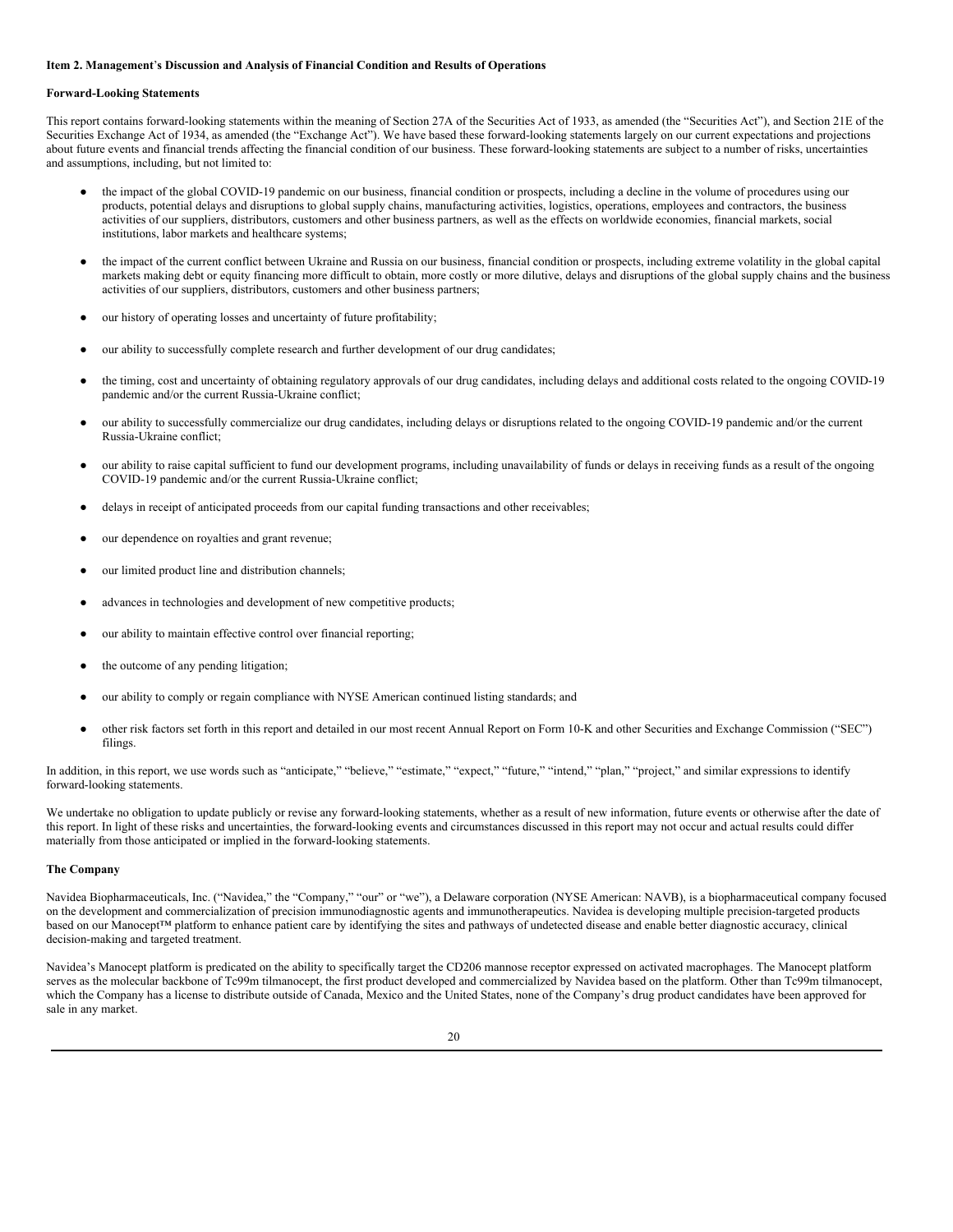Our business is focused on two primary types of drug products: (i) diagnostic substances, including Tc99m tilmanocept and other diagnostic applications of our Manocept platform, and (ii) therapeutic development programs, including therapeutic applications of our Manocept platform. See Note 14 to the accompanying consolidated financial statements for more information about our business segments.

#### **Technology and Product Candidates**

Our primary development efforts over the last several years were focused on diagnostic products, including Tc99m tilmanocept, which the Company has a license to distribute outside of Canada, Mexico and the United States. Our more recent initiatives have been focused on diagnostic and therapeutic line extensions based on our Manocept platform.

During the ongoing COVID-19 global pandemic, the Company's primary concern is the safety of its employees, the employees of its clinical trial sites, and the patients enrolled in its clinical trials. The Company is working hard to mitigate any safety risk along with any long-term impact on its clinical development programs. We do not believe there has been a significant impact to the Company's clinical development and regulatory timelines resulting from the ongoing COVID-19 global pandemic. However, the COVID-19 outbreak delayed enrollment in our NAV3-32 clinical study in the United Kingdom due to national COVID-19-related shutdowns. In addition, the regulatory approval process in India was delayed by the impact of COVID-19 in that country.

As brief overview of recent developments in the Company's diagnostics area (additional details in following sections), Navidea has completed the Phase 2b clinical trial (NAV3-31) evaluating imaging repeatability, reproducibility, and stability, as well as the capacity of Tc99m tilmanocept imaging to serve as an early predictor of treatment efficacy of anti-tumor necrosis factor alpha ("TNF $\alpha$ ") therapy in patients with moderate to severe Rheumatoid Arthritis ("RA"). In addition, the Company has completed enrollment into a Phase 2b clinical trial (NAV3-35) designed to accrue hand and wrist planar and single photon emission computed tomography/computed tomography ("SPECT/CT") images from healthy subjects (with SPECT/CT imaging also done on a small group of RA patients) so that Navidea can complete a normative database in support of its RA imaging commercial product development. The Company's recently launched pivotal Phase 3 trial for RA (NAV3-33) is the next step in the development plan for indications in RA. The additional Phase 2b trial (NAV3-32) correlating Tc99m tilmanocept uptake in RA-involved joints with CD206 immunohistochemistry findings from synovial biopsies is actively recruiting. In addition, the investigator-initiated Phase 2 cardiovascular ("CV") study was completed at Massachusetts General Hospital and a manuscript has been submitted by the investigators. Results of this study provided to date have paralleled data in our earlier published article, and these data are supportive of Navidea's hypothesis that tilmanocept can provide marked signal to background in a host of CV disease applications.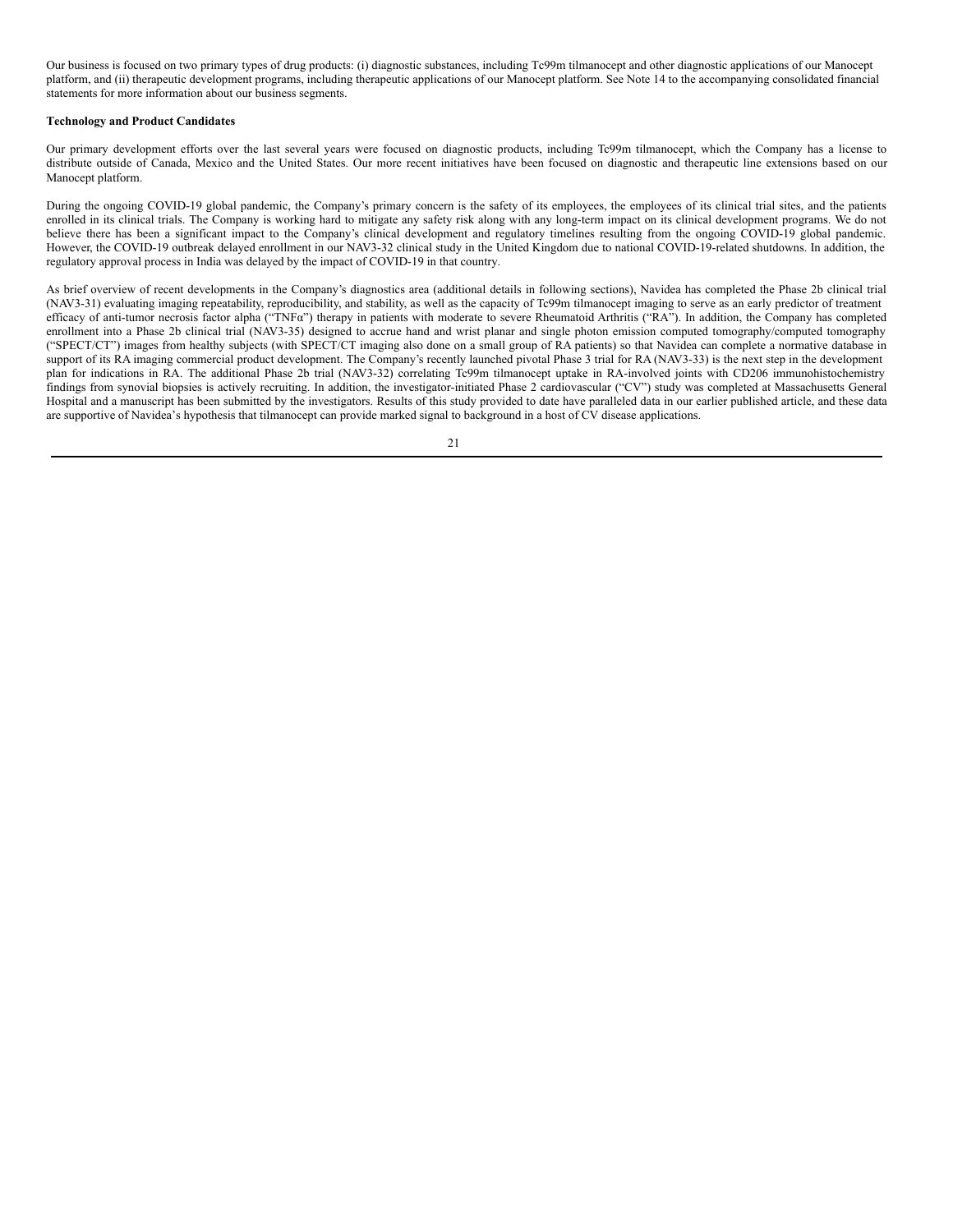#### *Manocept Platform - Diagnostics and Therapeutics Background*

Navidea's Manocept platform is predicated on the ability to specifically target the mannose receptor (CD206) expressed primarily on activated macrophages. This flexible and versatile platform serves as a molecular backbone for purpose-built targeted imaging molecules that may significantly impact patient care by providing enhanced diagnostic accuracy, clinical decision-making, and target-specific treatment. This CD206-targeted drug platform is applicable to a range of diagnostic modalities, including SPECT, positron emission tomography ("PET"), gamma-scanning and intra-operative and/or optical-fluorescence detection, as well as delivery of therapeutic compounds that target macrophages and their role in a variety of immune- and inflammation-involved diseases. The United States Food and Drug Administration ("FDA")-approved sentinel node/lymphatic mapping agent, Tc99m tilmanocept, is representative of the ability to successfully exploit this mechanism to develop powerful new products and to expand this technology into additional diagnostic and therapeutic applications.

Activated macrophages play important roles in many disease states and are an emerging target in many diseases where diagnostic uncertainty exists. Impairment of the macrophage-driven disease mechanisms is an area of increasing and proven focus in medicine. The number of people affected by all the inflammatory diseases combined is estimated at more than 40 million in the United States and up to 700 million worldwide, making macrophage-mediated diseases an area of remarkable clinical importance. There are many recognized disorders having macrophage involvement, including RA, atherosclerosis/vulnerable plaque, nonalcoholic steatohepatitis, inflammatory bowel disease, systemic lupus erythematosus, cancer generally including Kaposi's sarcoma ("KS"), leishmaniasis, and others that span general clinical areas in cancer immunology, autoimmunity, infectious diseases, cardiology, central nervous system diseases, and inflammation. For the near term, we have selected target diseases that may, if successfully developed, benefit from this technology.

The Company has developed processes for producing the first two therapeutic Manocept immuno-construct series, the Manocept doxorubicin ("MAN-DOX") series, which is designed to specifically target and kill or modify activated CD206+ macrophages by delivering doxorubicin, and the Manocept dexamethasone ("MAN-DEX") series, which is designed to inhibit the inflammatory activity of activated CD206+ macrophages by delivering a potent anti-inflammatory agent, dexamethasone. We have expended significant efforts in recent years to improve chemical syntheses and to produce sufficient quantities of the MAN-DOX series and MAN-DEX series agents, along with the concomitant analytical standards, to provide material for current and planned preclinical animal studies and future clinical trials. Evaluation of advanced MAN-DOX and MAN-DEX constructs have been successfully performed in human macrophage cell culture assays with MAN-DOX advancing to evaluations in various syngeneic mouse models of cancer.

#### *Manocept Platform* – *Immuno-Diagnostics Clinical Data*

#### *Rheumatoid Arthritis*

Two Tc99m tilmanocept dose escalation studies in RA have been completed. The first study was completed and included 18 subjects (nine with active disease and nine healthy subjects) dosed subcutaneously ("SC") with 50 and 200 µg/2mCi Tc99m tilmanocept (ClinicalTrials.gov NCT02683421). The results of this study were presented at five international meetings, including Biotechnology Innovation Organization, Society of Nuclear Medicine and Molecular Imaging ("SNMMI"), and The American College of Rheumatology ("ACR"). In addition, based on completion of extensive preclinical dosing studies pursuant to our dialog with the FDA, we have completed a Phase 1/2 study involving intravenous ("IV") dosing of 39 subjects with IV-administered Tc99m tilmanocept (ClinicalTrials.gov NCT02865434). In conjunction with this study, we completed pharmacokinetic, pharmacodynamics and radiation dosimetry phases in human subjects as well. The majority of the costs of these studies were supported through a Small Business Innovation Research ("SBIR") grant (NIH/NIAMSD Grant 1 R44 AR067583-01A1). Results of the Phase 1/2 study were presented at the June 2018 and June 2019 SNMMI meetings, the 2018 European League Against Rheumatism ("EULAR") meeting and the 2018 ACR meeting. These studies have been combined and submitted for peer review publication and full published results will follow.

The Phase 1/2 study enrolled subjects with active, moderate-to-severe RA, and healthy controls. Results from the completed trial demonstrated that Tc99m tilmanocept is well-tolerated with no serious adverse events, adverse drug reactions, or drug-related adverse events observed. Additionally, static planar images revealed joint-specific Tc99m tilmanocept localization in RA subjects to disease-involved joints of the shoulders, knees, hands, and feet, but no joint-specific localization in healthy control subjects, revealing potentially significant immunodiagnostic information about CD206-expressing synovial macrophage involvement in RA. An optimal imaging time window post-Tc99m tilmanocept IV administration, as well as optimal dosing, were also determined.

In April 2019, the Company received feedback from the FDA regarding the Company's planned clinical studies to evaluate joint disease in patients with RA and monitor patient response to therapy. The Company's proposed RA studies were discussed with the FDA during an in-person meeting and through follow-up collaborative efforts. The FDA communicated that the first study, a Phase 2b trial, was aligned with expectations for the studies and that they would continue to work with Navidea as the Company progressed into the second Phase 2b trial correlating Tc99m tilmanocept uptake in RA-involved joints with CD206 immunohistochemistry findings from synovial biopsies and into the planned Phase 3 clinical trial.

In May 2019, we began enrolling patients into the first Phase 2b study, (NAV3-31), entitled "Evaluation of the Precision and Sensitivity of Tilmanocept Uptake Value ("TUV") on Tc99m Tilmanocept Planar Imaging" (ClinicalTrials.gov MCT03938636). This study, since completed, provided confirmatory support necessary to initiate Navidea's Phase 3 study program. In October 2019, the Company performed its first interim analysis of this trial, covering subjects enrolling into Arms 1 and 2. The results of this interim analysis were in line with the Company's hypotheses that Tc99m tilmanocept can provide robust, stable imaging in healthy subjects as well as in patients with active RA, and provide the fundamental information needed to keep moving forward into the Phase 3. A summary of these results was presented at the 2020 EULAR meeting. In May 2020, the Company announced the results of its second interim analysis, covering Arm 3 of the trial. This Arm mirrored the upcoming Phase 3 in design and provided information relevant for sample size calculation for the Phase 3 as well as support for the hypothesis that Tc99m tilmanocept imaging can provide an early indicator of treatment efficacy of anti-TNFα therapeutics. These interim results were presented at the 2020 ACR meeting. In June 2020, the Company announced full enrollment into this trial, with imaging events completed in each patient enrolled in Arm 3.

In February 2021, the Company submitted its formal briefing book to the FDA, containing detailed analysis and discussion of the Company's then-ongoing Phase 2b study (NAV3-31) and prior studies in RA as well as the design and statistical analysis plan for the proposed Phase 3 for FDA comment. Following the feedback received from the FDA at the end of March 2021, the Company continued to work toward completing the analysis of the full NAV3-31 trial dataset and submitted the resultant briefing book containing the results of this analysis in preparation for the standard End-of-Phase 2 Type B meeting, which took place on September 1, 2021. The Company had a constructive meeting with the FDA and, based on the discussion in this meeting and follow-up communication, made agreed-upon modifications to the trial design for the Phase 3 study (NAV3-33). The Company submitted the modified protocol back to the FDA and initiated the study in December 2021. Following additional feedback from the FDA, the Company made modifications to several of the objectives. Enrollment into the Phase 3 study has begun. The pivotal Phase 3 study program will determine Tc99m tilmanocept's capability to serve as an early predictor of treatment response to anti-TNFα therapy in patients with RA.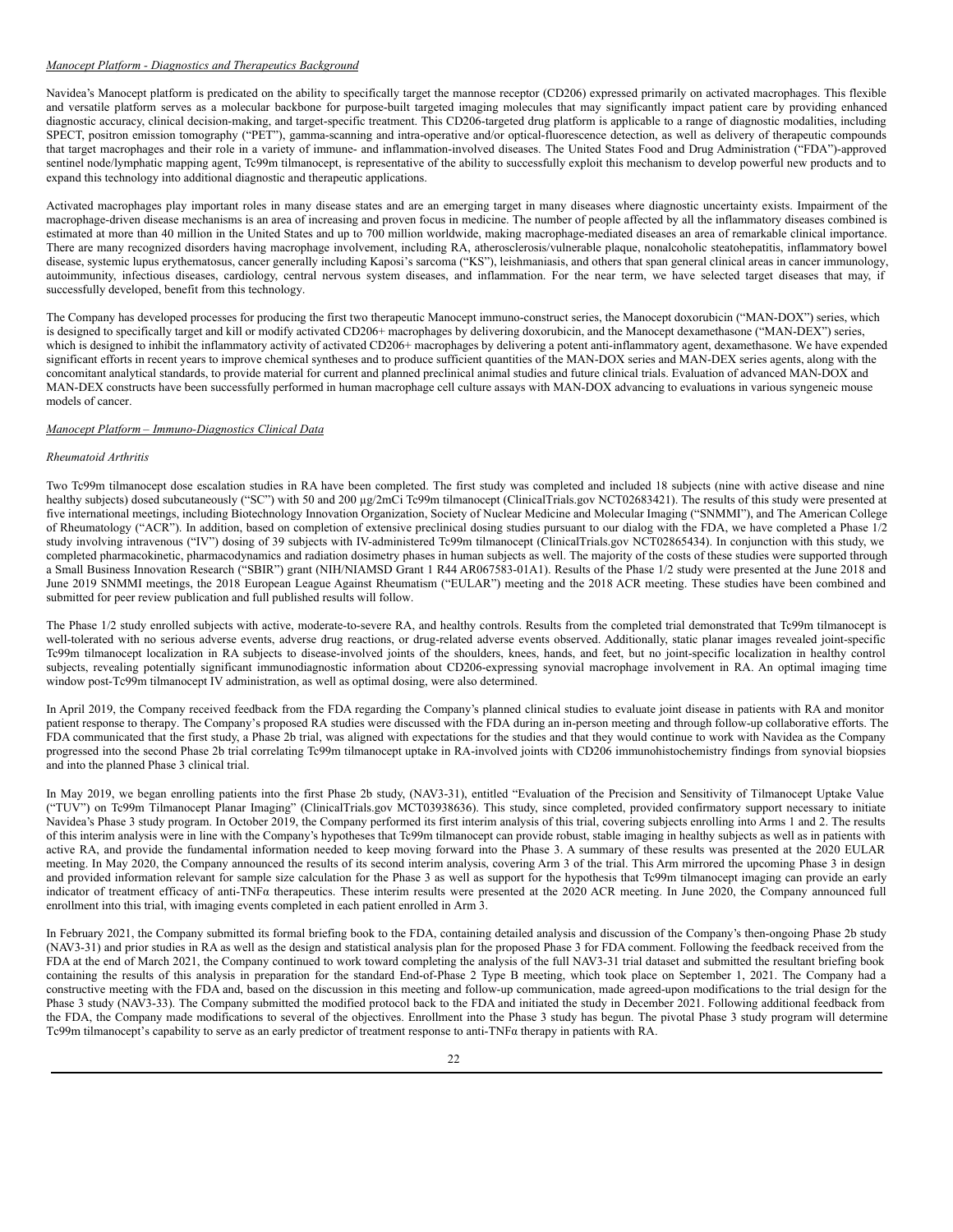#### *Cardiovascular Disease*

In collaboration with researchers at Massachusetts General Hospital, Navidea has completed two investigator-initiated clinical studies evaluating Tc99m tilmanocept's ability to enable imaging of atherosclerotic plaques. Results of these studies provide strong preliminary evidence of the potential of Tc99m tilmanocept to accumulate specifically in and enable imaging of non-calcified atherosclerotic plaques. Non-calcified atherosclerotic plaques include plaques with morphologies indicating a high risk of rupture. Rupture of such plaques causes myocardial infarctions (heart attacks) and a significant portion of ischemic strokes. The studies compared aortic Tc99m tilmanocept uptake imaged by SPECT/CT in clinically asymptomatic subjects with intermediate Framingham Risk Scores ("FRS") who were infected with Human Immunodeficiency Virus ("HIV") as compared to healthy, uninfected, FRS and age-matched subjects. Tc99m tilmanocept SPECT/CT images were compared to aortic images of the same subjects obtained by contrast enhanced coronary computed tomography angiography and/or [18F]NaF PET/CT.

A nine-subject study to evaluate diagnostic imaging of emerging atherosclerosis plaque with the Tc99m tilmanocept product dosed SC was performed (ClinicalTrials.gov NCT02542371). The results of this study were presented at two major international meetings (Conference on Retroviruses and Opportunistic Infections and SNMMI, 2017) and published in early release in the Journal of Infectious Diseases in January 2017 (published in the circulated version, Journal of Infectious Diseases (2017) 215 (8): 1264-1269), confirming that the Tc99m tilmanocept product can both quantitatively and qualitatively target non-calcified plaque in the aortic arch of Acquired Immunodeficiency Syndrome ("AIDS") patients (supported by NIH/NHLBI Grant 1 R43 HL127846-01). This study was later expanded to include up to 31 participants, and has achieved full enrollment, with a manuscript submitted.

A second Phase 1/2 investigator-initiated study in cooperation with Massachusetts General Hospital in subjects with HIV was initiated that expanded the original study in both the scope of the drug administration as well as the diagnostic assessment of the subjects. This study enrolled both AIDS subjects and healthy controls in imaging noncalcified plaque using IV and SC-administered Tc99m tilmanocept and will expand the initial investigation to the assessment of aortic plaque as well as carotid and coronary arteries. Initial analysis suggested that the SC route of administration led to superior signal-to-background in areas of non-calcified plaque. These results are being further assessed.

Navidea has also been awarded a \$225,000 phase 1 Small Business Technology Transfer grant (1R41HL147640-01A1) entitled*Gallium 68 Tilmanocept for PET Imaging of Atherosclerosis Plaques*. This grant supported a research collaboration between Navidea and Dr. Suzanne Lapi of the University of Alabama Birmingham evaluating a mouse model of atherosclerosis. This work has as its aim the evaluation of [68]gallium tilmanocept and various next generation imaging agents for visualizing plaques. Activities began in the fourth quarter of 2019. As of January 2022, all images have been acquired with efforts now focused on data analyses.

#### *Kaposi*'*s Sarcoma*

We initiated and completed a study of KS in 2015 (ClinicalTrials.gov NCT022201420) and received additional funding from the National Institutes of Health ("NIH") in 2016 to continue diagnostic studies in this disease. The new support not only continues the imaging of the cutaneous form of this disease but expands this to imaging of visceral disease via IV administration of Tc99m tilmanocept (NIH/NCI 1 R44 CA192859-01A1; ClinicalTrials.gov NCT03157167). This now-escalated study includes a pathology/biopsy component as well as an imaging component to determine pathology concordance with image assessment. We received Institutional Review Board approval of the clinical protocol and initiated a Phase 1/2 clinical study in KS in 2017. This trial has completed enrollment and imaging. Data and image analysis for this study are ongoing.

#### *Tuberculosis (*"*TB*"*)*

In April 2019, the Company announced that Professor Mike Sathekge, MBChB, M. Med (Nuclear Medicine), PhD, Professor and Head of the Department of Nuclear Medicine in the Faculty of Health Sciences at the University of Pretoria/Steve Biko Academic Hospital, planned to initiate a comparative study evaluating the use of tilmanocept in patients with TB. The purpose of this ongoing study is to explore using 68Ga tilmanocept as an aid in TB patient management while contributing to the better understanding of the biology of TB granulomas. CD206+ macrophages constitute one of the most abundant cell types in TB granulomas. Therefore, a molecular probe such as 68Ga-labeled tilmanocept targeting mannose receptor CD206 expressed on macrophages holds great promise not only in understanding the biology of TB granulomas, but may also support future development of a tilmanocept-like drug delivery vehicle for delivering therapeutic interventions to TB granulomas. Navidea has provided tilmanocept for use in this study, and several subjects have been injected and imaged to date. Successful completion of this study could support an extended claim of 68Gatilmanocept.

#### *Biomarker Application and Qualification*

In November 2017, the Company commenced the qualification of the biomarker CD206 with the FDA Biomarker Section of The Center for Drug Evaluation and Research ("CDER"). As per FDA protocol, Navidea submitted a draft letter of intent ("LOI") to CDER prior to the November 2017 meeting. According to the CDER directive, "the Biomarker Qualification Program was established to support the CDER's work with external stakeholders to develop biomarkers that aid in the drug development process. Through the FDA's Biomarker Qualification Program, an entity may request regulatory qualification of a biomarker for a particular context of use ("COU") in drug development." Following the meeting with the FDA, and because of Navidea's data sets and the general external publication database, Navidea, in conjunction with FDA, is now reviewing the LOI with the FDA's recommended consultants. Navidea has revised the LOI draft strategy in order to expedite the application process. In March 2018, Navidea had a follow-up meeting with the FDA's assigned strategist, during which the potential to further narrow the LOI elements was reviewed. Navidea is continuing the process of finalizing the COU LOI and providing the background data sets for qualification review with the FDA/CDER. Additional meetings have taken place and the pursuit of this qualification is ongoing.

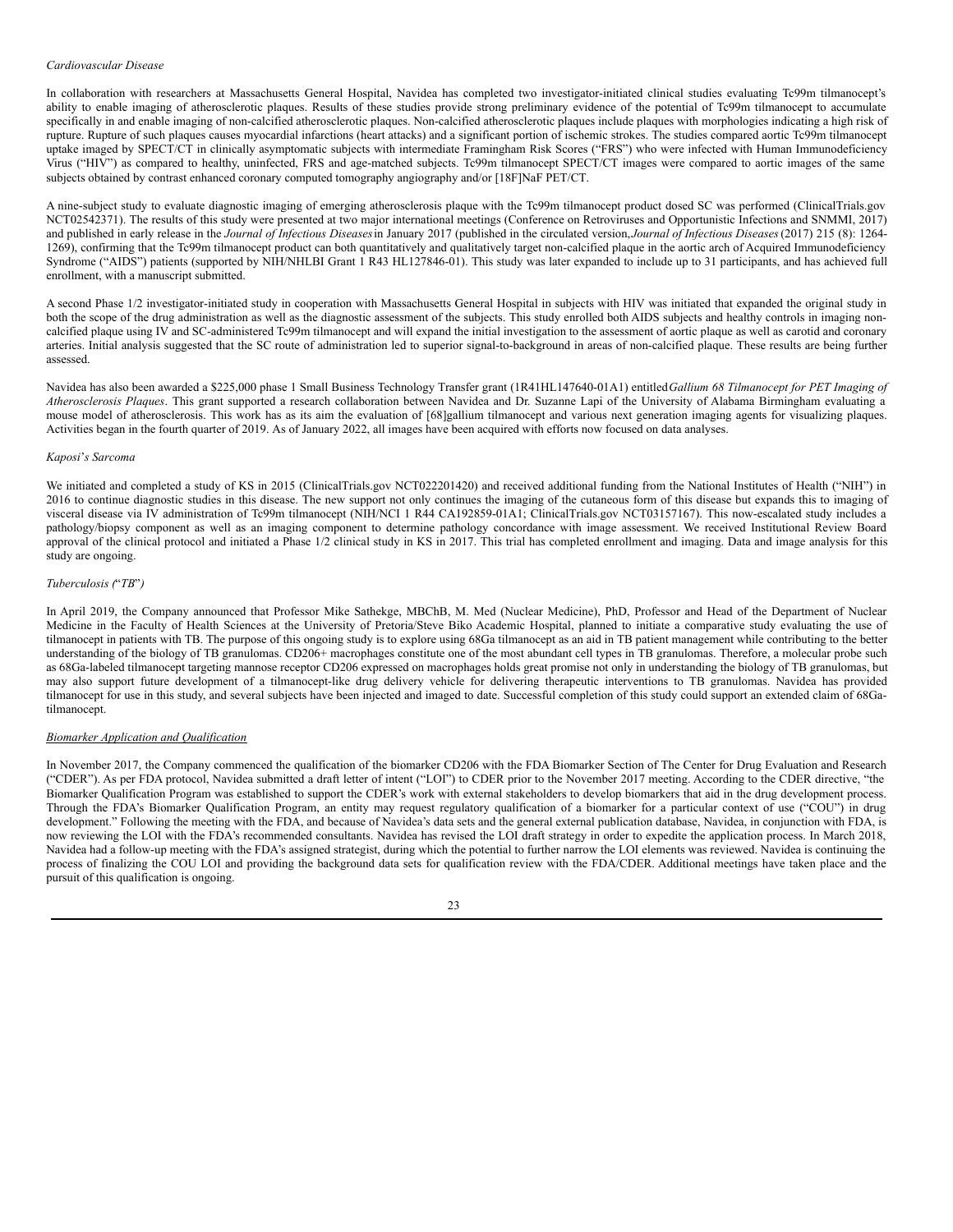#### *Manocept Platform* – *In-Vitro and Pre-Clinical Immunotherapeutics Data*

The Company has been developing Manocept platform drug delivery constructs that carry various payloads including doxorubicin and dexamethasone. Chemical synthesis techniques have advanced considerably, resulting in more robust and reproducible synthesis protocols that provide products with chemical attributes indicative of enhanced in vivo activity. The most advanced drug delivery construct carries a doxorubicin payload and is now in its third generation of chemical synthesis protocol design. This thirdgeneration doxorubicin carrying construct has been extensively evaluated in human macrophage cell culture assays and in three experiments using syngeneic mouse cancer models. These experiments show that at treatment doses below what is required to kill macrophages, the doxorubicin-carrying constructs dramatically alters the immunological behavior of macrophages, making them more proinflammatory. In one of the syngeneic mouse tumor experiments, the MAN-DOX construct significantly synergized the activity of another anticancer therapy producing anti-tumor activity that was greater than either treatment alone. Results from this study were presented at the New York Academy of Sciences Frontiers in Cancer Immunotherapy 2021 conference on May 14, 2021. Near-term experiments with the Manocept doxorubicin construct include further studies in macrophage cell culture, additional syngeneic mouse tumor models, and a toxicity study in rats. Work involving a second generation Manocept dexamethasone-carrying construct and efforts has progressed to evaluations in human macrophage culture assays. Efforts developing Manocept constructs with different payloads are ongoing. Three new Manocept constructs carrying payloads other than doxorubicin or dexamethasone have progressed to evaluations in macrophage cell culture assays.

#### *Kaposi*'*s Sarcoma*

The novel MAN-DOX class constructs are designed to specifically deliver doxorubicin, a chemotoxin, which can kill KS tumor cells and their tumor-associated macrophages, potentially altering the course of cancer. We received additional funding to continue therapeutic studies in this disease with the goal of completing an investigational new drug ("IND") submission for a Manocept construct (MAN-DOX class of compounds) consisting of tilmanocept linked to doxorubicin for the treatment of KS. Efforts supported by this grant (NIH/NCI 1 R44 CA206788-01) are now complete. The results greatly advanced our knowhow for robustly and reproducibly synthesizing MAN-DOX and related constructs carrying other payloads. The grant-supported efforts were presented at the New York Academy of Sciences Frontiers in Cancer Immunotherapy 2021.

#### *Other Immunotherapeutic Applications*

The Company continues to evaluate emerging data in other disease states to define areas of focus, development pathways and partnering options to capitalize on the Manocept platform, including ongoing studies in KS, RA and infectious diseases. The immuno-inflammatory process is remarkably complex and tightly regulated with indicators that initiate, maintain and shut down the process. Macrophages are immune cells that play a critical role in the initiation, maintenance, and resolution of inflammation. They are activated and deactivated in the inflammatory process. Because macrophages may promote dysregulation that accelerates or enhances disease progression, diagnostic and therapeutic interventions that target macrophages may open new avenues for controlling inflammatory diseases. There can be no assurance that further evaluation or development will be successful, that any Manocept platform product candidate will ultimately achieve regulatory approval, or if approved, the extent to which it will achieve market acceptance.

#### **Outlook**

Our operating expenses in recent years have been focused primarily on support of both diagnostic and therapeutic applications of our Manocept platform, and Tc99m tilmanocept. We incurred approximately \$1.2 million in total on research and development ("R&D") activities during the three-month periods ended March 31, 2022 and 2021. Of the total amounts we spent on R&D during those periods, excluding costs related to our internal R&D headcount and our general and administrative staff which we do not currently allocate among the various development programs that we have underway, we incurred out-of-pocket charges by program as follows:

|                                         | <b>Three Months Ended</b><br>March 31. |         |  |         |  |  |  |
|-----------------------------------------|----------------------------------------|---------|--|---------|--|--|--|
| Development Program (a)                 | 2022                                   |         |  | 2021    |  |  |  |
| Manocept Platform $-$ Diagnostics $(b)$ |                                        | 364,547 |  | 677,229 |  |  |  |
| Manocept Platform – Therapeutics        |                                        | 179.367 |  | 128.365 |  |  |  |
| Tc99m Tilmanocept (b)                   |                                        | 1.648   |  | 7.407   |  |  |  |

(a) Certain development program expenditures were offset by grant reimbursement revenues totaling \$1,000 during the three-month period ended March 31, 2021.

(b) Certain 2021 amounts have been reclassified from Tc99m Tilmanocept to Manocept Platform – Diagnostics to conform to the 2022 presentation.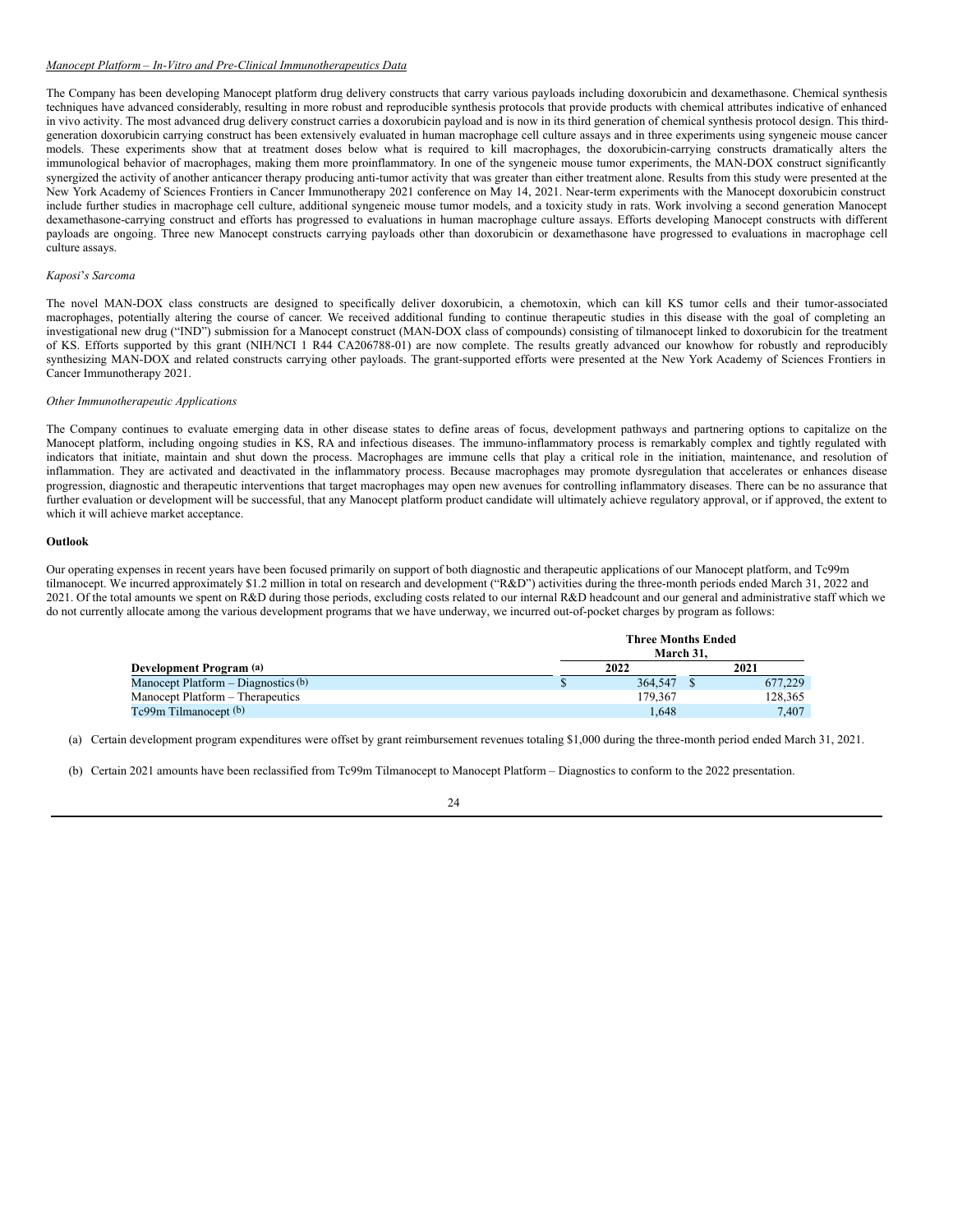We expect to continue the advancement of our efforts with our Manocept platform during the remainder of 2022. We currently expect our total R&D expenses, including both out-of-pocket charges as well as internal headcount and support costs, to be higher in 2022 than in 2021. However, the ongoing global COVID-19 pandemic has impacted the global economy and may impact our operations, including the potential interruption of our clinical trial activities and our supply chain. For example, the COVID-19 outbreak delayed enrollment in our NAV3-32 clinical study in the United Kingdom due to national COVID-19-related shutdowns. In addition, the regulatory approval process in India was delayed by the impact of COVID-19 in that country. The COVID-19 pandemic may delay enrollment in our future clinical trials due to prioritization of hospital resources toward the outbreak, and some patients may be unwilling to enroll in our future trials or be unable to comply with clinical trial protocols if quarantines impede patient movement or interrupt healthcare services, which would delay our ability to conduct clinical trials or release clinical trial results. The spread of an infectious disease, including COVID-19, may also result in the inability of our suppliers to deliver clinical drug supplies on a timely basis or at all. In addition, hospitals may reduce staffing and reduce or postpone certain treatments in response to the spread of an infectious disease. Such events may result in a period of business disruption, and in reduced operations, or doctors and medical providers may be unwilling to participate in our clinical trials, any of which could materially affect our business, financial condition and results of operations.

The extent to which the ongoing global COVID-19 pandemic impacts our business will depend on future developments, which are highly uncertain and cannot be predicted, including new information that may emerge concerning the severity and spread of COVID-19, the actions taken by federal, state and local governmental authorities, both domestic and foreign, as well as private parties, to contain or treat its impact, and other events outside of our control. The COVID-19 pandemic has adversely affected economies and financial markets worldwide, resulting in an economic downturn that could impact our business, financial condition and results of operations, including our ability to obtain additional funding.

Tc99m tilmanocept is approved by the European Medicines Agency for use in imaging and intraoperative detection of sentinel lymph nodes draining a primary tumor in adult patients with breast cancer, melanoma, or localized squamous cell carcinoma of the oral cavity in the European Union ("EU") and India. We anticipate that we will incur costs to support our product, regulatory, manufacturing and commercial activities related to the sale of Tc99m tilmanocept in the EU and India, as well as related to the potential marketing registration and sale of Tc99m tilmanocept in markets other than the EU and India. There can be no assurance that Tc99m tilmanocept will achieve regulatory approval in any market other than the EU and India, or if approved in those markets, that it will achieve market acceptance in the EU, India or any other market.

We continue to evaluate existing and emerging data on the potential use of Manocept-related agents in the diagnosis, disease-staging and treatment of disorders in which macrophages are involved, such as RA, KS, NASH and other disease states, to define areas of focus, development pathways and partnering options to capitalize on the Manocept platform. We will also be evaluating potential funding and other resources required for continued development, regulatory approval and commercialization of any Manocept platform product candidates that we identify for further development, and potential options for advancing development. There can be no assurance of obtaining funding or other resources on terms acceptable to us, if at all, that further evaluation or development will be successful, that any Manocept platform product candidate will ultimately achieve regulatory approval, or if approved, the extent to which it will achieve market acceptance.

#### **Results of Operations**

Our pharmaceutical products and product candidates are not yet generating significant commercial revenue, therefore the discussion of our revenue focuses on the grant and other revenue and our operating variances focus on our product development programs and the supporting general and administrative expenses.

#### *Three Months Ended March 31, 2022 and 2021*

*License Revenue.* During the first quarter of 2021, we recognized license revenue of \$22,000 related to net transitional sales from SpePharm in Europe. No license revenue was recorded during the first quarter of 2022.

*Grant and Other Revenue.* During the first quarter of 2021, we recognized grant and other revenue of \$101,000. Grant revenue of \$1,000 during the first quarter of 2021 was primarily related to a Small Business Technology Transfer grant from the NIH supporting Manocept development. Other revenue during the first quarter of 2021 included \$100,000 from Alseres for the partial recovery of debts previously written off in 2015. No grant or other revenue was recognized during the first quarter of 2022.

*Research and Development Expenses.* R&D expenses decreased \$54,000, or 4%, at approximately \$1.2 million during the first quarters of 2022 and 2021. The decrease was primarily due to net decreases in drug project expenses related to (i) decreased Manocept diagnostic development costs of \$313,000 including decreased manufacturingrelated activities and decreased clinical trial costs; and (ii) decreased Tc99m tilmanocept development costs of \$6,000, primarily European regulatory consulting expenses; offset by (iii) increased Manocept therapeutic development costs of \$51,000 including increased preclinical and clinical development costs and increased manufacturingrelated activities. The net decrease in R&D expenses also included decreased regulatory consulting expenses of \$39,000 offset by increased employee compensation including fringe benefits and incentive-based awards of \$235,000 and increased recruiting fees of \$17,000.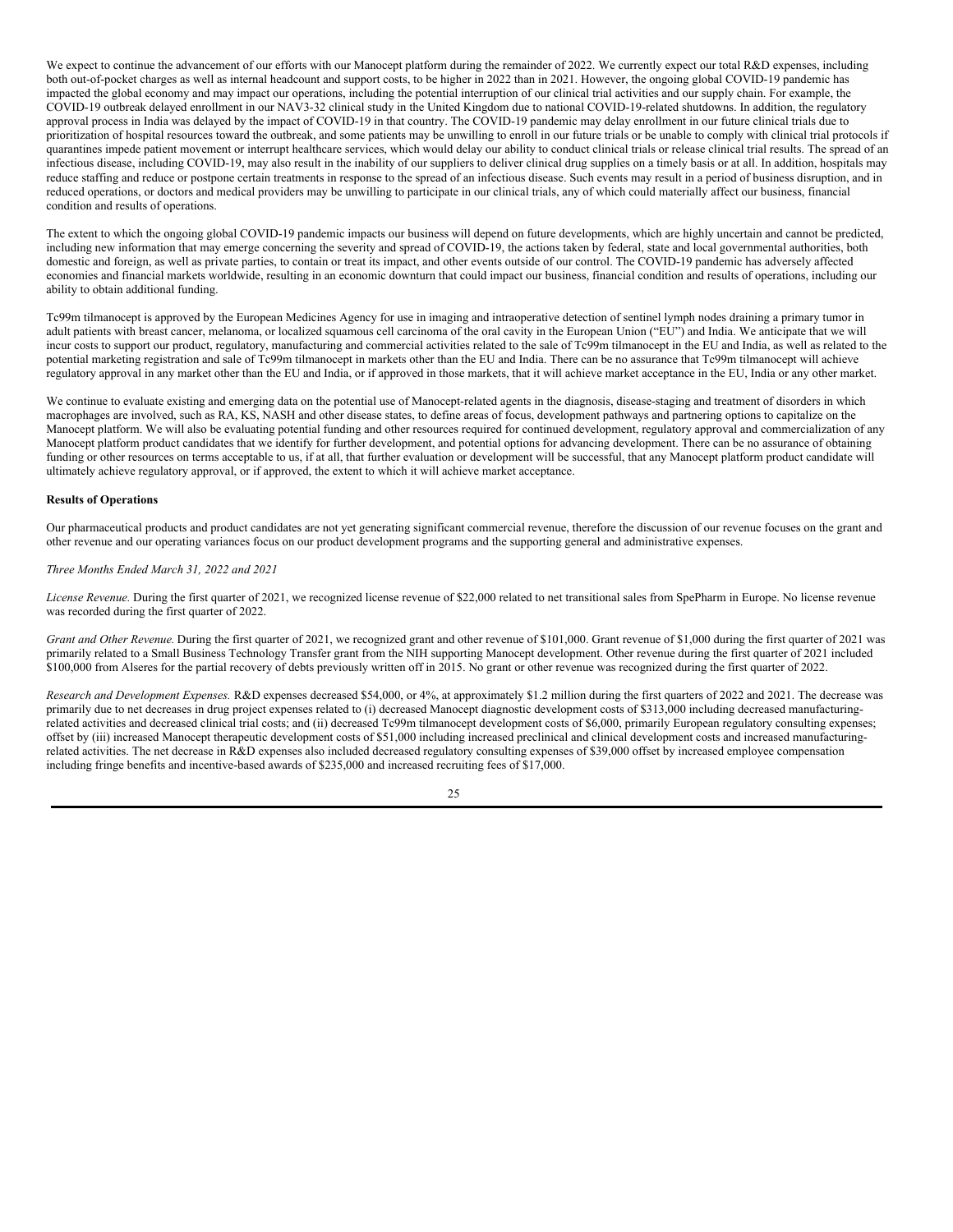*Selling, General and Administrative Expenses.* Selling, general and administrative expenses decreased \$421,000, or 19%, to \$1.8 million during the first quarter of 2022 from \$2.2 million during the same period in 2021. Decreased employee compensation including fringe benefits and incentive-based awards of \$453,000, decreased investor relations costs of \$48,000, decreased general office expenses of \$26,000, decreased travel of \$14,000, decreased franchise taxes of \$12,000 and decreased legal and professional services of \$11,000 were offset by increased director fees of \$61,000 related to additional board members and increased board compensation rates, losses on the abandonment of certain intellectual property of \$48,000 and increased insurance costs of \$42,000.

*Other Income (Expense).* Other expense, net, was \$8,000 during the first quarter of 2022 compared to other income, net, of \$363,000 during the same period in 2021. During the first quarters of 2022 and 2021, we recognized interest expense of \$4,000 and \$3,000, respectively. During the first quarter of 2021, we recognized a gain on extinguishment of debt of \$366,000 resulting from forgiveness of our PPP loan.

#### **Liquidity and Capital Resources**

Cash balances decreased to \$1.2 million as of March 31, 2022 from \$4.2 million as of December 31, 2021. The net decrease was primarily due to cash used to fund our operations of \$2.6 million, payments on notes payable of \$339,000, patent and trademark costs of \$76,000 and purchases of equipment of \$42,000.

*Operating Activities.* Cash used in operations was \$2.6 million during the first quarter of 2022 compared to \$3.1 million used during the same period in 2021.

Receivables increased to \$116,000 as of March 31, 2022 from \$93,000 as of December 31, 2021, primarily due to achievement of a milestone pursuant to our license and distribution agreement in India of \$100,000, offset by the receipt of receivables due from related parties.

Inventory increased to \$323,000 as of March 31, 2022 from \$151,000 as of December 31, 2021, primarily due to the purchase of materials to be used in the manufacturing process.

Prepaid expenses and other current assets decreased to \$667,000 as of March 31, 2022 from \$908,000 as of December 31, 2021, primarily due to normal amortization of prepaid insurance and application of an upfront contract payment of \$56,000 related to a clinical study.

Accounts payable increased to \$1.6 million as of March 31, 2022 from \$1.4 million as of December 31, 2021. Net increased payables due for legal and professional services and deferred board of director fees were offset by decreased payables due for clinical development activities. Accrued liabilities and other current liabilities decreased to \$3.0 million as of March 31, 2022 from \$3.1 million as of December 31, 2021. Net decreased accruals related to the separation of our former Chief Executive Officer, employee benefits, incentive-based compensation, legal and professional services, and clinical development activities were offset by net increased accruals related to Manocept development costs. Our payable and accrual balances will continue to fluctuate but will likely increase overall as we increase our development activity related to the Manocept platform.

*Investing Activities.* Investing activities used \$118,000 during the first quarter of 2022 compared to \$67,000 used during the same period in 2021. Patent and trademark costs used \$76,000 and purchases of property and equipment used \$42,000 during the first quarter of 2022. Patent and trademark costs used \$67,000 during the first quarter of 2021.

*Financing Activities.* Financing activities used \$339,000 during the first quarter of 2022 compared to \$8.0 million provided during the same period in 2021. The \$339,000 used by financing activities in the first quarter of 2022 consisted of principal payments on financed insurance premiums of \$339,000. The \$8.0 million provided by financing activities in the first quarter of 2021 consisted primarily of proceeds from issuance of preferred stock of \$8.2 million offset by principal payments on financed insurance premiums of \$189,000 and costs of issuing preferred stock of \$19,000.

#### *Bridge Loan and Preferred Stock Exchange*

On April 10, 2022, the Company entered into a Stock Exchange and Loan Agreement (the "Purchase Agreement") with John K. Scott, Jr., the current Vice Chairman of our Board of Directors, pursuant to which Mr. Scott agreed to make a loan to the Company in the principal amount of up to \$2.5 million, of which \$1.5 million was funded on the closing date. The outstanding balance of the loan, which is evidenced by a Secured Term Note (the "Bridge Note"), will bear interest at a rate of 8% per annum, with payments of interest only to be made monthly over a period of two years. All outstanding principal and accrued and unpaid interest under the Bridge Note is due and payable on the second anniversary of the Purchase Agreement. The Company's obligations under the Bridge Note are secured by a first priority security interest in all of the Company's assets and personal property pursuant to a Security Agreement. See Notes 2 and 16 to the accompanying consolidated financial statements.

As consideration and a partial inducement for Mr. Scott to make the Bridge Note, Mr. Scott agreed to deliver 50,000 shares of Series E Redeemable Convertible Preferred Stock ("Series E Preferred Stock"), representing 100% of the outstanding Series E Preferred Stock, to the Company in exchange for the Company's issuance of 1,740 shares of Series F Redeemable Convertible Preferred Stock ("Series F Preferred Stock") and 3,260 shares of Series G Redeemable Preferred Stock ("Series G Preferred Stock"). The number of shares of Common Stock that the Company may issue to Mr. Scott upon conversion of the Series F Preferred stock may not exceed that number of shares that would result in Mr. Scott owning more than 33.33% of the Company's then outstanding shares of Common Stock unless the Company obtains stockholder approval to issue more than the 33.33% cap. See Notes 11 and 16 to the condensed consolidated financial statements.

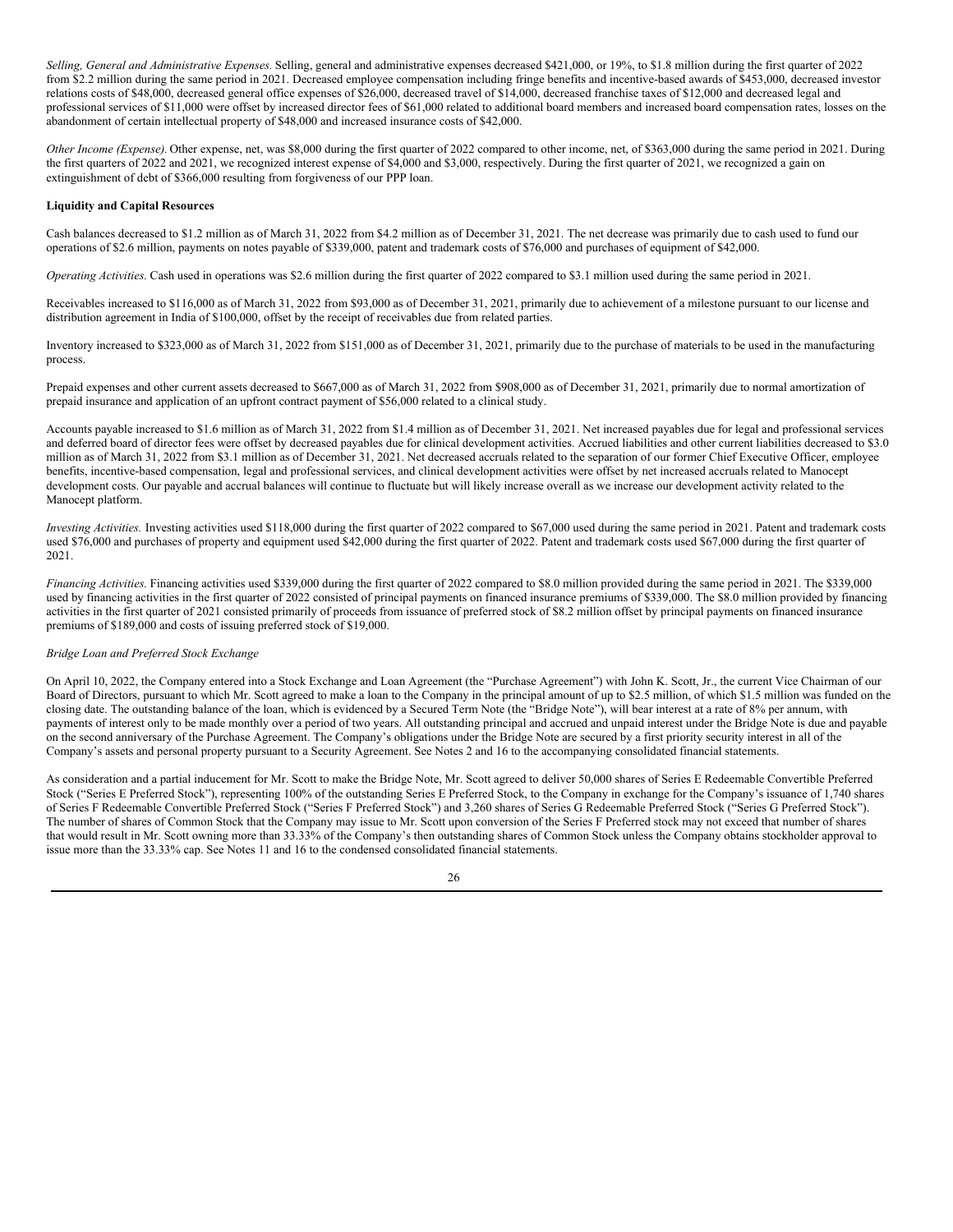#### *CRG Litigation*

See Notes 2 and 10 to the accompanying consolidated financial statements.

### *Platinum Litigation*

See Notes 2 and 10 to the accompanying consolidated financial statements.

*Goldberg Agreement and Litigation*

See Notes 2 and 10 to the accompanying consolidated financial statements.

*Summary*

Our future liquidity and capital requirements will depend on a number of factors, including the ability to procure required financial resources, the ability of our distribution partners to achieve market acceptance of our products, our ability to complete the development and commercialization of new products, our ability to obtain milestone or development funds from potential development and distribution partners, regulatory actions by the FDA and international regulatory bodies, the outcome of any pending litigation, and intellectual property protection.

We plan to focus our resources during the remainder of 2022 on development of products based on the Manocept platform. Although management believes that it will be able to achieve this objective, it is subject to a number of variables beyond our control, including the nature and timing of any partnering opportunities, the ability to modify contractual commitments made in connection with these programs, and the timing and expense associated with suspension or alteration of clinical trials, and consequently we may need to seek additional financing in order to support our planned development programs.

We will continue to evaluate our timelines, strategic needs, and balance sheet requirements. If we attempt to raise additional capital through debt, royalty, equity or otherwise, we may not be successful in doing so on terms acceptable to the Company, if at all. Although on February 14, 2022 we filed a registration statement with the Securities and Exchange Commission to register the sale of up to \$35 million of Company Common Stock pursuant to a rights offering, the terms and timing of such rights offering have not yet been determined by the Company and there is no assurance that such rights offering will occur Further, we may not be able to gain access and/or be able to secure new sources of funding, identify new development opportunities, successfully obtain regulatory approval for and commercialize new products, achieve significant product revenues from our products, or achieve or sustain profitability in the future.

The Company is currently engaged in litigation with Dr. Goldberg and CRG. The amount of ultimate liability, if any, with respect to these actions is unknown.

In addition, the Company has experienced recurring net losses and has used significant cash to fund its operations. The COVID-19 pandemic may negatively impact the Company's operations, including possible effects on its financial condition, ability to access the capital markets on attractive terms or at all, liquidity, operations, suppliers, industry, and workforce. We do not believe there has been a significant impact to the Company's clinical development and regulatory timelines resulting from the ongoing COVID-19 global pandemic. However, the COVID-19 outbreak delayed enrollment in our NAV3-32 clinical study in the United Kingdom due to national COVID-19 related shutdowns. In addition, the regulatory approval process in India has been delayed by the impact of COVID-19 in that country. The COVID-19 pandemic has adversely affected economies and financial markets worldwide, resulting in an economic downturn that could impact our business, financial condition and results of operations, including our ability to obtain additional funding. The Company will continue to evaluate the impact that the COVID-19 pandemic could have on the operations, financial position, and the results of operations and cash flows during fiscal year 2022 and beyond.

The current conflict between Ukraine and Russia has created extreme volatility in the global capital markets and is expected to have further global economic consequences, including disruptions of the global supply chain and energy markets. Any such volatility and disruptions may have adverse consequences on us or the third parties who operate in Europe on whom we rely. If the equity and credit markets deteriorate, including as a result of political unrest or war, it may make any debt or equity financing more difficult to obtain, more costly or more dilutive. The Company will continue to evaluate the impact that the Russia-Ukraine conflict could have on the operations, financial position, and the results of operations and cash flows during fiscal year 2022 and beyond.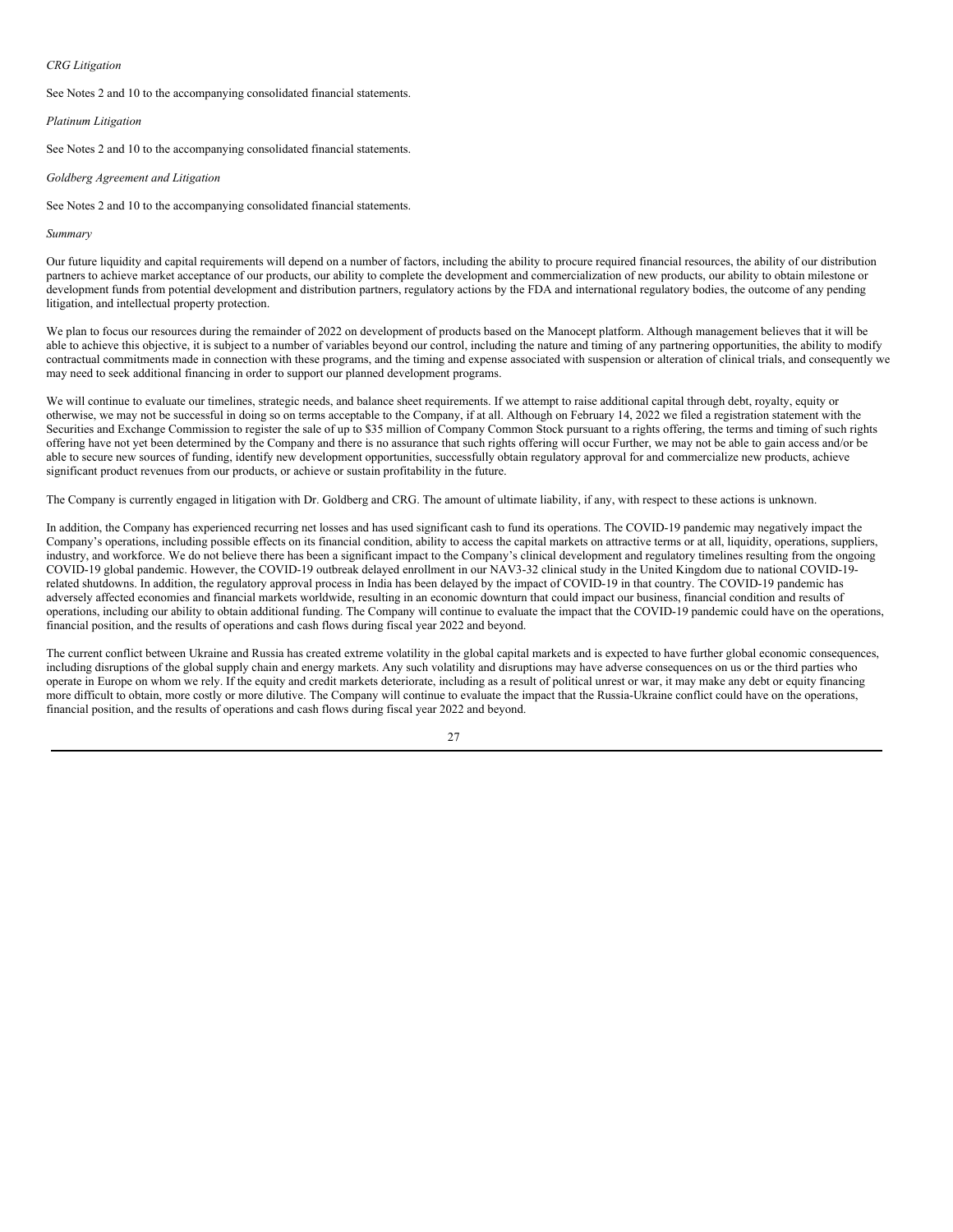The Company has experienced recurring net losses and has used significant cash to fund its operations. The Company has considerable discretion over the extent of development project expenditures and has the ability to curtail the related cash flows as needed. The Company also continues working to establish new sources of funding, including potential equity investments, collaborations and additional grant funding that can augment the balance sheet. However, based on our current working capital and our projected cash burn, management believes that there is substantial doubt about the Company's ability to continue as a going concern for a period of one year from the filing of this Quarterly Report on Form 10-Q. No adjustments have been made to the accompanying condensed consolidated financial statements as a result of this uncertainty. See Note 2 to the accompanying consolidated financial statements.

As of March 31, 2022, we had no off-balance sheet arrangements.

#### **Recent Accounting Standards**

See Note 1(h) to the accompanying consolidated financial statements.

#### **Critical Accounting Policies**

We base our management's discussion and analysis of financial condition and results of operations, as well as disclosures included elsewhere in this Quarterly Report on Form 10-Q, upon our consolidated financial statements, which we have prepared in accordance with U.S. generally accepted accounting principles. We describe our significant accounting policies in the notes to the audited consolidated financial statements contained in our Annual Report on Form 10-K for the year ended December 31, 2021, filed with the SEC on March 28, 2022 (\*2021 Form 10-K"). We include within these policies our "critical accounting policies." Critical accounting policies are those policies that are most important to the preparation of our consolidated financial statements and require management's most subjective and complex judgment due to the need to make estimates about matters that are inherently uncertain. Changes in estimates and assumptions based upon actual results may have a material impact on our *results of operations and/or financial condition.*

*Revenue Recognition.* We generate revenue from a grant to support a product development initiative. We generally recognize grant revenue when expenses reimbursable under the grant have been paid and payments under the grant become contractually due.

We also earn revenues related to our licensing and distribution agreements. The consideration we are eligible to receive under our licensing and distribution agreements typically includes upfront payments, reimbursement for research and development costs, milestone payments, and royalties. Each licensing and distribution agreement is unique and requires separate assessment in accordance with current accounting standards.

*Research and Development.* R&D expenses include both internal R&D activities and external contracted services. Internal R&D activity expenses include salaries, benefits, and stock-based compensation, as well as travel, supplies, and other costs to support our R&D staff. External contracted services include clinical trial activities, chemistry, manufacturing and control-related activities, and regulatory costs. R&D expenses are charged to operations as incurred. We review and accrue R&D expenses based on services performed and rely upon estimates of those costs applicable to the stage of completion of each project.

*Series D and Series E Convertible Preferred Stock.*The Company evaluated the provisions of the Series D and Series E Preferred Stock under Accounting Standards Codification ("ASC") 480, *Distinguishing Liabilities from Equity*, ASC 815, *Derivatives and Hedging*, ASC 470, *Debt*, and Accounting Series Release ("ASR") 268, *Presentation in Financial Statements of* "*Redeemable Preferred Stocks*." Based on this evaluation, the Company determined that the Series D and Series E Preferred Stock are not mandatorily redeemable financial instruments and any obligation to issue a variable number of shares of Common Stock is not unconditional. Accordingly, the Series D and Series E Preferred Stock should be classified as equity. Neither the embedded conversion option nor the embedded call option meet the criteria to be separated from the Series D or Series E Preferred stock and thus these features should not be bifurcated and accounted for as derivatives. Additionally, the Series D Preferred Stock contains a beneficial conversion feature ("BCF"). Following the January 1, 2021 adoption of Accounting Standards Update ("ASU") No. 2020-06, *Accounting for* Convertible Instruments and Contracts in an Entity's Own Equity, no BCF is recorded in the consolidated financial statements. Finally, the Company determined that the Series D and Series E Preferred Stock do not contain conversion features that could result in the Company being required to redeem a portion of the shares converted, thus the Series D and Series E Preferred Stock should not be classified in mezzanine equity.

*Use of Estimates.* The preparation of financial statements in conformity with U.S. GAAP requires management to make estimates and assumptions that affect the reported amounts of assets and liabilities and disclosures of contingent assets and liabilities at the date of the financial statements and the reported amounts of revenues and expenses during the reporting period. We base these estimates and assumptions upon historical experience and existing, known circumstances. Actual results could differ from those estimates.

#### **Critical Accounting Estimates**

There have been no material changes to the Company's critical accounting estimates as previously reported in the Company's 2021 Form 10-K.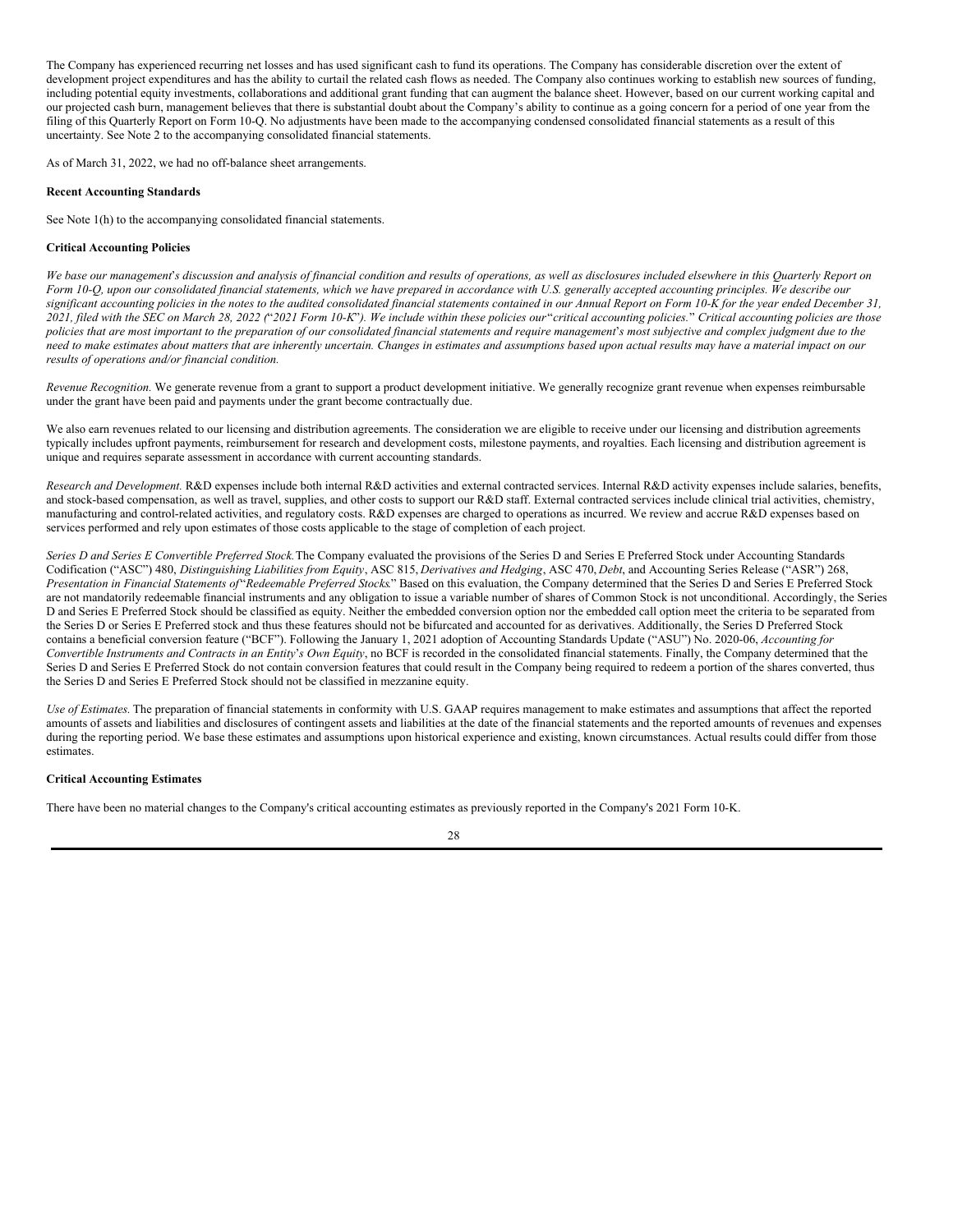#### **Item 3. Quantitative and Qualitative Disclosures About Market Risk**

Not applicable to smaller reporting companies.

#### **Item 4. Controls and Procedures**

#### **Disclosure Controls and Procedures**

We maintain disclosure controls and procedures designed to ensure that information required to be disclosed in reports filed under the Exchange Act is recorded, processed, summarized, and reported within the specified time periods. As a part of these controls, our management is responsible for establishing and maintaining adequate internal control over financial reporting, as such term is defined in Rule 13a-15(f) under the Exchange Act.

Under the supervision and with the participation of our management, including our Executive Leadership Committee which consists of our Chief Medical Officer (principal executive officer), Vice President of Operations and Vice President of Finance and Administration (principal financial and accounting officer), we evaluated the effectiveness of the design and operation of our disclosure controls and procedures (as defined in Rule 13a-15(e) under the Exchange Act) as of March 31, 2022. Based on that evaluation, our principal executive officer and principal financial and accounting officer concluded that our disclosure controls and procedures were effective as of the end of the period covered by this report to ensure that information required to be disclosed by us in the reports that we file or submit is recorded, processed, summarized and reported within the time periods specified in the SEC's rules and forms. Disclosure controls and procedures include, without limitation, controls and procedures designed to ensure that information required to be disclosed by us in the reports that we file or submit under the Exchange Act is accumulated and communicated to our management, including our principal executive and principal financial officers, as appropriate to allow timely decisions regarding required disclosure.

Our management understands that our disclosure controls and procedures do not guarantee that all errors and all improper conduct will be prevented. A control system, no matter how well conceived and operated, can provide only reasonable, not absolute, assurance that the objectives of the control system are met. Further, a design of a control system must reflect the fact that there are resource constraints, and the benefit of controls must be considered relative to their costs. Because of the inherent limitations in all control systems, no evaluation of controls can provide absolute assurance that all control issues and instances of improper conduct, if any, have been detected. These inherent limitations include the realities that judgments and decision-making can be faulty, and that breakdowns can occur because of a simple error or mistake. Additionally, controls can be circumvented by the individual acts of some persons, by collusion of two or more persons, or by management override of the control. Further, the design of any system of controls is also based in part upon assumptions about the likelihood of future events, and there can be no assurance that any design will succeed in achieving its stated goals under all potential future conditions. Over time, controls may become inadequate because of changes in conditions, or the degree of compliance with the policies or procedures may deteriorate. Because of the inherent limitations of a cost-effective control system, misstatements due to error or fraud may occur and may not be detected.

#### **Changes in Control Over Financial Reporting**

During the quarter ended March 31, 2022, there were no changes in our internal control over financial reporting that materially affected, or are reasonably likely to materially affect, our internal control over financial reporting.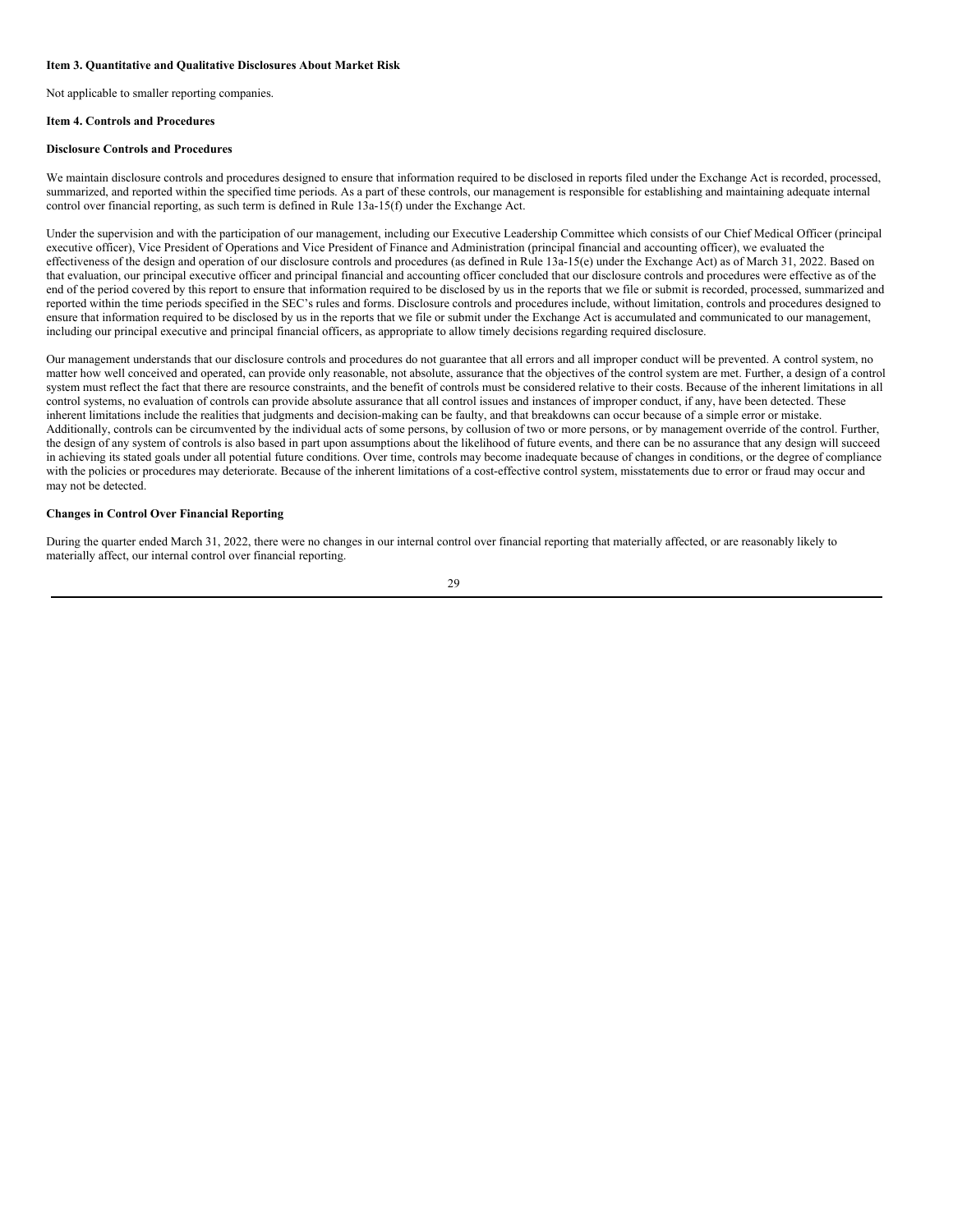#### **PART II - OTHER INFORMATION**

#### **Item 1. Legal Proceedings**

See Note 10 to the accompanying consolidated financial statements.

#### **Item 1A. Risk Factors**

There have been no material changes to the Company's risk factors as previously reported in the Company's 2021 Form 10-K.

#### **Item 6. Exhibits**

- 31.1 Certification of Chief Executive Officer pursuant to Section 302 of the [Sarbanes-Oxley](#page-32-0) Act of 2002.\*
- 31.2 Certification of Chief Financial Officer pursuant to Section 302 of the [Sarbanes-Oxley](#page-33-0) Act of 2002.\*
- 32.1 Certification of Chief Executive Officer of Periodic Financial Reports pursuant to Section 906 of the [Sarbanes-Oxley](#page-34-0) Act of 2002, 18 U.S.C. Section 1350.\*\*
- 32.2 Certification of Chief Financial Officer of Periodic Financial Reports pursuant to Section 906 of the [Sarbanes-Oxley](#page-35-0) Act of 2002, 18 U.S.C. Section 1350.\*\*
- 101.INS Inline XBRL Instance Document (the Instance Document does not appear in the Interactive Data File because it is XBRL)(1)
- 101.SCH Inline XBRL Taxonomy Extension Schema Document(1)
- 101.CAL Inline XBRL Taxonomy Extension Calculation Linkbase Document(1)
- 101.DEF Inline XBRL Taxonomy Extension Definition Linkbase Document(1)
- 101.LAB Inline XBRL Taxonomy Extension Label Linkbase Document (1)
- 101.PRE Inline XBRL Taxonomy Extension Presentation Linkbase Document(1)
- 104 Cover page Interactive Data File (formatted as Inline XBRL and combined in Exhibit 101.1)
- \* Filed herewith.
- \*\* Furnished herewith.
- (1) These interactive data files shall not be deemed filed for purposes of Section 11 or 12 of the Securities Act of 1933, as amended, or Section 18 of the Securities Exchange Act of 1934, as amended, or otherwise subject to liability under those sections.

#### *Items 2, 3, 4 and 5 are not applicable and have been omitted.*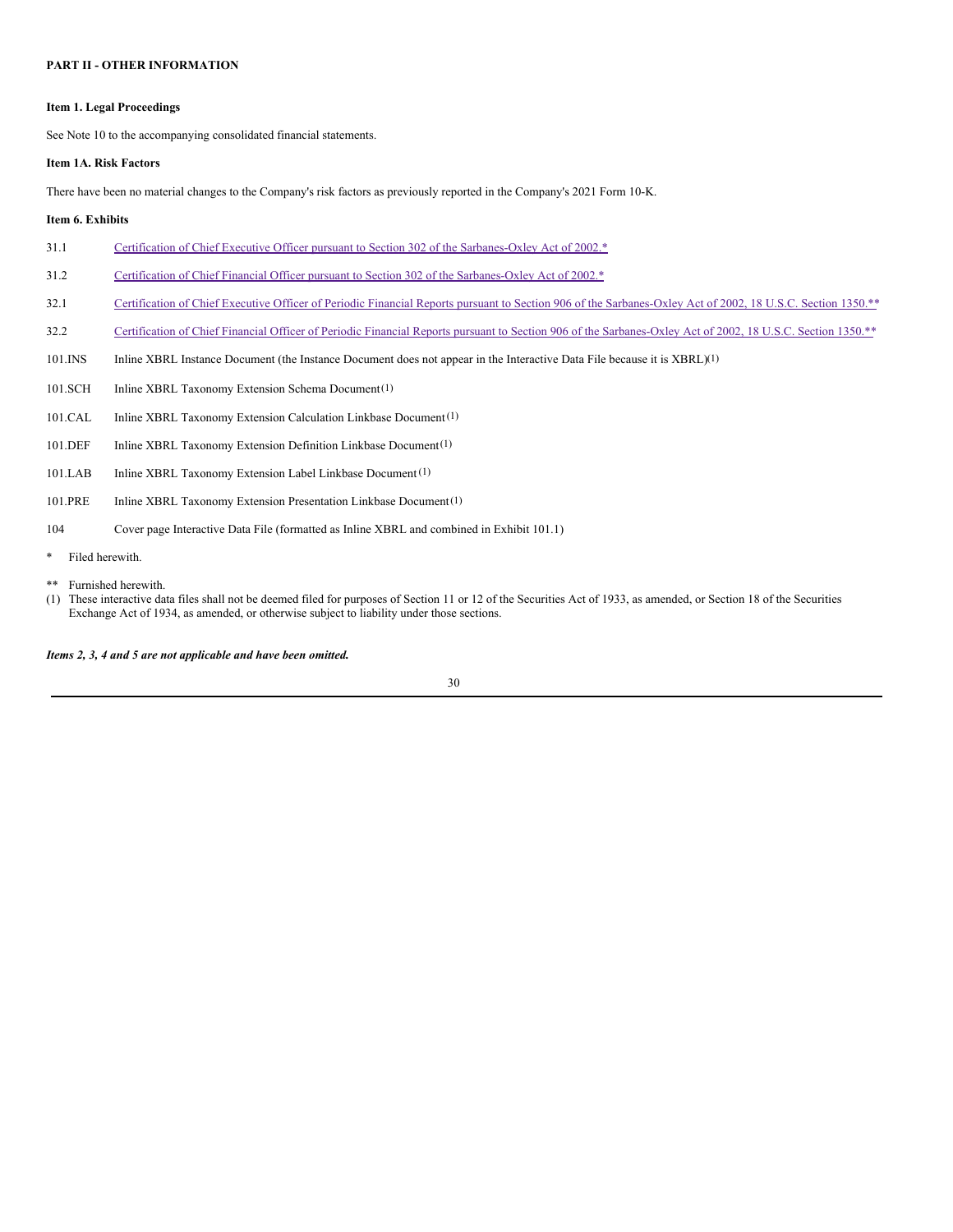#### **SIGNATURES**

Pursuant to the requirements of the Securities Exchange Act of 1934, the registrant has duly caused this report to be signed on its behalf by the undersigned, thereunto duly authorized.

> NAVIDEA BIOPHARMACEUTICALS, INC. (the Company) May 16, 2021

By: */s/ Michael S. Rosol*

Michael S. Rosol, Ph.D. Chief Medical Officer (Principal Executive Officer)

By: */s/ Erika L. Eves*

Erika L. Eves Vice President, Finance and Administration (Principal Financial and Accounting Officer)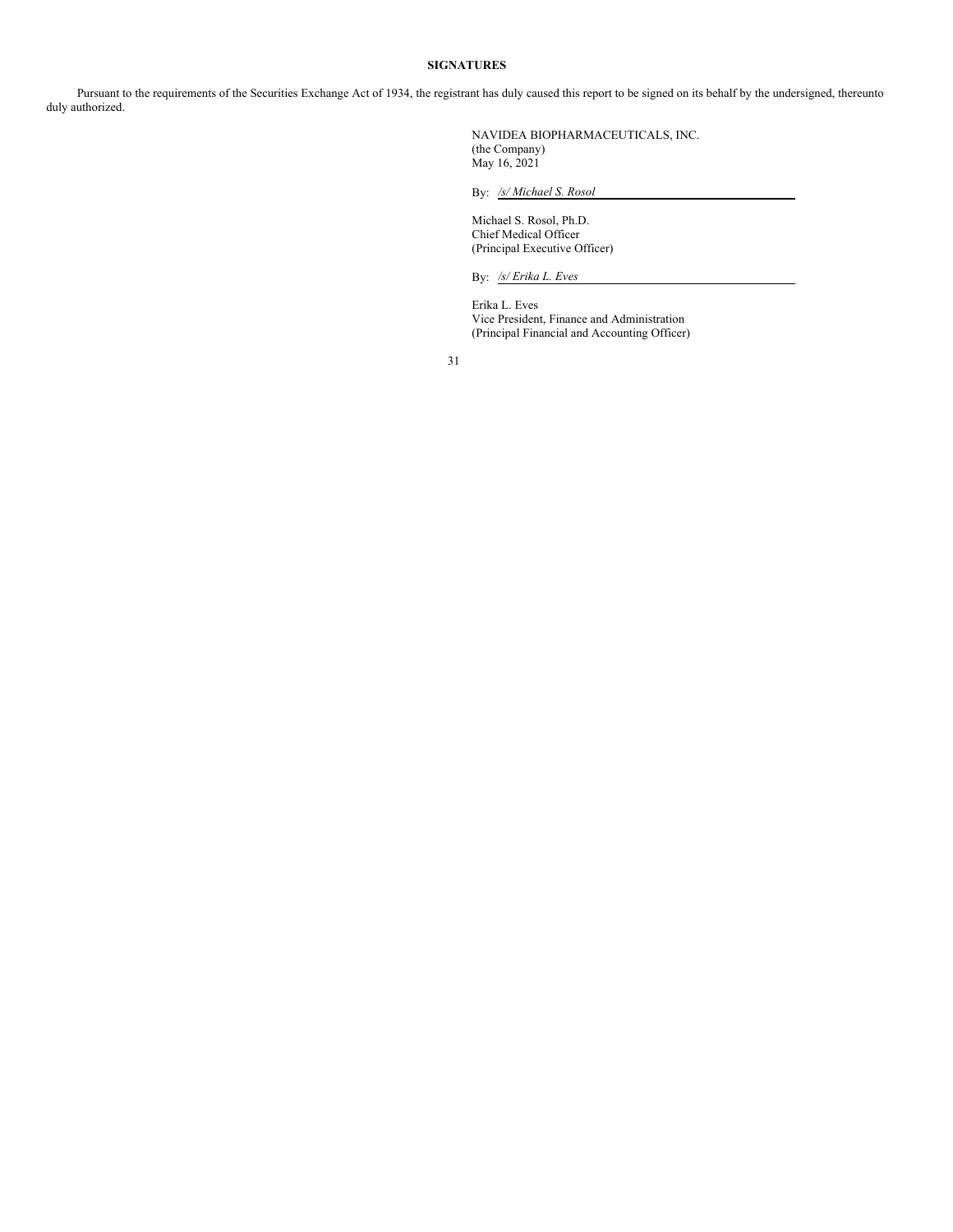#### **CERTIFICATION OF CHIEF EXECUTIVE OFFICER PURSUANT TO SECTION 302 OF THE SARBANES-OXLEY ACT OF 2002**

<span id="page-32-0"></span>I, Michael S. Rosol, Ph.D., certify that:

1. I have reviewed this Quarterly Report on Form 10-Q of Navidea Biopharmaceuticals, Inc.;

2. Based on my knowledge, this report does not contain any untrue statement of a material fact or omit to state a material fact necessary to make the statements made, in light of the circumstances under which such statements were made, not misleading with respect to the period covered by this report;

3. Based on my knowledge, the financial statements, and other financial information included in this report, fairly present in all material respects the financial condition, results of operations and cash flows of the registrant as of, and for, the periods presented in this report;

4. The registrant's other certifying officer(s) and I are responsible for establishing and maintaining disclosure controls and procedures (as defined in Exchange Act Rules 13a-15(e) and 15d-15(e)) and internal control over financial reporting (as defined in Exchange Act Rules 13a-15(f) and 15d-15(f)) for the registrant and have:

(a) Designed such disclosure controls and procedures, or caused such disclosure controls and procedures to be designed under our supervision, to ensure that material information relating to the registrant, including its consolidated subsidiaries, is made known to us by others within those entities, particularly during the period in which this report is being prepared;

(b) Designed such internal control over financial reporting, or caused such internal control over financial reporting to be designed under our supervision, to provide reasonable assurance regarding the reliability of financial reporting and the preparation of financial statements for external purposes in accordance with generally accepted accounting principles;

(c) Evaluated the effectiveness of the registrant's disclosure controls and procedures and presented in this report our conclusions about the effectiveness of the disclosure controls and procedures, as of the end of the period covered by this report based on such evaluation; and

(d) Disclosed in this report any change in the registrant's internal control over financial reporting that occurred during the registrant's most recent fiscal quarter (the registrant's fourth fiscal quarter in the case of an annual report) that has materially affected, or is reasonably likely to materially affect, the registrant's internal control over financial reporting; and

5. The registrant's other certifying officer(s) and I have disclosed, based on our most recent evaluation of internal control over financial reporting, to the registrant's auditors and the audit committee of the registrant's board of directors (or persons performing the equivalent functions):

(a) All significant deficiencies and material weaknesses in the design or operation of internal control over financial reporting which are reasonably likely to adversely affect the registrant's ability to record, process, summarize and report financial information; and

(b) Any fraud, whether or not material, that involves management or other employees who have a significant role in the registrant's internal control over financial reporting.

May 16, 2022 */s/ Michael S. Rosol*

Michael S. Rosol Chief Medical Officer (Principal Executive Officer)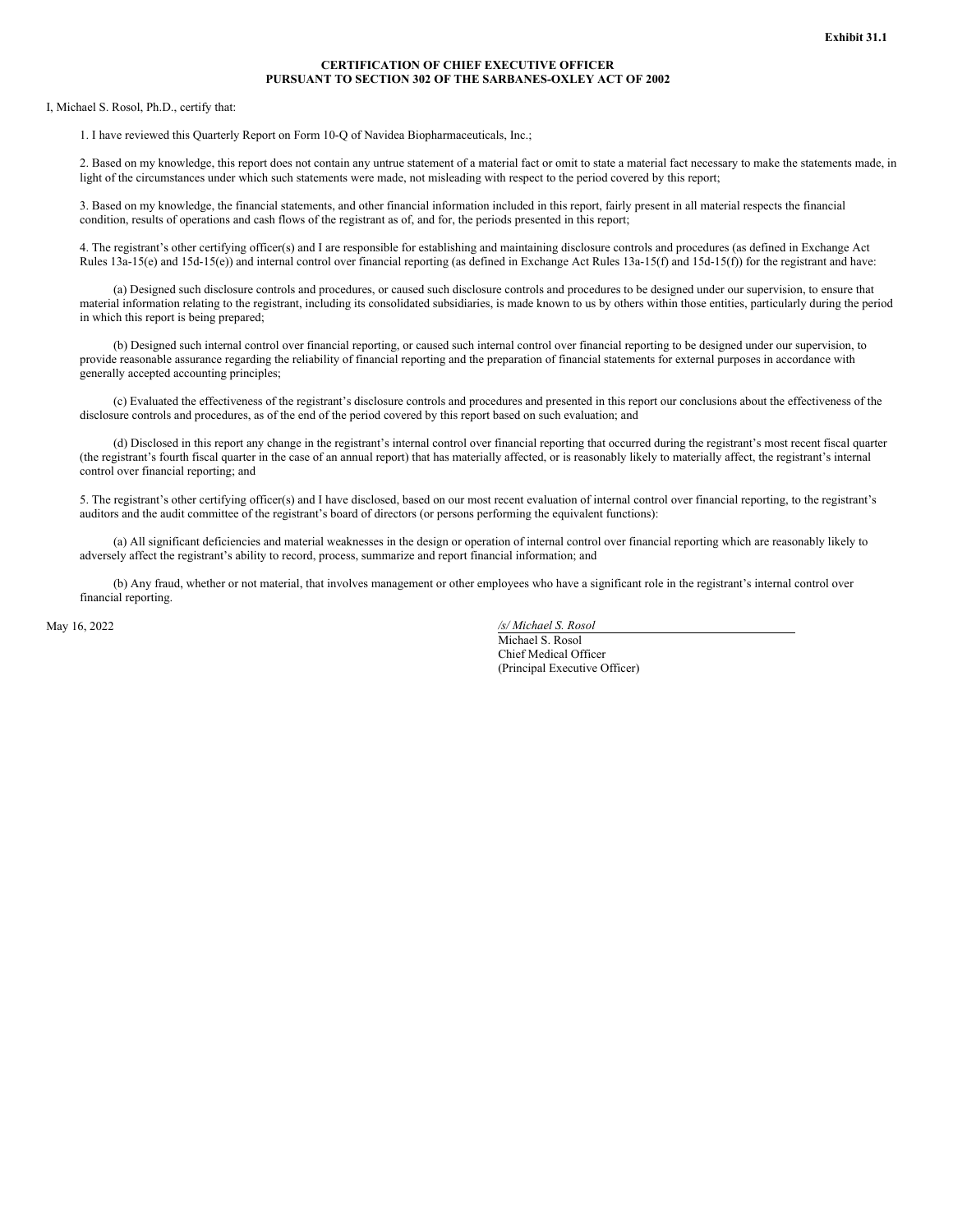#### **CERTIFICATION OF CHIEF FINANCIAL OFFICER PURSUANT TO SECTION 302 OF THE SARBANES-OXLEY ACT OF 2002**

<span id="page-33-0"></span>I, Erika L. Eves, certify that:

1. I have reviewed this Quarterly Report on Form 10-Q of Navidea Biopharmaceuticals, Inc.;

2. Based on my knowledge, this report does not contain any untrue statement of a material fact or omit to state a material fact necessary to make the statements made, in light of the circumstances under which such statements were made, not misleading with respect to the period covered by this report;

3. Based on my knowledge, the financial statements, and other financial information included in this report, fairly present in all material respects the financial condition, results of operations and cash flows of the registrant as of, and for, the periods presented in this report;

4. The registrant's other certifying officer(s) and I are responsible for establishing and maintaining disclosure controls and procedures (as defined in Exchange Act Rules 13a-15(e) and 15d-15(e)) and internal control over financial reporting (as defined in Exchange Act Rules 13a-15(f) and 15d-15(f)) for the registrant and have:

(a) Designed such disclosure controls and procedures, or caused such disclosure controls and procedures to be designed under our supervision, to ensure that material information relating to the registrant, including its consolidated subsidiaries, is made known to us by others within those entities, particularly during the period in which this report is being prepared;

(b) Designed such internal control over financial reporting, or caused such internal control over financial reporting to be designed under our supervision, to provide reasonable assurance regarding the reliability of financial reporting and the preparation of financial statements for external purposes in accordance with generally accepted accounting principles;

(c) Evaluated the effectiveness of the registrant's disclosure controls and procedures and presented in this report our conclusions about the effectiveness of the disclosure controls and procedures, as of the end of the period covered by this report based on such evaluation; and

(d) Disclosed in this report any change in the registrant's internal control over financial reporting that occurred during the registrant's most recent fiscal quarter (the registrant's fourth fiscal quarter in the case of an annual report) that has materially affected, or is reasonably likely to materially affect, the registrant's internal control over financial reporting; and

5. The registrant's other certifying officer(s) and I have disclosed, based on our most recent evaluation of internal control over financial reporting, to the registrant's auditors and the audit committee of the registrant's board of directors (or persons performing the equivalent functions):

(a) All significant deficiencies and material weaknesses in the design or operation of internal control over financial reporting which are reasonably likely to adversely affect the registrant's ability to record, process, summarize and report financial information; and

(b) Any fraud, whether or not material, that involves management or other employees who have a significant role in the registrant's internal control over financial reporting.

May 16, 2022 */s/ Erika L. Eves*

Erika L. Eves Vice President, Finance and Administration (Principal Financial and Accounting Officer)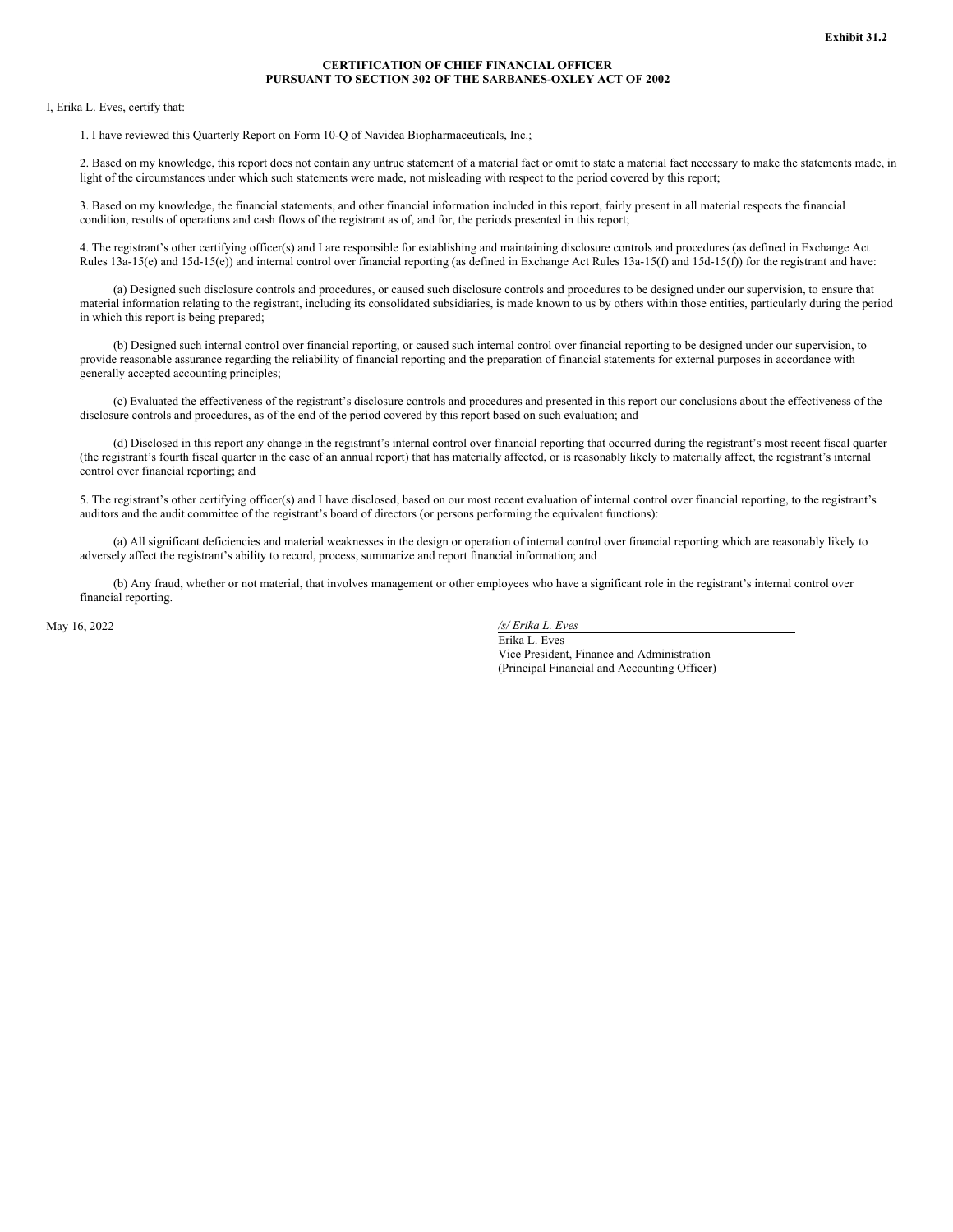#### **CERTIFICATION OF PERIODIC FINANCIAL REPORT PURSUANT TO SECTION 906 OF THE SARBANES-OXLEY ACT OF 2002, 18 U.S.C. SECTION 1350**

<span id="page-34-0"></span>In connection with the Quarterly Report on Form 10-Q of Navidea Biopharmaceuticals, Inc. (the "Company") for the quarter ended March 31, 2022 as filed with the Securities and Exchange Commission (the "Report"), the undersigned, Michael S. Rosol, Ph.D., Senior Vice President and Chief Medical Officer (Principal Executive Officer) of the Company, hereby certifies as of the date hereof, pursuant to 18 U.S.C. Section 1350, as adopted pursuant to Section 906 of the Sarbanes-Oxley Act of 2002, that to the best of my knowledge:

(1) The Report fully complies with the requirements of section 13(a) or 15(d) of the Securities Exchange Act of 1934; and

(2) The information contained in the Report fairly presents, in all material respects, the financial condition and results of operations of the Company.

May 16, 2022 */s/ Michael S. Rosol* Michael S. Rosol, Ph.D. Chief Medical Officer (Principal Executive Officer)